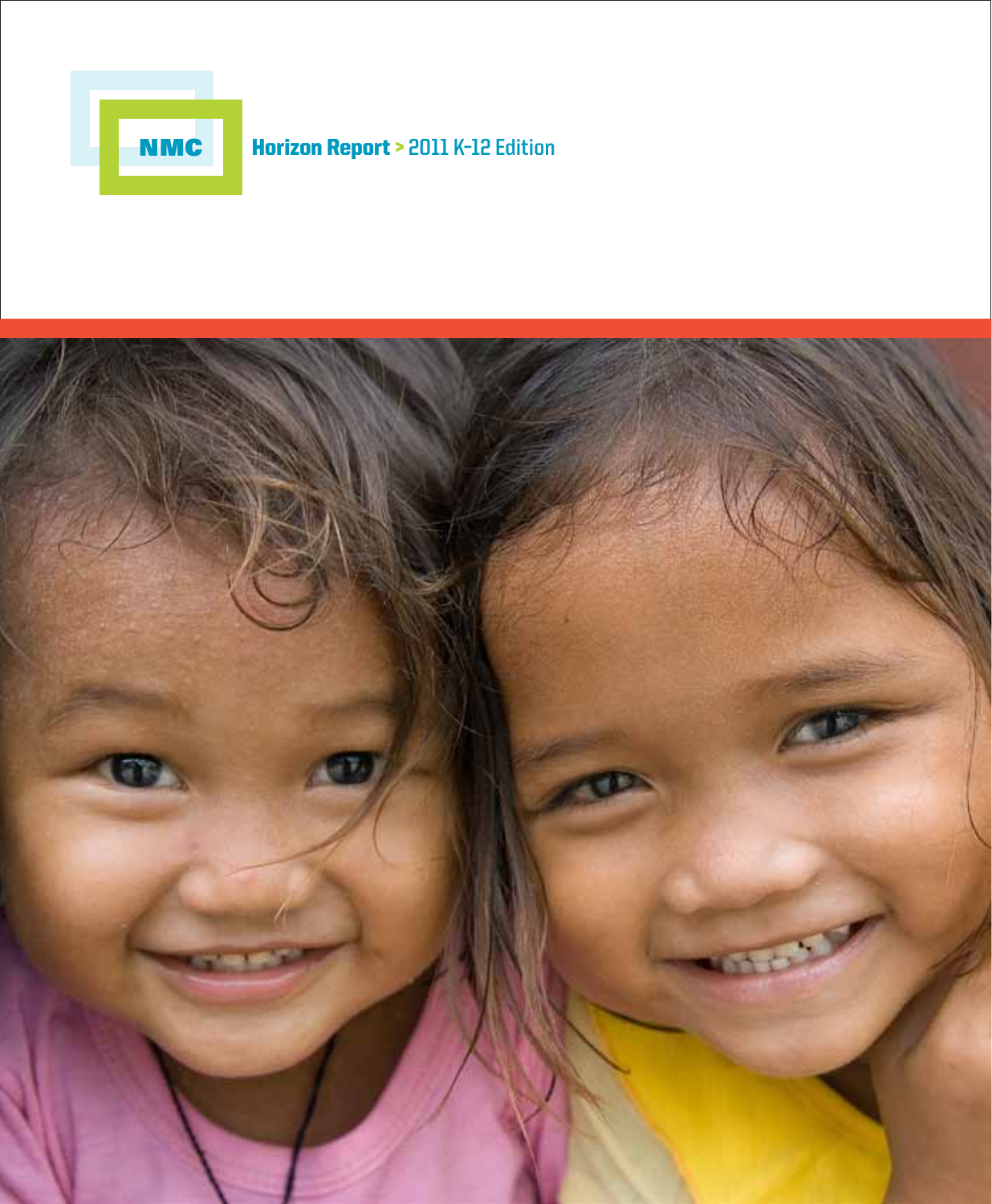The NMC Horizon Project identifies and describes emerging technologies likely to have a large impact on **teaching, learning, research, or creative expression within education around the globe.**

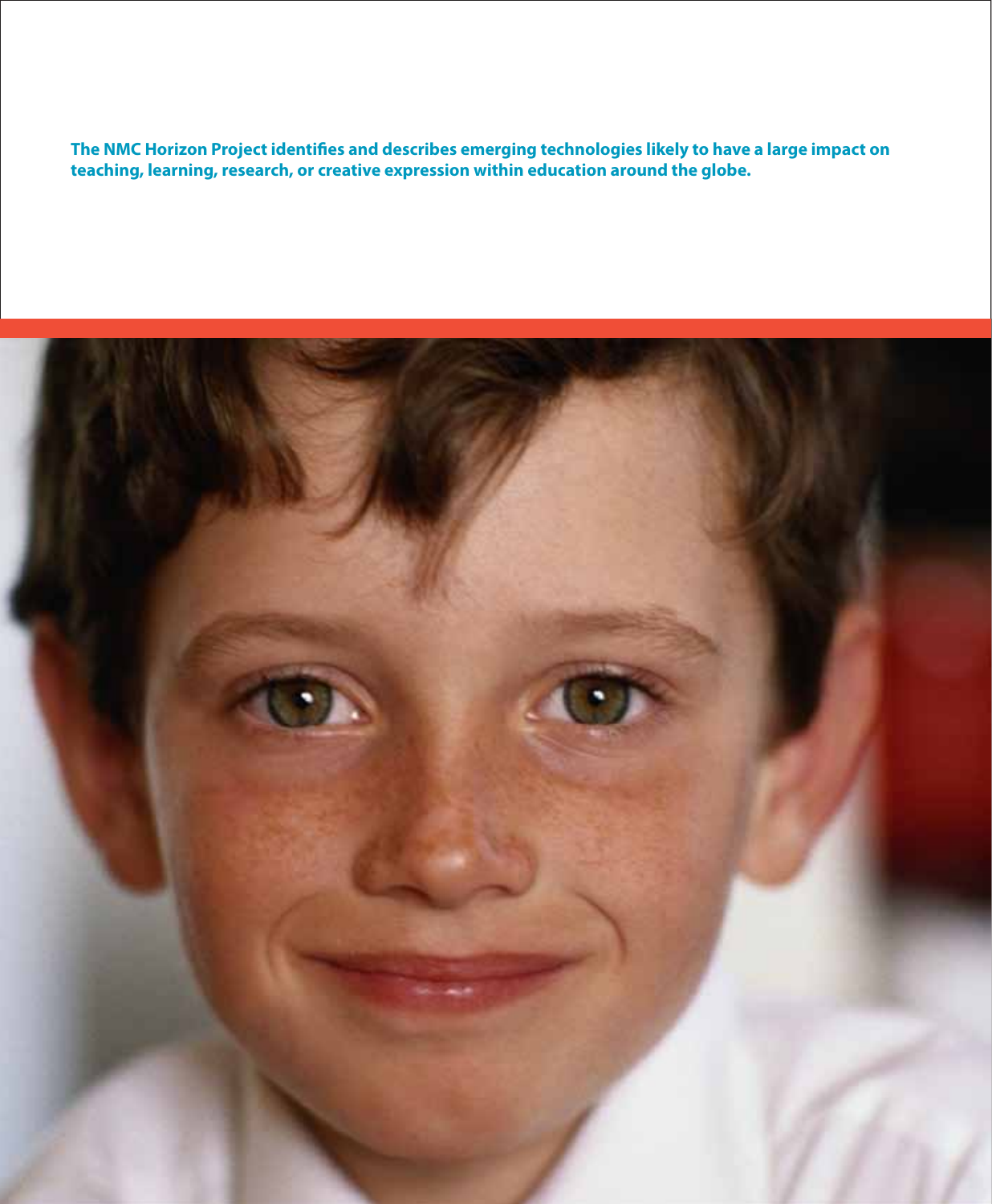# **Contents**

| <b>Executive Summary</b>                            | $\overline{\mathbf{3}}$ |
|-----------------------------------------------------|-------------------------|
| Time-to-Adoption Horizon: One Year or Less          |                         |
| > Cloud Computing                                   | 10                      |
| > Mobiles                                           | 14                      |
| Time-to-Adoption Horizon: Two to Three Years        |                         |
| > Game-Based Learning                               | 18                      |
| > Open Content                                      | 22                      |
| <b>Time-to-Adoption Horizon: Four to Five Years</b> |                         |
| > Learning Analytics                                | 26                      |
| > Personal Learning Environments                    | 30                      |
| <b>Methodology</b>                                  | 34                      |
| The NMC Horizon Project: 2011 K-12 Advisory Board   | 36                      |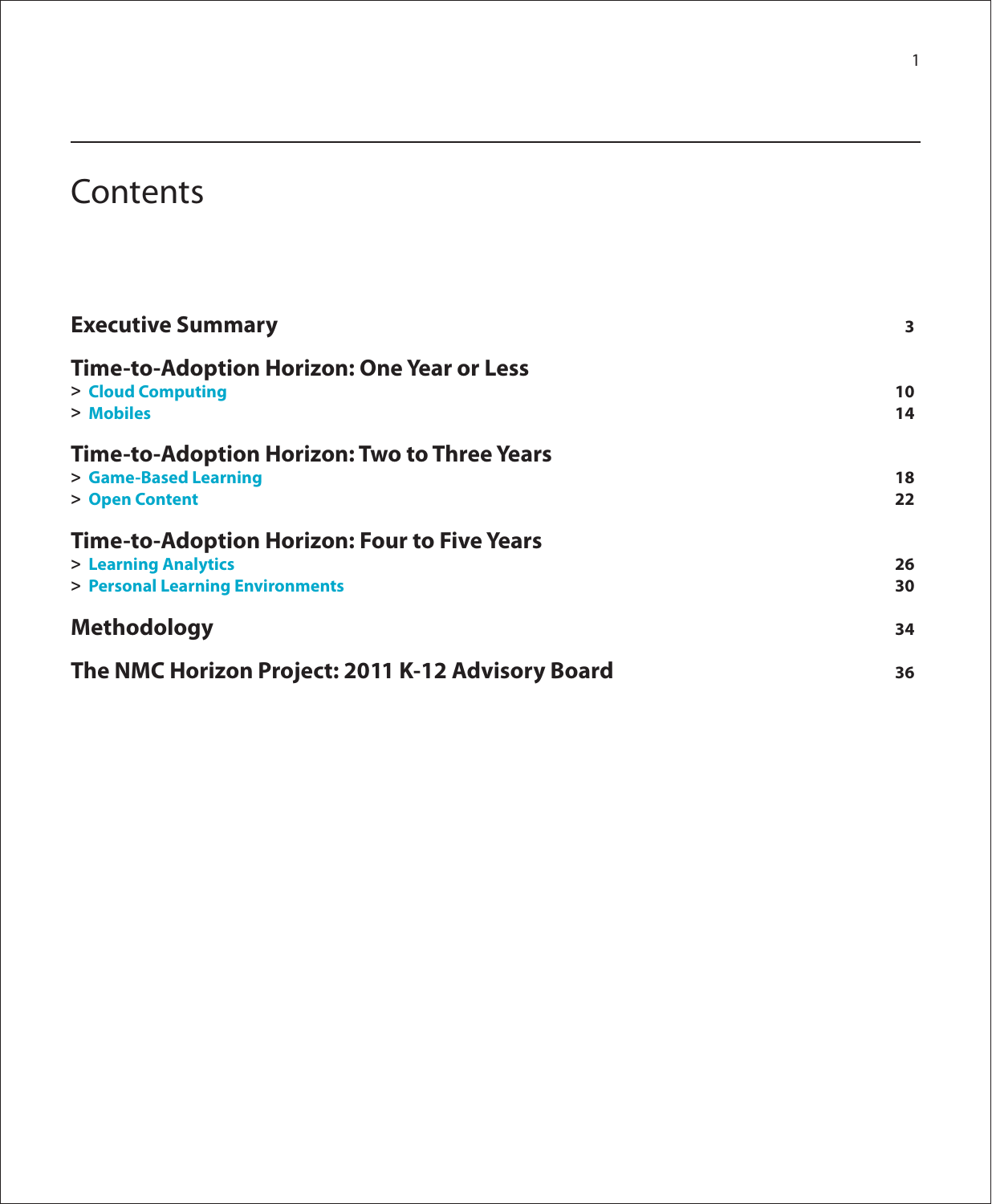

## The NMC Horizon Report: 2011 K-12 Edition is a publication of the New Media Consortium.

The research behind The NMC Horizon Report: 2011 K-12 Edition is a collaboration between the New Media Consortium [\(www.nmc.org](http://www.nmc.org)), the Consortium for School Networking (CoSN), and the International Society for Technology in Education (ISTE). CoSN and ISTE's critical participation in the production of this report and their strong support for the NMC Horizon Project is gratefully acknowledged. To learn more about CoSN visit [www.cosn.org](http://www.cosn.org); to learn more about ISTE, see [www.iste.org](http://www.iste.org).

© 2011, The New Media Consortium.

#### ISBN 978-0-9828290-9-7

Permission is granted under a Creative Commons Attribution License to replicate, copy, distribute, transmit, or adapt this report freely provided that attribution is provided as illustrated in the citation below. To view a copy of this license, visit [creativecommons.org/licenses/by/3.0/](http://www.creativecommons.org/licenses/by/3.0/) or send a letter to Creative Commons, 559 Nathan Abbott Way, Stanford, California 94305, USA.

#### **Citation**

Johnson, L., Adams, S., and Haywood, K., (2011). The NMC Horizon Report: 2011 K-12 Edition. Austin, Texas: The New Media Consortium.

#### **Cover Photograph**

"Mabul Island Children" by LadyExpat on Flickr (www.flickr.com/photos/ [ladyexpat/2842175845/](http://www.flickr.com/photos/ladyexpat/2842175845/)). Creative Commons.

#### **Inside Front Cover Photograph**

Photodisc/Getty Images

#### **Inside Back Cover Photograph**

"Helping Children from India's Slums" by Brian Glanz on Flickr [\(www.](http://www.flickr.com/photos/brianglanz/3303154926/) flickr.com/photos/brianglanz/3303154926/). Creative Commons.

**The NMC Horizon Report: 2011 K-12 Edition is made possible via a grant from HP.** HP creates new possibilities for technology to have a meaningful impact on people, businesses, governments and society. The world's largest technology company, HP brings together a portfolio that spans printing, personal computing, software, services and IT infrastructure at the convergence of the cloud and connectivity, creating seamless, secure, context-aware experiences for a connected world. More information about HP (NYSE: HPQ) is available at [www.](http://www.hp.com) [hp.com.](http://www.hp.com) For more information about Global Social Innovation at HP please visit [www.hp.com/go/socialinnovation.](http://www.hp.com/go/socialinnovation)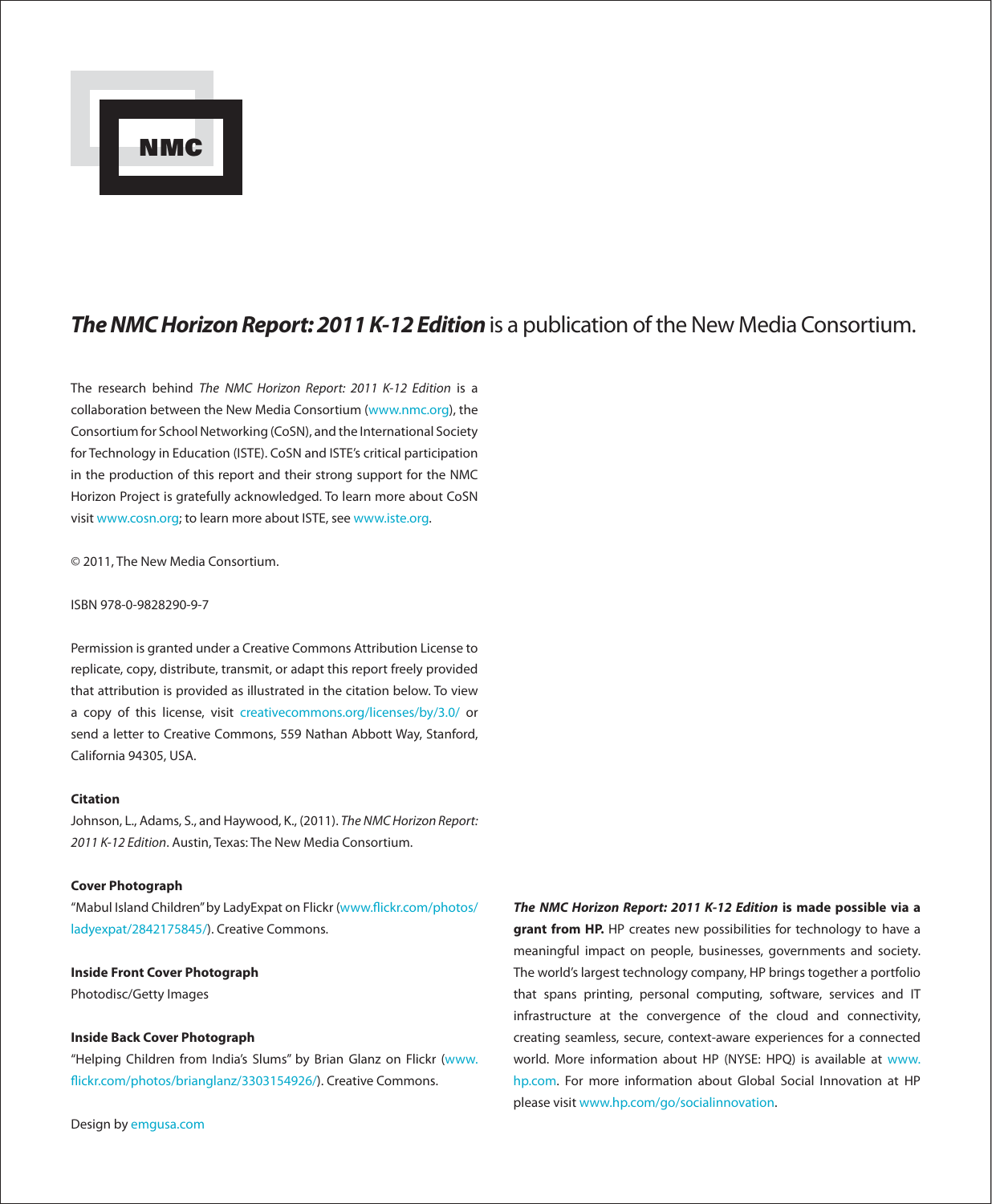## Executive Summary

he NMC Horizon Report series is the most visible outcome of the NMC Horizon Project, an ongoing research effort established in 2002 that identifies and describes emerging technologies likely to have a large impact on teaching, **he NMC Horizon Report series is the most visible outcome of the NMC Horizon Project, an ongoing research effort established in 2002 that identifies and describes emerging technologies likely to have a large impact on teac** education around the globe. This volume, The NMC Horizon Report: 2011 K-12 Edition examines emerging technologies for their potential impact on and use in teaching, learning, and creative expression within the environment of pre-college education. The hope is that the report is useful to educators worldwide, and the international composition of the advisory board reflects the care with which a global perspective was assembled. While there are many local factors affecting the practice of education, there are also issues that transcend regional boundaries, questions we all face in K-12 education, and it was with these in mind that this report was created. The NMC Horizon Report: 2011 K-12 Edition is the third in the K-12 series of reports and is produced by the NMC in collaboration with the Consortium for School Networking (CoSN), and the International Society for Technology in Education (ISTE), with the generous support of HP's Office of Global Social Innovation.

Each edition of The NMC Horizon Report introduces six emerging technologies or practices that are likely to enter mainstream use in the educational community within three adoption horizons over the next one to five years. Each report also presents critical trends and challenges that will affect teaching and learning over the same time frame. To identify these areas, the project has drawn on an ongoing conversation among knowledgeable persons in the fields of business, industry, and education; on published resources, current research, and practice; and on the expertise of both the NMC community and the communities of the

members of the NMC Horizon Project's K-12 advisory board, an international body of experts in education, technology, and other fields.

The advisory board, chosen to broadly represent a range of perspectives in K-12 education, engaged in a discussion around a set of research questions intended to surface significant trends and challenges and to identify a wide array of potential technologies for the report.

**The NMC Horizon Report: 2011 K-12 Edition examines emerging technologies for their potential impact on and use in teaching, learning, and creative expression within the environment of pre-college education.**

Over the course of a few weeks, the advisory board came to a consensus about the six topics that will appear here. The examples and readings under each topic area are meant to provide practical models as well as access to more detailed information. Wherever possible, an effort was made to highlight the innovative work going on among elementary, middle, and high schools around the world. The precise research methodology employed in producing the report is detailed in a special section that follows the body of the report.

The report's format is consistent from year to year, opening with a discussion of the trends and challenges identified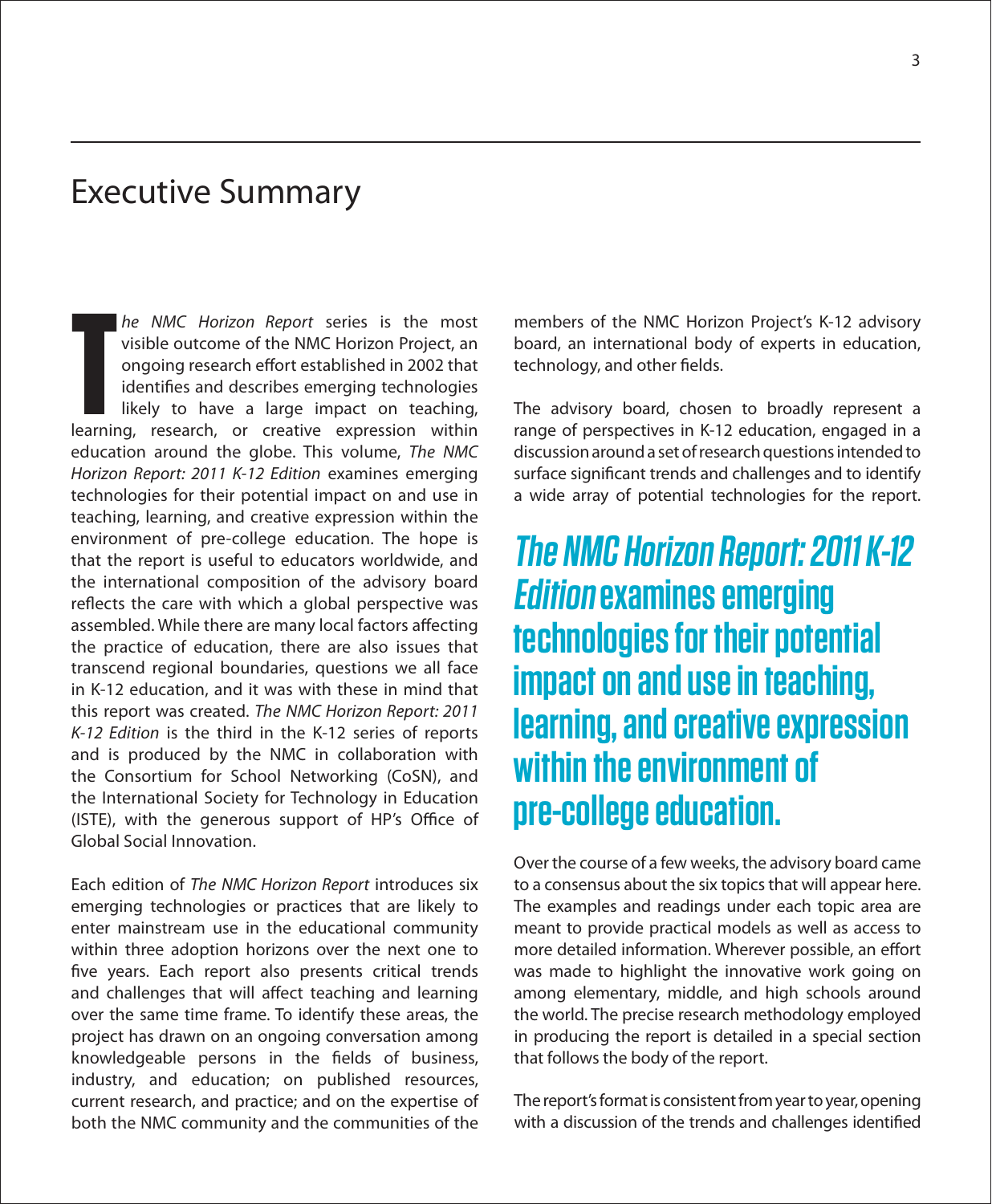by the advisory board as the most important to consider over the next five years. The format of the main section closely reflects the focus of the NMC Horizon Project itself, centering on the applications of emerging technologies to education and creativity. Each topic is introduced with an overview that describes what it is, followed by a discussion of the particular relevance of the topic to teaching, learning, or creativity. Examples of how the technology is being, or could be applied to those activities are given. Finally, each section closes with an annotated list of suggested readings and additional examples that expand on the discussion in the report and a link to the project and discipline examples collected during the research process by project staff, the advisory board, and others in the growing NMC Horizon Project community.

## **Key Trends**

The technologies featured in each edition of The NMC Horizon Report are embedded within a contemporary context that reflects the realities of the time, both in the sphere of education and in the world at large. To

# **Sense-making and the ability to assess the credibility of information are paramount.**

assure this perspective, each advisory board researches, identifies, and ranks key trends that are currently affecting the practice of teaching, learning, and creativity, and uses these as a lens for its later work. These trends are surfaced through an extensive review of current articles, interviews, papers, and new research. Once identified, the list of trends is ranked according to how significant an impact they are likely to have on education in the next five years. The following five trends have been identified as key drivers of technology adoptions for the period of 2011 through 2016; they are listed here in the order they were ranked by the advisory board.

**1 The abundance of resources and relationships made easily accessible via the Internet is increasingly challenging us to revisit our roles as educators.** This multi-year trend was again ranked very highly, indicating

its continued influence. Institutions must consider the unique value that each resource adds to a world in which information is everywhere. In such a world, sense-making and the ability to assess the credibility of information are paramount. Mentoring and preparing students for the world in which they will live is again at the forefront.

**2 As IT support becomes more and more decentralized, the technologies we use are increasingly based not on school servers, but in the cloud.** The continuing acceptance and adoption of cloud-based applications and services is changing not only the ways we configure and use software and file storage, but even how we conceptualize those functions. It does not matter where our work is stored; what matters is that our information is accessible no matter where we are or what device we choose to use. Globally, in huge numbers, we are growing accustomed to a model of browser-based software that is deviceindependent. While some challenges still remain, specifically with notions of privacy and control, the promise of significant cost savings is an important driver in the search for solutions.

**3 Technology continues to profoundly affect the way we work, collaborate, communicate,** and succeed. Increasingly, technology skills are also critical to success in almost every arena, and those who are more facile with technology will advance while those without access or skills will not. The digital divide, once seen as a factor of wealth, is now seen as a factor of education: those who have the opportunity to learn technology skills are in a better position to obtain and make use of technology than those who do not. Evolving occupations, multiple careers, and an increasingly mobile workforce contribute to this trend.

**4 People expect to be able to work, learn, and study whenever and wherever they want to.** This highly ranked trend, also noted last year, continues to permeate all aspects of daily living. Life in an increasingly busy world where learners must balance demands from home, work, school, and family poses a host of logistical challenges with which mobile students must cope. A faster approach is often perceived as a better approach, and as such people want easy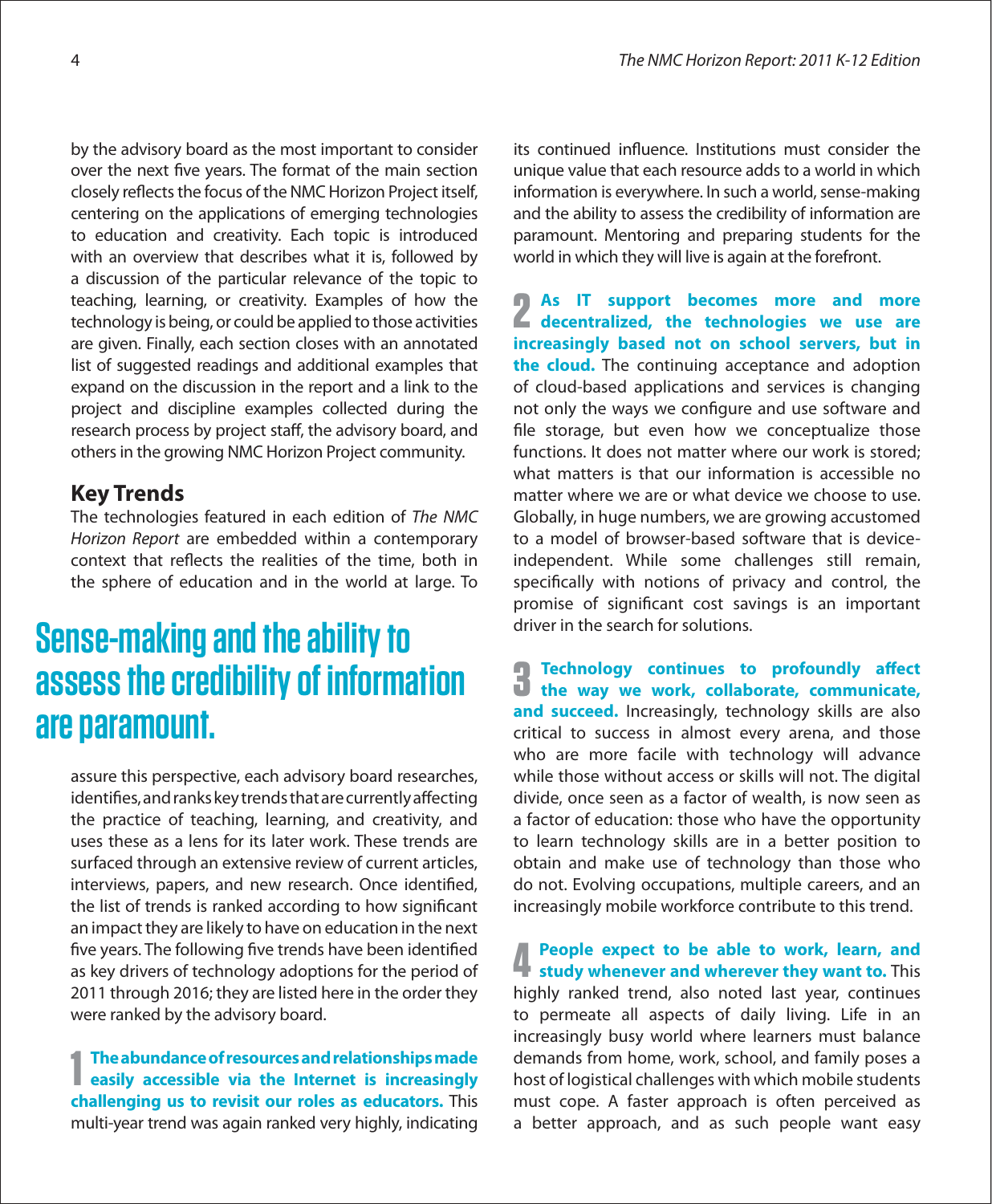and timely access not only to the information on the network, but to their social networks that can help them to interpret it and maximize its value. The implications for informal learning are profound, as are the notions of "just-in-time" learning and "found" learning, both ways of maximizing the impact of learning by ensuring it is timely and efficient.

**5 The perceived value of innovation and creativity is increasing.** Innovation is valued at the highest levels of business and must be embraced in schools if students are to succeed beyond their formal education. The ways we design learning experiences must reflect the growing importance of innovation and creativity as professional skills. Innovation and creativity must not be linked only to arts subjects, either; these skills are equally important in scientific inquiry, entrepreneurship, and other areas as well.

## **Critical Challenges**

Along with current trends, the advisory board notes critical challenges that schools face, especially those that are likely to continue to affect education over the five-year time period covered by this report. Like the trends, these are drawn from a careful analysis of current events, papers, articles, and similar sources, as well as from the personal experience of the advisory board members in their roles as leaders in education and technology. Those challenges ranked as most significant in terms of their impact on teaching, learning, and creative inquiry in the coming years are listed here, in the order of importance assigned to them by the advisory board.

**1** Digital media literacy continues its rise in importance as a key skill in every discipline and **Digital media literacy continues its rise in profession.** The challenge is due to the fact that despite the widespread agreement on its importance, training in digital literacy skills and techniques is rare in teacher education and school district professional development programs. As teachers begin to realize that they are limiting their students by not helping them to develop and use digital media literacy skills across the curriculum, the lack of formal training is being offset through professional development or informal learning, but we are far from seeing digital media literacy as a norm. This challenge is exacerbated by the fact that digital literacy is less about tools and more about thinking, and thus skills and standards based on tools and platforms have proven to be somewhat ephemeral.

**2 Economic pressures and new models of education are presenting unprecedented competition to traditional models of schools.** Across the board, institutions are looking for ways to control costs while still providing a high quality of service. Schools are challenged by the need to support a steady — or growing — number of students with fewer resources and staff than before. As a result, creative institutions

# **Digital literacy is less about tools and more about thinking.**

are developing new models to serve students, such as providing open content over the network. As these pressures continue, other models may emerge that diverge from traditional ones. Simply capitalizing on new technology, however, is not enough; the new models must use these tools and services to engage students on a deeper level.

**3** The demand for personalized learning is not **a** adequately supported by current technology or **practices.** The increasing demand for education that is customized to each student's unique needs is driving the development of new technologies that provide more learner choice and control and allow for differentiated instruction. It has become clear that one-size-fits-all teaching methods are neither effective nor acceptable for today's diverse students. Technology can and should support individual choices about access to materials and expertise, amount and type of educational content, and methods of teaching.

**4 A key challenge is the fundamental structure of the K-12 education establishment — aka "the system."** As long as maintaining the basic elements of the existing system remains the focus of efforts to support education, there will be resistance to any profound change in practice. Learners have increasing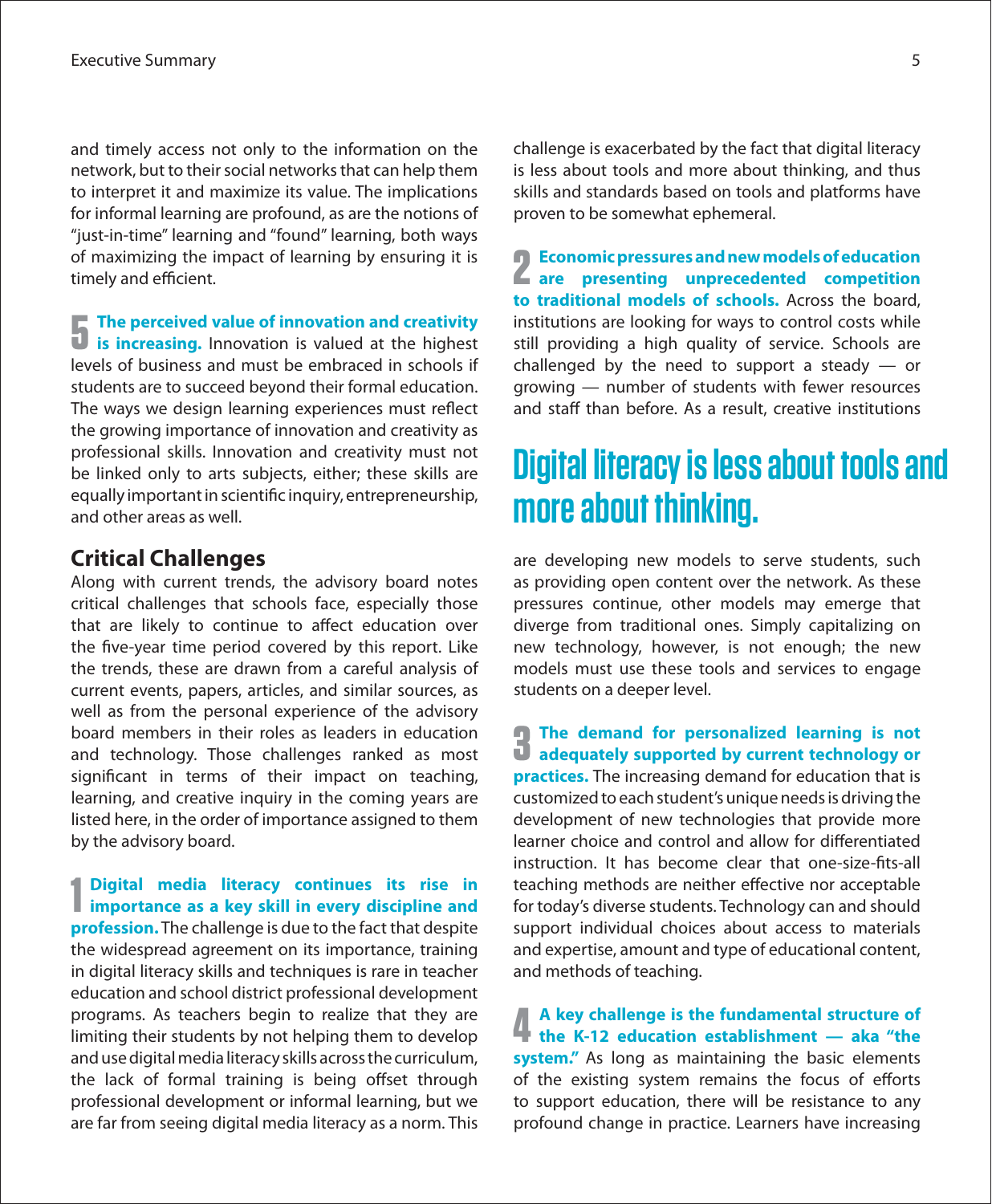opportunities to take their education into their own hands, and options like informal education, online education, and home-based learning are attracting students away from traditional educational settings. If the system is to remain relevant it must adapt, but major change comes hard in education.

**5 Many activities related to learning and education take place outside the walls of the classroom and thus are not part of our learning metrics.** Students can take advantage of learning material online, through games and programs they may have on systems at home, and through their extensive — and constantly available — social networks. The experiences that happen in and around these venues are difficult to tie back to the classroom, as they tend to happen serendipitously and in response to an immediate need for knowledge, rather than being related to topics currently being studied in school.

These trends and challenges are having a profound effect on the way we experiment with, adopt, and use emerging technologies. These aspects of the world that surround and permeate education serve as a framework for considering the probable impacts of the emerging technologies listed in the sections that follow.

## **Technologies to Watch**

The six technologies featured in The NMC Horizon Report are placed along three adoption horizons that indicate likely time frames for their entrance into mainstream use for teaching, learning, or creative applications in the K-12 environment. The near-term horizon assumes the likelihood of entry into the mainstream for schools within the next twelve months; the mid-term horizon, within two to three years; and the far-term, within four to five years. It should be noted that The NMC Horizon Report is not a predictive tool. It is meant, rather, to highlight emerging technologies with considerable potential for our focus areas of teaching, learning, and creative expression. Each of them is already the focus of work at a number of innovative schools around the world, and the work we showcase here reveals the promise of a wider impact.

## **Near-term Horizon**

On the near-term horizon — that is, within the next 12 months — are cloud computing and mobiles. Both appeared in The NMC Horizon Report: 2010 K-12 Edition, and their reappearance here is not only an indication of continued interest in these technologies but, more significantly, that the technologies continue to evolve. The strong interest in cloud computing has shifted from its previous focus on free productivity tools to a way to trim the costs of running district data centers, such as data storage, backups, and infrastructure maintenance. Mobiles, on the other hand, have moved to the nearterm horizon this year as new, always-connected tablets such as the iPad have changed the debate around allowing personal devices on campuses.

- **> Cloud computing** has already transformed the way users of the Internet think about computing and communication, data storage and access, and collaborative work. Cloud-based applications and services are available to many school students today, and more schools are employing cloud-based tools all the time. Now schools are looking to outsource significant parts of their infrastructure, such as email and backups, to cloud providers. Together, these developments have contributed considerably to the adoption of cloud computing approaches at K-12 schools across the globe.
- > **Mobiles** are a category that defies long-term definitions. With more than 1.2 billion new mobile devices produced each year, the pace of innovation in the mobile markets is unprecedented. Mobiles, especially smartphones and tablets, enable ubiquitous access to information, social networks, tools for learning and productivity, and hundreds of thousands of custom applications. Mobiles were listed in previous years because they could capture multimedia, access the Internet, or geolocate. Now they are effectively specialized computers for the palm of your hand, with a huge and growing collection of software tools that make use of their accelerometers, compasses, cameras, microphones, GPS, and other sensors.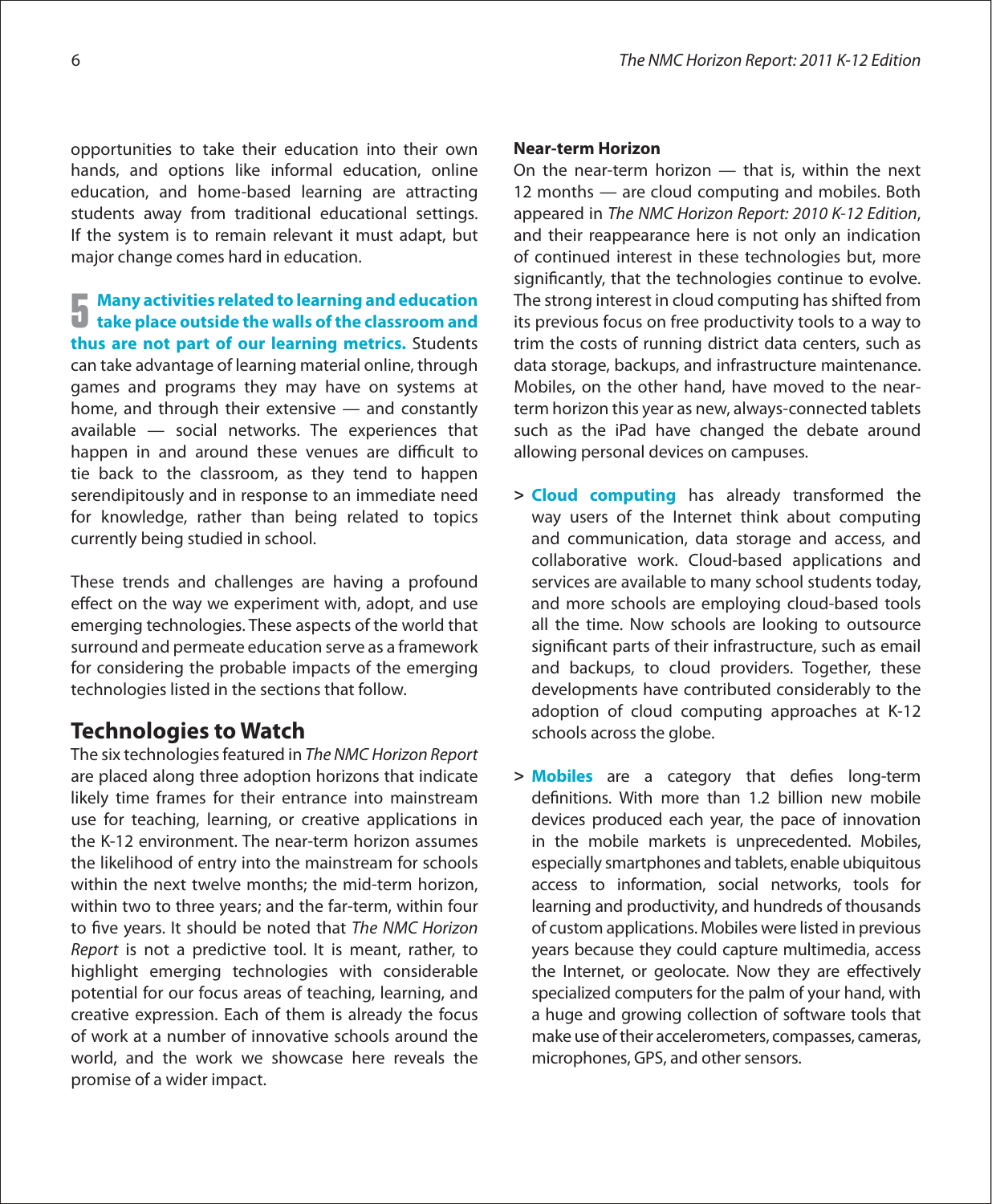## **Second Adoption Horizon**

The second adoption horizon is set two to three years out, where we will begin to see widespread adoptions of two technologies with a growing importance: gamebased learning and open content. Games are clearly part of mainstream popular culture; consumer use of open content is growing. Both have been demonstrated as effective tools for learning in a number of schools already, and both are expected to see much broader use in pre-college education over the next two to three years. Game-based learning also appeared on the mid-term horizon in The NMC Horizon Report: 2010 K-12 Edition. While continuing to develop in some very interesting ways, the growth of game-based learning has been constrained due to the lack of quality educational games and game platforms. Open content is new to the K-12 report this year, with interest driven by a growing range of open source textbooks and a wider recognition of the collaborative philosophy behind creating and sharing free content.

- **> Game-based learning** has grown in recent years as research continues to demonstrate its effectiveness for learning. Games for education span the range from single-player or small-group card and board games all the way to massively multiplayer online games and alternate reality games. Those at the first end of the spectrum are easy to integrate into the curriculum, and have long been an option in many schools; but the greatest potential of games for learning lies in their ability to foster collaboration and engage students deeply in the process of learning. Once educational gaming providers can match the volume and quality of their consumer-driven counterparts, games will garner more attention.
- **> Open content** is the current form of a movement that began a decade ago, when universities such as MIT began to make their course content freely available. Ten years later, schools have also begun to share a significant amount of curricula, resources, and learning materials. There is a growing variety of open content from K-12 organizations and schools, and in many parts of the world, open content represents a profound shift in the way students study and learn. Far more than just a collection of free online course

materials, the open content movement is increasingly a response to the rising costs of education, the desire to provide access to learning in areas where such access is difficult, and an expression of student choice about when and how to learn.

## **Far-term Horizon**

On the far-term horizon, set at four to five years away from widespread adoption are learning analytics and personal learning environments. Neither of these two

**The six technologies featured in The NMC Horizon Report are placed along three adoption horizons that indicate likely time frames for their entrance into mainstream use for teaching, learning, or creative applications in the K-12 environment.** 

technologies is commonly found in school settings today and both remain at the experimental and conceptual levels. Nonetheless, the high level of interest and research in each of these areas — not to mention their game-changing potential — indicates that they are worth following closely.

**> Learning analytics** loosely joins a variety of datagathering tools and analytic techniques to study student engagement, performance, and progress in practice, with the goal of using what is learned to revise curricula, teaching, and assessment in real time. Building on the kinds of information generated by Google Analytics and other similar tools, learning analytics aims to mobilize the power of data-mining tools in the service of learning and embrace the complexity, diversity, and abundance of information that dynamic learning environments can generate.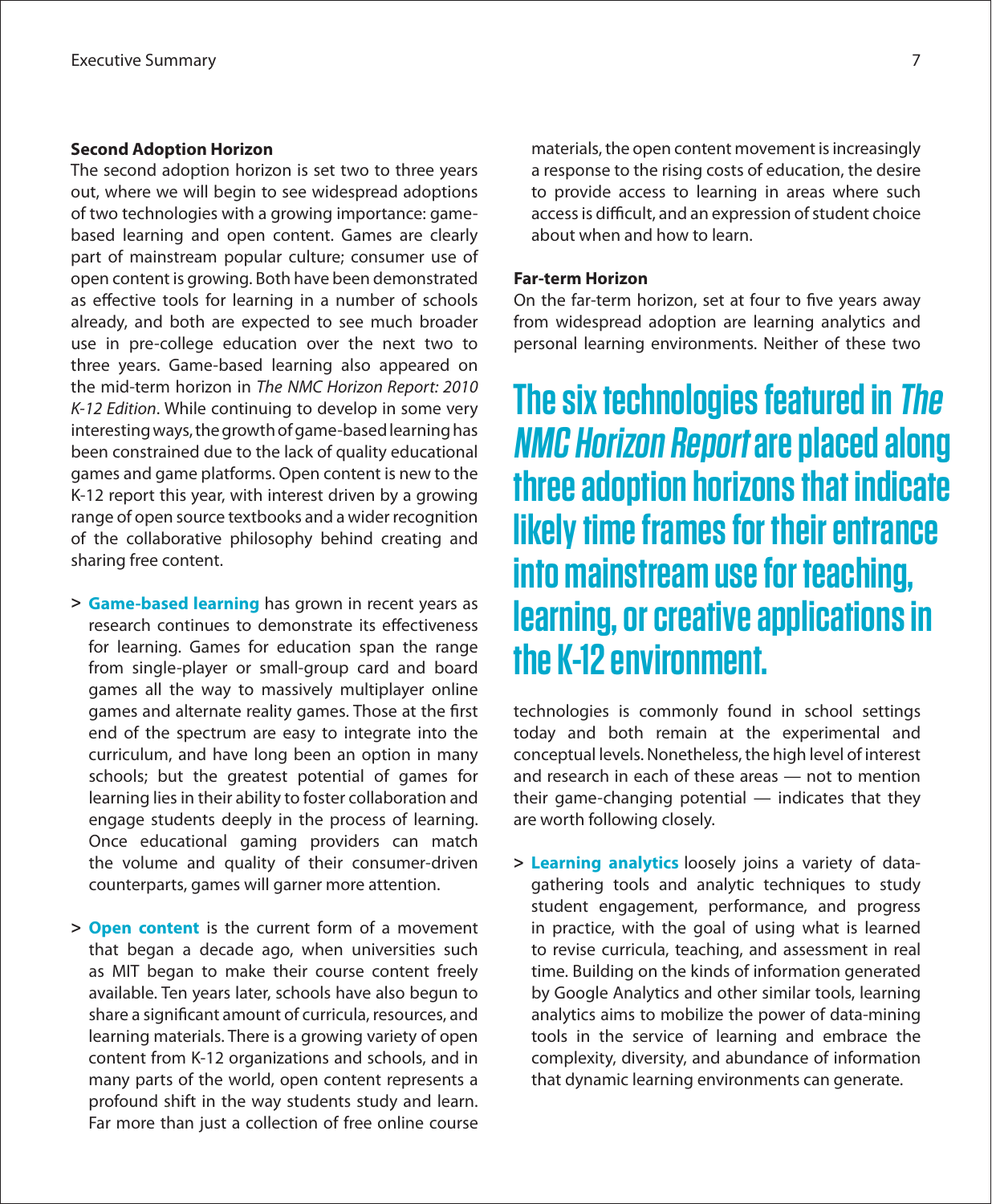**> Personal learning environments (PLEs)** refer to student-designed learning approaches that encompass different types of content — videos, apps, games, social media tools, and more — chosen by a student to match his or her personal learning style and pace. Despite the use of the word "environment" in the name, the notion of a collection or a physical or online space is somewhat irrelevant to a PLE. The goal is for students to have more control over how they learn, and for teachers to set expectations that their students will be more engaged in understanding and applying their learning strategies. Personal learning environments are currently more of a theoretical construct, as they have not been widely put into practice. The notion is of intense interest to many educators who see PLEs as having considerable potential to engage students in ways that best suit their individual learning needs.

Each of these technologies is described in detail in the body of the report. These sections open with a discussion of what the technology is and why it is relevant to teaching, learning, and creative inquiry.

# **At the center of the process is an international advisory board whose role is to select the topics in the report.**

Examples of the technology in practice, especially in schools, are listed to illustrate how it is being adopted at the current time. Our research indicates that all six of these technologies, taken together, will have a significant impact on learning-focused organizations within the next five years.

## **The NMC Horizon Project**

Since March 2002, under the banner of the NMC Horizon Project, the New Media Consortium has held an ongoing series of conversations and dialogs with hundreds of technology professionals, campus technologists, faculty leaders from colleges and universities, teachers and other

school professionals, and representatives of leading corporations from more than two dozen countries. In the ensuing years, these conversations have resulted in the publication each January of a report focused on emerging technologies relevant to higher education. At the center of the process is an international advisory board whose role is ultimately to select the topics in the report, via a consensus-based process. As they work, the advisory board engages in lively dialogs around a wide range of articles, published and unpublished research, papers, scholarly blogs, and websites. The result of these dialogs is a list of the key technologies, trends, challenges, and issues that knowledgeable people in technology industries, education, and learning-focused organizations are thinking about.

In 2008, the NMC embarked on a new series of regional and sector-based companion editions of The NMC Horizon Report, with the dual goals of understanding how technology is being absorbed using a smaller lens, and also noting the contrasts between technology use in one area compared to another. This report, The NMC Horizon Report: 2011 K-12 Edition, is the third in the series focusing on pre-college education. The flagship NMC Horizon Report, focused on higher education, is translated into multiple languages every year. Over all editions, the readership of the reports is estimated at over 1,000,000 worldwide, with readers in more than 75 countries.

Like the university-focused effort from which it emerged, the K-12 project, referred to informally as Horizon.K12, uses qualitative research methods to identify the technologies selected for inclusion in the report, beginning with a survey of the work of other organizations, a close examination of topics previously detailed in The NMC Horizon Report series, and a review of the literature with an eye toward spotting interesting emerging technologies. When a new cycle is started, little is known, or even can be known, about the appropriateness or efficacy of many of the emerging technologies for these purposes, as the NMC Horizon Project expressly focuses on technologies not currently in widespread use in schools.

By engaging a wide community of interested parties, and diligently searching published research, the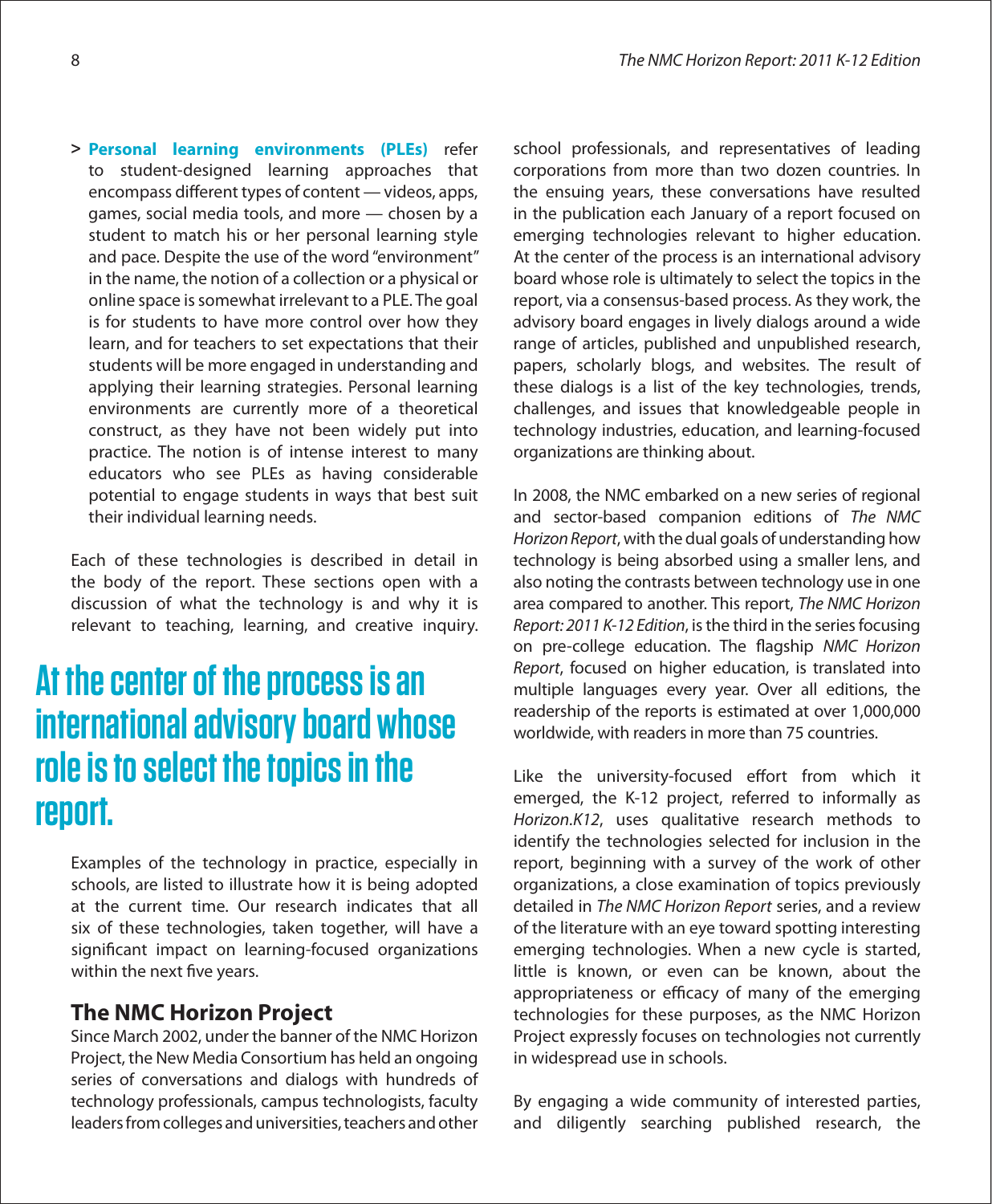Internet, and other sources, enough information is gathered early in the process to allow the members of the advisory board to form an understanding of how each of the discovered technologies might be in use in settings outside of education, to develop a sense of the potential the technology may have for educational settings, and to envision applications of the technology for teaching, learning, and creativity. The findings are discussed in a variety of settings  $-$  with teachers, industry experts, technologists, and of course, the Horizon advisory board. Of particular interest to the advisory board every year is finding educational applications for these technologies that may not be intuitive or obvious.

The 45 members of this year's K-12 advisory board were purposely chosen to represent a broad spectrum of K-12 education, as well as key writers and thinkers from businessandindustry.Theyengagedinacomprehensive review and analysis of research, articles, papers, blogs, and interviews; discussed existing applications, and brainstormed new ones; and ultimately ranked the items on the list of candidate technologies for their potential relevance to teaching, learning, and creative expression. This work took place entirely online and may be reviewed on the project wiki at k[12.wiki.nmc.org.](http://k12.wiki.nmc.org)

Each NMC Horizon Report is produced over a period of just a few months so that the information is timely and relevant. This year, the effort to produce The NMC Horizon Report: 2011 K-12 Edition began in February 2011 and concluded when the report was released in June 2011, a period of just over three months. The six technologies and applications that emerged at the top of the final rankings  $-$  two per adoption horizon  $-$  are detailed in the sections that follow.

Each of those sections includes detailed descriptions, links to active demonstration projects, and a wide array of additional resources related to the six profiled technologies. Those profiles are the heart of The NMC Horizon Report: 2011 K-12 Edition, and will fuel the work of the NMC Horizon Project throughout 2011-12.

An important example of that work is the Horizon.K12 Toolkit. For the second year, the Consortium for School Networking (CoSN), with the support of HP's Office of Global Social Innovation, is again preparing a K-12 toolkit to accompany the report, aimed at school and district leaders, board members, policymakers, teacher groups, and others. The toolkit, to be released under a Creative Commons license, will help these key groups maximize the impact of the report in their schools and help their constituencies gain an understanding of new applications of technology to support teaching and learning and successfully plan for their implementation.

For those wanting to know more about the processes used to generate The NMC Horizon Report series, many of which are ongoing and extend the work in the reports, we refer you to the report's final section on the research methodology.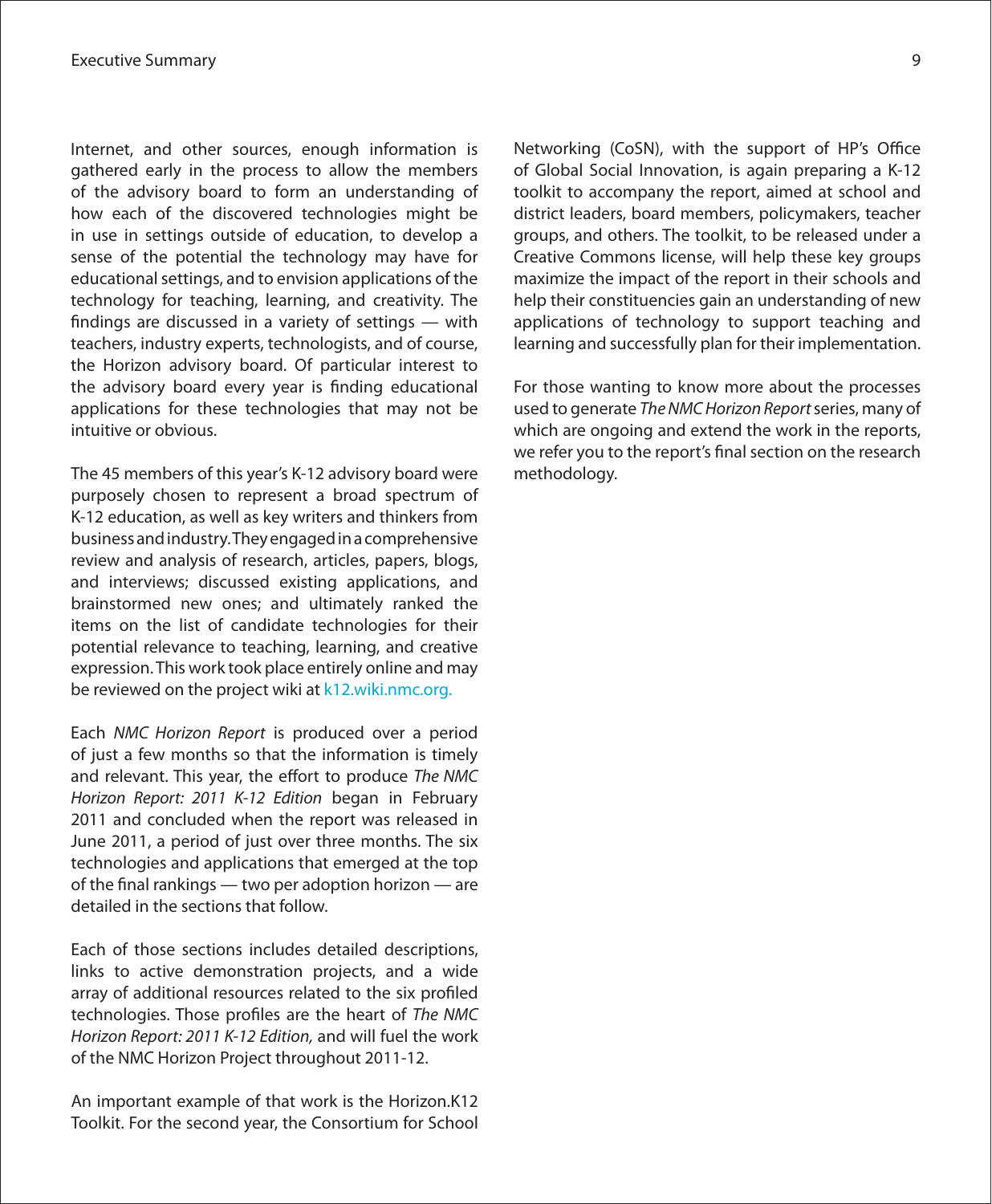## Cloud Computing **Time-to-Adoption Horizon: One Year or Less**

**he emergence of very large "data farms" specialized data centers that host thousands of servers — has created a surplus of computing resources that has come to be called the cloud. Growing out of research in grid computing, cloud computes 1 c**<br>**c** specialized data centers that host thousands of<br>**servers** — has created a surplus of computing<br>resources that has come to be called the cloud.<br>Growing out of research in grid computing,<br>cloud com **like disk storage and processing cycles into a readily available, cheap commodity. Development platforms layered onto the cloud infrastructure enable thinclient, web-based applications for image editing, word processing, social networking, and media creation. Many of us use the cloud, or cloud-based applications, without even being aware of it. Applications including Flickr, Google, YouTube, and many others use the cloud as their platform, using storage space and computing resources from many available machines as needed.**

## **Overview**

The "cloud" is a term used to describe the vast collections of networked computers, typically housed in regionally distributed and redundant data centers that comprise the totality of the Internet. Cloud computing is a set of strategies that distribute data, applications, and computing cycles across the many machines in such data centers, and even across data centers. Cloud computing currently includes three broad areas of development: cloud-based applications, which are designed for many different tasks and hosted in the cloud; development platforms for creating cloud-based applications; and massive computing resources for storage and processing.

In The NMC Horizon Report: 2010 K-12 Edition, cloud computing was positioned in the one-to-two year horizon because of the adoption of cloud-based applications; for example, YouTube and Google docs began making entrances in schools and fell into a widely accepted pattern of mainstream use. K-12 institutions were motivated by easy ways to enable students and faculty to share ideas and assignments online. This year, the enthusiasm has been directed towards the next level of cloud computing: enterprise platforms and data backup and storage. Schools are moving resourceintensive applications, such as email, off site backup, and web hosting into the cloud. Google Apps ([go.nmc.](http://go.nmc.org/xpthl) [org/xpthl\)](http://go.nmc.org/xpthl) is leading the effort to make that an easy transition, helping companies to write software that will run within the Google Apps environment, allowing it to appear alongside student email and share documents. As a result, learning management systems, such as LearnBoost, are integrating Google Apps into their programs (g[o.nmc.org/zketu\).](http://go.nmc.org/zketu)

One of the biggest attractions of cloud computing is that it is saving schools money and resources. After email and other infrastructure applications have been moved to the cloud, they no longer require much development intervention or extra expense. The Kentucky Department of Education recently selected a cloud solution that provides its schools with tools for communication and collaboration. The estimated state savings is more than \$6 million over the next four years (g[o.nmc.org/bkuly\).](http://go.nmc.org/bkuly) The interest in cloud computing has created a resurgence of client-server applications which, while not truly cloud-based solutions, offer many of the same affordances of cloud computing. One example is HP's SchoolCloud ([go.nmc.org/tfwvo\)](http://go.nmc.org/tfwvo), which provides many cloud features through a thin-client solution that does not require an Internet connection.

Data storage is cheap in cloud-based environments  $-$  pennies per gigabyte  $-$  so cheap that it is often provided in surprising quantities for free. There are cloud-based counterparts to many common software tools from email to word processing and spreadsheets. Schools are becoming better versed in the technology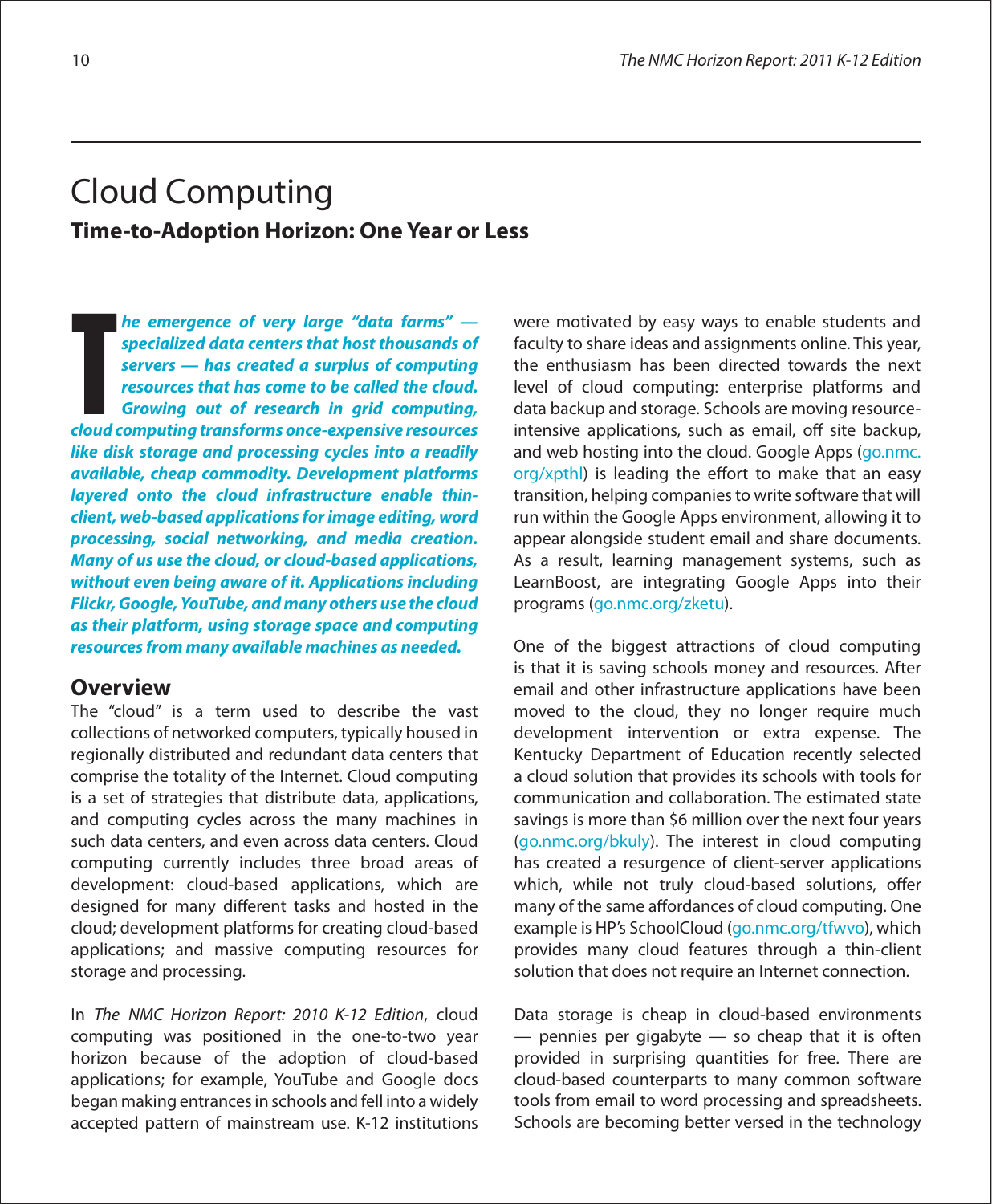and some are developing their own cloud-based environments, utilizing solutions such as MobileMe (g[o.nmc.org/kdbpe\)](http://go.nmc.org/kdbpe). There is no single computer that can be pointed to as housing these applications. To the end user, the cloud is invisible, and the technology that supports the applications does not matter — the fact that the applications are always available is key.

While the many advantages of the cloud are easy to detail, there are cautions as well. Unlike traditional software packages that are installed on a local computer, can be easily backed up, and are available as long as the operating system supports them, cloud-based applications are online services and require a persistent Internet connection. Entrusting work and data to the cloud is a commitment of trust that the service provider will continue to be there, even in the face of the changing market and other conditions. Nonetheless, the economics of cloud computing are increasingly compelling. For many institutions, cloud computing offers a cost-effective solution to the problem of how to provide services, data storage, and computing power to a growing number of Internet users without investing capital in physical machines that need to be maintained and supported.

## **Relevance for Teaching, Learning, or Creative Expression**

Schools are increasingly taking advantage of readymadeapplicationshostedonadynamic,ever-expanding cloud that enables end users to perform tasks that have traditionally required site licensing, installation, and maintenance of individual software packages. Email, word processing, spreadsheets, presentations, collaboration, media editing, and more can all be done inside a web browser, while the software and files are housed in the cloud. More advanced documentation has been created as an increasing amount of schools are using these types of resources. Skyline High School in Ann Arbor, Michigan, for example, compiled an extensive how-to guide for other schools to reproduce their successful Curriculum & Portfolio Integration project ([go.nmc.org/fmjmn\)](http://go.nmc.org/fmjmn).

Whereas last year marked a transition to using the cloud for personal productivity and collaboration, this year

the focus is on the institution-level efficiency and cost savings that cloud computing facilitates. In some cases, schools turn to commercial providers for such services, but in others, schools are working together to create private clouds. For example, The Learning Curve, a notfor-profit educational consortium of 40 Massachusetts school districts, is working with private sector partners IMG Software and the EMC Corporation to provide affordable cloud computing options on shared servers that will fully integrate the various districts' proprietary data management tools ([go.nmc.org/hfqlh\)](http://go.nmc.org/hfqlh).

In addition to productivity applications, services such as Flickr, YouTube, Blogger, and others, comprise a set of increasingly powerful cloud-based tools for almost any task a user might need to do. Applications like Splashup (g[o.nmc.org/llnqb\)](http://go.nmc.org/llnqb) or JayCut ([go.nmc.org/bwnel\)](http://go.nmc.org/bwnel) make it easy for students to experiment with photo and video editing. With tools like SlideShare (g[o.nmc.org/xgsws\)](http://go.nmc.org/xgsws) or SlideRocket (g[o.nmc.org/dmcln\),](http://go.nmc.org/dmcln) they can publish presentations and slide shows. Further, it is very easy to share content created with these tools, both in terms of collaborating on its creation and in distributing the finished work.

Browser-based applications are accessible for a variety of computer and even mobile platforms, making these tools available anywhere the Internet canbe accessed. In

# **One of the biggest attractions of cloud computing is that it is saving schools money and resources.**

addition to the inherent convenience cloud computing offers, the overall cost-effectiveness is a major appeal. Moving enterprise applications that have significant data storage demands to the cloud greatly reduces the need for schools to support, maintain, and manage the underlying infrastructure.

Because of the ubiquity of low cost personal productivity and collaboration tools, coupled with the growing number of low cost enterprise solutions, schools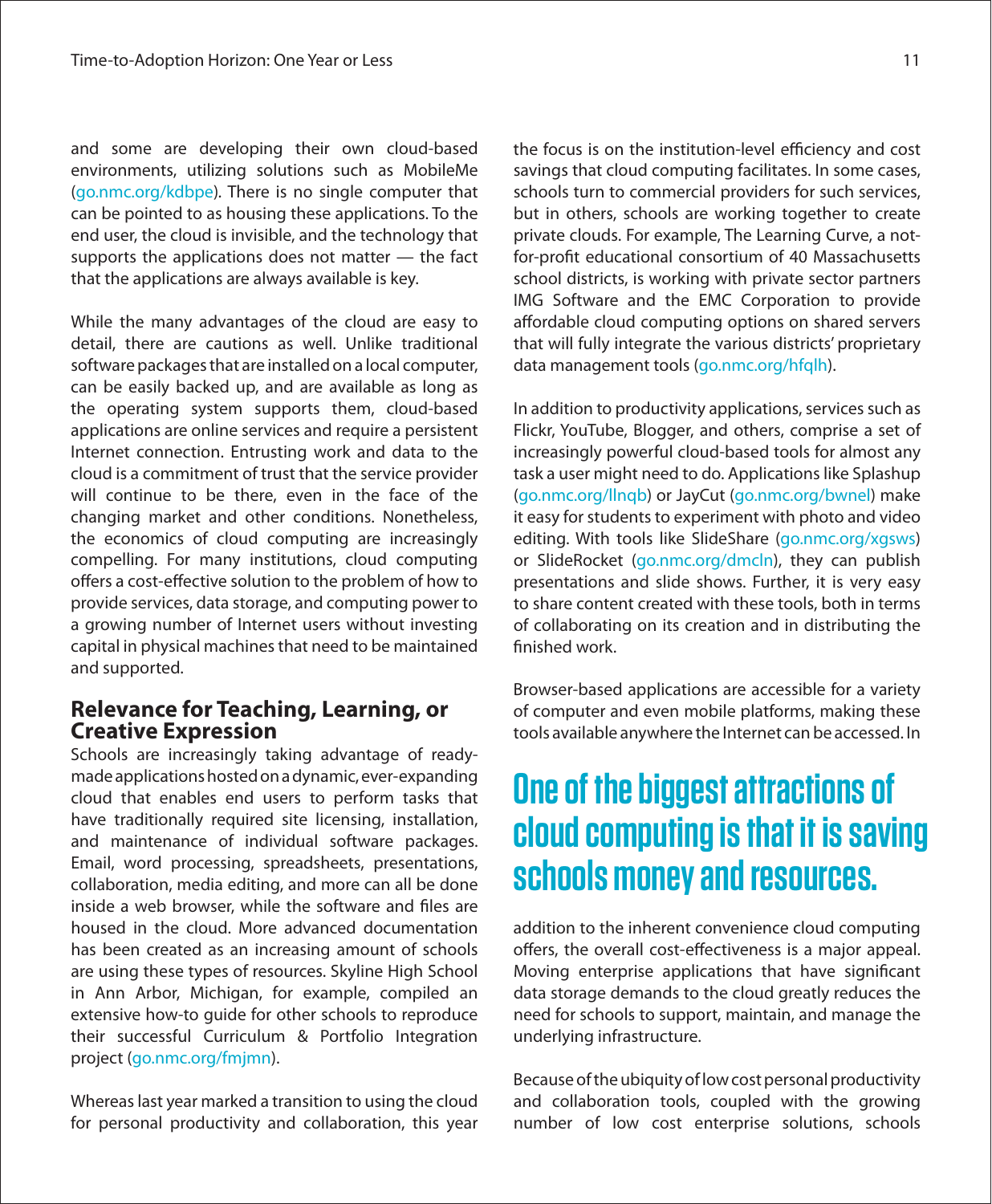have new resources to apply to a one-to-one learning environment. These parallel developments, both drawing on resources within the cloud, are changing the way we are thinking about personal computing, with profound applications for the classroom. VizZle (g[o.nmc.org/qmkhg\)](http://go.nmc.org/qmkhg), for example, features peerreviewed libraries of interactive lessons, whiteboards, touchscreens, and more in an online package designed

**The reason cloud computing is so relevant in the near-term horizon is that it has opened doors for more flexibility, more space, more collaboration, and ultimately, more creative uses of Internet resources for educators to incorporate in their classrooms.**

to make the production and use of visually rich lessons easy. The reason cloud computing is so relevant in the near-term horizon is that it has opened doors for more flexibility, more space, more collaboration, and ultimately, more creative uses of Internet resources for educators to incorporate in their classrooms.

A sampling of applications of cloud computing across the curriculum includes the following:

- **> English.** Saline Area Schools, comprised of around 5,500 students in southeast Michigan, are using the entire suite of Google Apps to replace their email infrastructure and share spreadsheets, videos, and more, including using Google Docs to annotate and edit each other's stories (g[o.nmc.org/bqwwr\).](http://go.nmc.org/bqwwr)
- **> History.** ArcGIS Online, developed by ESRI, includes a suite of web-based mapping tools that are used across the curriculum. As one example, history

teachers use the tools to quickly create custom maps of battles, journeys, and other significant events ([go.](http://go.nmc.org/bksvu) [nmc.org/bksvu\)](http://go.nmc.org/bksvu).

**> Science.** Northwestern University has created iLab Central, an authentic, virtual laboratory that resides in the cloud and is accessible to high school students of all socio-economic backgrounds. Students can plug in variables and run experiments on professional lab equipment that they may not otherwise have access to in their classrooms ([go.nmc.org/oanwi\).](http://go.nmc.org/oanwi)

## **Cloud Computing in Practice**

The following links provide examples of how cloud computing is being used in schools.

## **Kerpoof**

## [go.nmc.org/qkcvb](http://go.nmc.org/qkcvb)

Targeted at elementary and middle school students, Kerpoof Studio is a cloud-based application that enables children to make animated movies, artwork, and more. The site also contains downloadable lesson plans for teachers.

## **LearnBoost**

## [go.nmc.org/nkoan](http://go.nmc.org/nkoan)

LearnBoost is a new classroom management platform run through the cloud that enables K-12 teachers to track student grades and progress, create standardsaligned lesson plans, generate analytics and reports, share progress with students and parents, and organize their schedules from a central dashboard, with Google App integration.

## **Murdock Middle School's Multimedia Research Model**

## [go.nmc.org/ujjtt](http://go.nmc.org/ujjtt)

Murdock Middle School is using MobileMe as a platform for a multimedia research model for students in their district to learn better research skills. Their site contains demos, resources, and tools to aid students as they develop research projects from start to finish.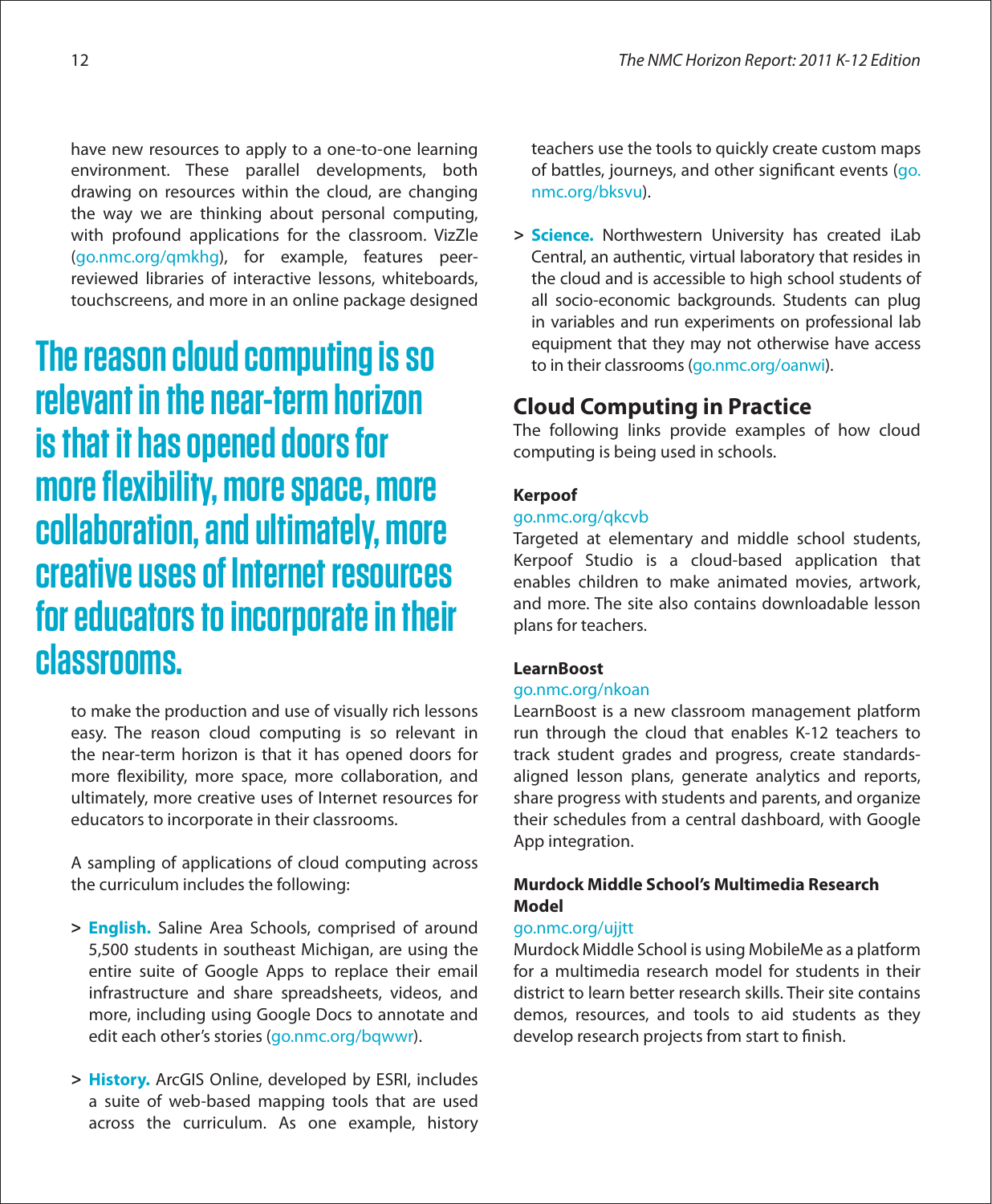## **Partnership Focuses on App Solutions for K-12 Students**

## [go.nmc.org/aqzct](http://go.nmc.org/aqzct)

Through the partnership of the New York Institute of Technology and the NewYork State Teacher Centers and associated Boards of Cooperative Educational Services, the state has committed to provide Google App support to 697 public schools across the state, as well as nonpublic and charter schools.

## **Primary Access**

## [go.nmc.org/zrzcp](http://go.nmc.org/zrzcp)

Primary Access offers students and teachers frictionless accessto a suite of online tools, including digital movies and storyboards. With this cloud-based program, students can create digital narratives, with text, audio, and film footage, without installing any software.

## **Teachers of the Future**

## [go.nmc.org/wgmdi](http://go.nmc.org/wgmdi)

A sixth grade class at Yokohama International School in Japan is using Google Apps to complete all of their assignments, including the creation of tutorials designed in Presentation and surveys created in Forms. Each student's work is then published to the web and shared through ePortfolios.

## **For Further Reading**

The following articles and resources are recommended for those who wish to learn more about cloud computing.

## **Cloud Migrations Trigger Organizational Challenges** [go.nmc.org/fuwzr](http://go.nmc.org/fuwzr)

(Vanessa Alvarez, InformationWeek.com, 9 February 2010.) This article discusses how cloud computing can work if organizations are well structured in advance to take advantage of its affordances.

## **Google Goes to the Cloud for New Idea in PC System** go.nmc.org/awciy

(Walter S. Mossberg, The Wall Street Journal, 15 December 2010.) Technology writer Walter Mossberg presents his thoughts on the new cloud-based Google OS Chrome and how it will be used with Google's experimental laptop, the Cr-48.

## **Jolicloud Becomes Joli OS, Announces Cross-Platform Apps**

## [go.nmc.org/zsxqg](http://go.nmc.org/zsxqg)

(Sarah Perez, ReadWriteWeb.com. 8 March 2011.) Joli OS is a web based operating system that enables slower machines to have fast access to files and services in the cloud. This OS allowsfor older, legacy computersto take advantage of modern cloud computing. The company also provides Jolicloud, an interface for accessing many different web services through a personal cloud desktop interface.

## **Personal Cloud Will Replace Traditional Operating Systems**

## [go.nmc.org/cqwml](http://go.nmc.org/cqwml)

(Cliff Saran, Computer Weekly.com, 17 May 2010.) This writer discusses the view of Forrester Research analyst Frank Gillett who believes the traditional OS will eventually disappear and be replaced by an increasingly sophisticated personal cloud.

## **Strike Up the Band: Over 10 Million Have Gone Google with Apps for Education**

## [go.nmc.org/pheol](http://go.nmc.org/pheol)

(Miriam Schneider, Official Google Enterprise Blog, 14 October 2010.) In the four years since Google Apps for Education was launched, over 10 million students now use the cloud-based productivity suite. Now, K-12 schools are incorporating the software into their curriculum for students to use.

## **Thought Leaders in Cloud Computing**

## [go.nmc.org/lxqur](http://go.nmc.org/lxqur)

(Sramana Mitra and Siddharth Garg, SramanaMitra.com, 12 April 2011.) Mark Egan, CIO of VMware, explores all the components that must be considered in a cloud computing solution, including the infrastructure level, the applications, and the end-user level.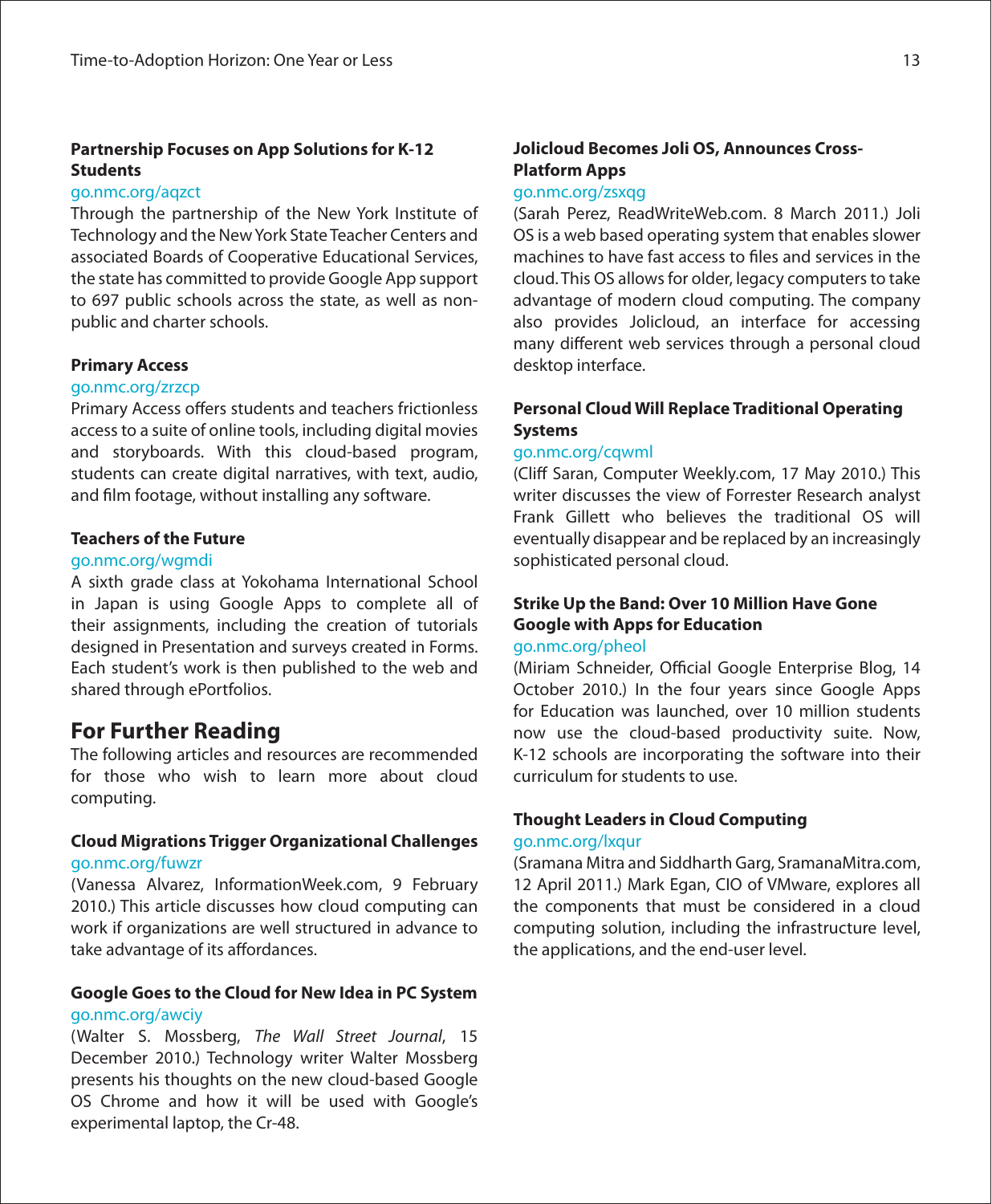## Mobiles **Time-to-Adoption Horizon: One Year or Less**

**obiles as a category have proven more interesting and more capable with each passing year, and continue to surprise both researchers and consumers. According to a report from mobile manufacturer Ericsson, show that solution** objects as a category have proven more interesting and more capable with each passing year, and continue to surprise both researchers and consumers. According to a report from mobile manufacturer Erics **Internet will be doing so from a mobile device. At the 2011 Mobile World Congress, Google CEO Eric Schmidt reaffirmed the prediction by revealing that for every baby born, 30 Android phones are activated. It is no arbitrary decision that the statistical point of comparison is between new lives and mobiles; the next generation of students will inevitably be armed with smarter mobiles at younger ages. Perhaps even more important for education is that Gartner Research projects Internet-capable mobile devices will outnumber PCs by 2013. In Japan, over 75% of Internet users already use a mobile as their first choice for access. This shift in the means of connecting to the Internet is being enabled by the convergence of three trends: the growing number of Internet-capable mobile devices, increasingly #exible web content, and continued development of the networks that support connectivity.**

## **Overview**

Mobiles are increasingly "always-connected" devices — and not just to text messages and phone conversations, but also doorways to the content and social tapestries of the Internet. The devices available today are extremely multi-functional and robust, and grow more so with each passing year. The NMC Horizon Report: 2010 K-12 Edition placed mobiles on the midterm horizon, due to the growing role of cellular-based Internet services.

This year, mobiles have moved to the near-term horizon because of the rise of a new class of devices, led by the category-defining blockbuster that is the Apple iPad. Competing models, including the HP TouchPad — slated to launch in the summer of 2011 — and Motorola's Xoom and Samsung's Galaxy Tab, have not yet enjoyed the success of the iPad, but together, these companies have solidified tablets as the new family of mobiles to watch. Immensely portable, tablets serve as e-readers, video repositories, and web-browsing devices with instant access to thousands of apps — all in one package that easily fits in a book bag, and even replaces the need for the physical books therein.

In developed countries, it is quite common for young people to carry their own personal mobile devices. In the upper grades, it is not at all unusual to find schools in which virtually every student carries a mobile, even if they are not allowed to use them during class. The unprecedented pace of evolution of these devices continues to generate great interest, and their increasing capabilities make them more useful with each new product generation. The ability to run thirdparty applications represents a fundamental change in the way we regard mobiles and opens the door to myriad uses for education, entertainment, productivity, and social interaction.

The available choices for accessing the Internet and running applications are many — smartphones, laptops and tablet PCs; the newest class of devices, tablets such as the iPad, blends the functions of all of them. It has become common practice to develop web content that seamlessly adjusts for optimal display on whichever of these devices is used to access it, increasing the proportion of Internet applications and information that is accessible to mobile users. The release of HTML5, for example, has generated excitement with this sort of device flexibility in mind. Mobile and wireless data networks continue to evolve, supporting faster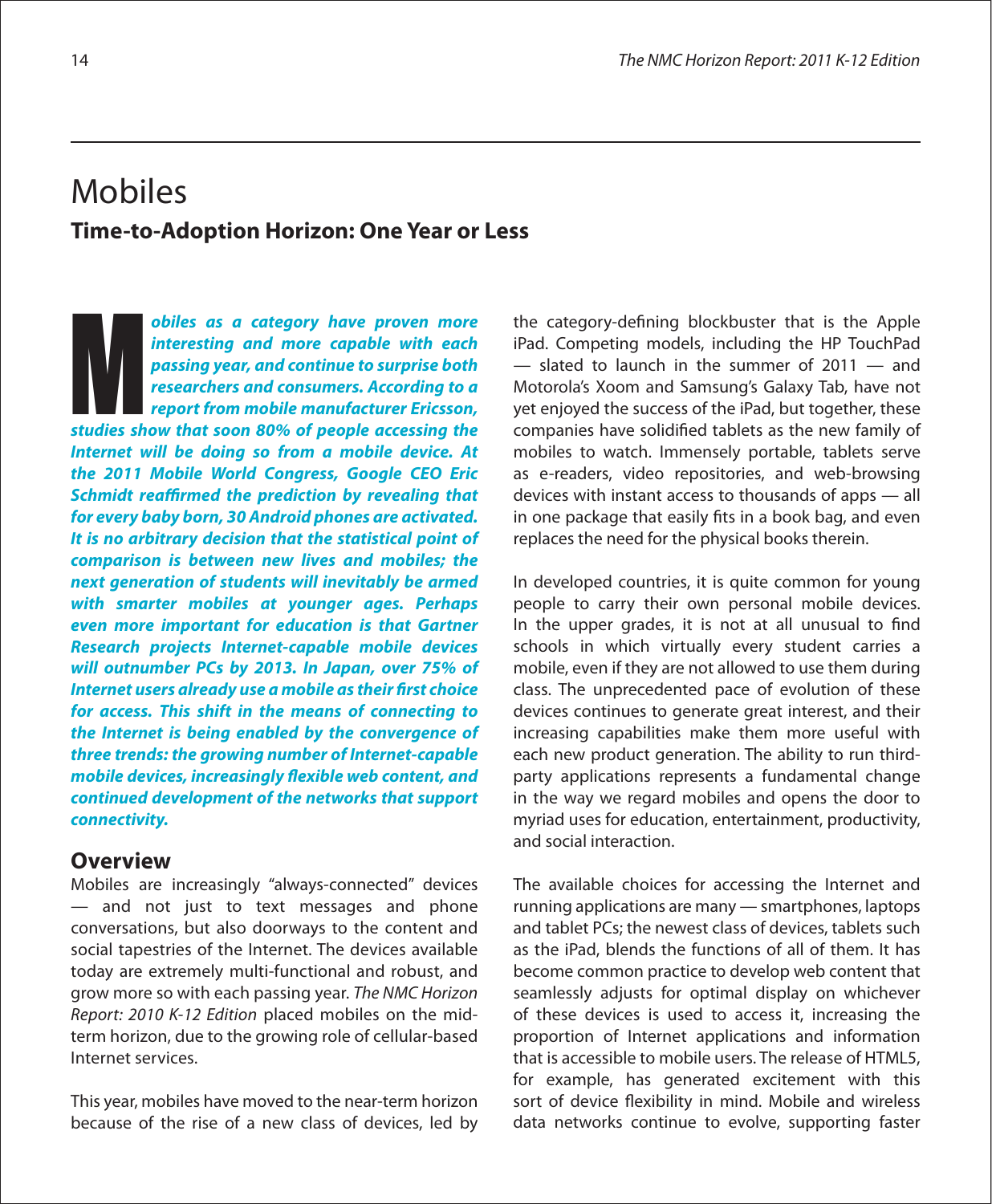connections and higher bandwidth throughput, as evidenced by the rapid adoption of 4G devices.

As more people choose to reach for a mobile rather than sitting at a desk to access the Internet, our views and behaviors about that access are shifting. Specialized applications allow seamless access to financial information, social networking sites, email, media, and more. Tasks that once were gathered into a single piece of software — the web browser — are now distributed among many applications specifically optimized for the mobile environment.

Easy mobile access also means that the full range of networked information and applications accompany us wherever we go. The Internet is no longer something that is piped into homes and offices via a cable anchored to the wall; it is a pervasive, ever-present entity, accessible from anywhere there is a cell signal.

## **Relevance for Teaching, Learning, or Creative Expression**

The age at which students in the developed world acquire their first mobile device is dropping, and as we noted previously, by secondary school, nearly every student has one. With always-on Internet, mobiles embody the convergence of several technologies that lend themselvesto educational use, including electronic book readers, annotation tools, applications for creation and composition, and social networking tools. GPS and compasses allow sophisticated location and positioning, accelerometers and motion sensors enable the device to be used for gesture-based computing, digital capture and editing bring rich tools for video, audio, and imaging — more and more, mobiles encompass it all, and innovation in mobile device development continues at an unprecedented pace.

The portability of mobile devices and their ability to connect to the Internet almost anywhere makes them ideal as a store of reference materials and learning experiences, as well as general-use tools for fieldwork, where they can be used to record observations via voice, text, or multimedia, and access reference sources in real time. Despite policies that ban mobile devices in most schools, the iPad is changing the conversations

on campuses. K-12 schools are increasingly seeing the potential of mobile devices — and noting that not only are the devices themselves less expensive than most laptops, they need less infrastructure to support them. All of these changes have moved mobiles to

# **Mobiles as a category have proven more interesting and more capable with each passing year.**

the forefront of technology planning for many school districts. The Burrell School District in Pennsylvania, for instance, now allows cell phones in classrooms — expressly for assignments related to instructional lessons. Other institutions are gradually following suit.

However, with the emergence of iPads and other tablets, schools have begun to look at these devices as good candidates for a one-to-one solution. There is an inherent difference in the way educators view tablets vs. smartphones. While the idea of cell phones in the classroom too often conjures up images of disruption, tablets are a game-changer; they encompass many of the tools smartphones offer while presenting an everexpanding collection of tools for learning.

Students at Scofield Magnet Middle School in Stamford, Connecticut,aspartoftheHPCatalystInitiative,areusing tablets for a project where they track and analyze data on the impact of water quality on urban development. These devices afford students the flexibility to work outside the classroom while encouraging student collaboration.

Inside the classroom, tablets are transforming traditional lessons. The iPad edition of The Elements ([go.](http://go.nmc.org/slgzt) [nmc.org/slgzt\)](http://go.nmc.org/slgzt), for example, depicts the periodic table in an interactive, three-dimensional way that could not be replicated by any iteration of the physical book. Elements such as Bismuth crystals rotate on the screen so that classes can view and control them at every angle, as if they were holding the crystals. The idea of taking something that normally appears flat and bringing it to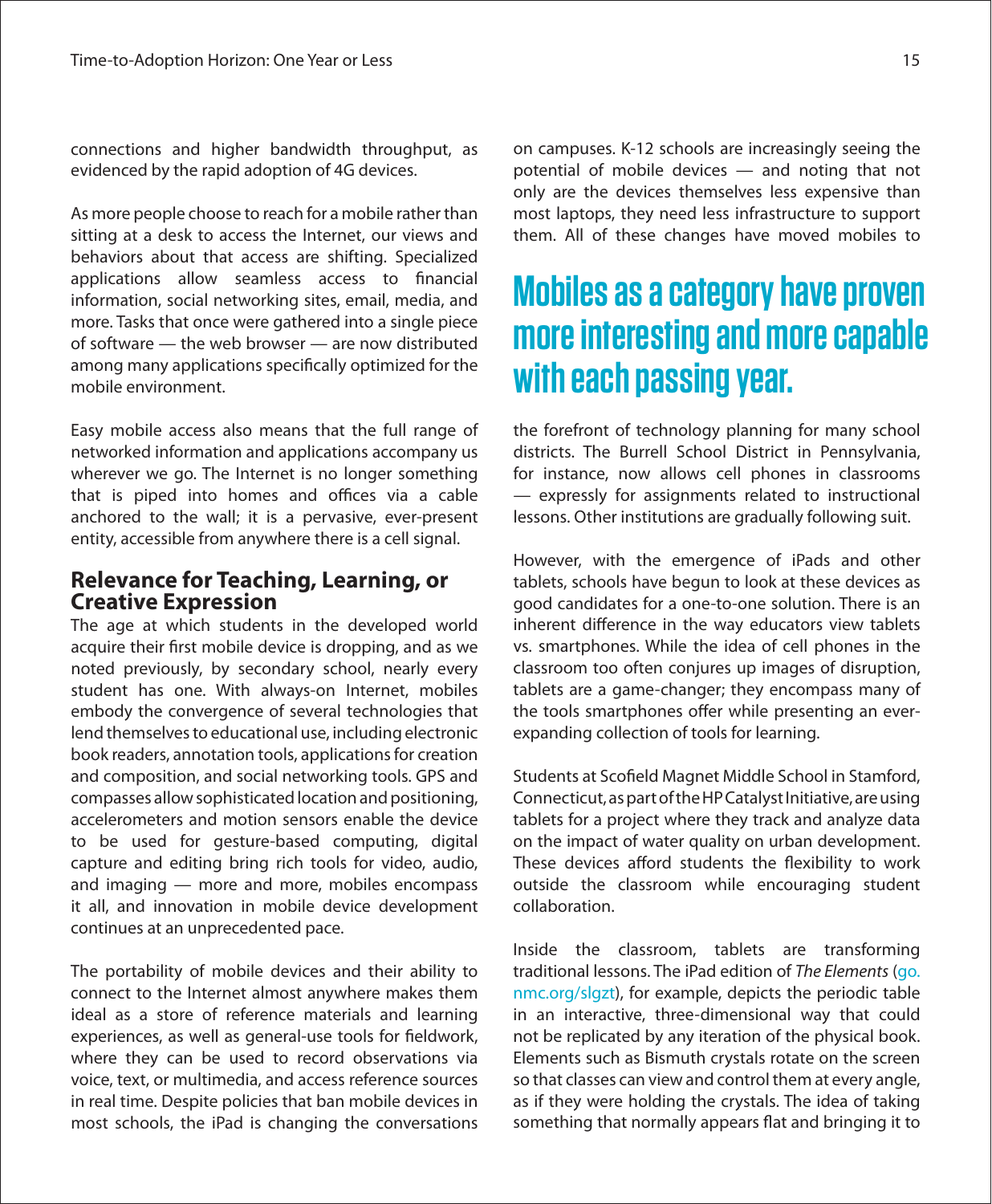life in a device you can hold in your hand creates some very interesting opportunities for deeper engagement among students.

An increasingly compelling function of the new mobiles is the ability to store and display dozens of full-length books. Literature, textbooks, children's books, novels, articles, and journals all fit easily in a pocket or purse. Students can use virtual bookmarks to mark important

# **K-12 schools are increasingly seeing the potential of mobile devices and noting that not only are the devices themselves less expensive than most laptops, they need less infrastructure to support them.**

pages, highlight and annotate passages, look up words, and perform other common study tasks right on the mobile device. It is also important to note that eReaders alone are not making the transition into schools. It is the collection of features — applications, the Internet, media capture and playback — and books — that are making tablets interesting to schools.

New features are being added to what mobiles can do almost continuously, and the unprecedented evolution of these do-it-all devices itself is drawing a great deal of interest. Their ever-increasing capabilities are enhanced by the circumstance that schools do not have to buy or maintain them. In the coming months, the vast potential of these devices for learning will begin to outweigh concerns about misuse that currently dominate most conversations about their use in school settings. It is the sheer power of these devices that make them interesting, and that power lies in their ubiquity, their portability, the wide range of things that can be done with them, and their ability to access the Internet nearly anywhere through the growing cellular network.

A sampling of applications of mobiles across the curriculum includes the following:

- **> Art.** Freshmen and juniors at Marymount School in New York are using Sketchbook Pro on iPads to produce selfportraits along with sketches at a Metropolitan Museum of Art exhibit. The artwork was assembled into an ebook, turning the students into published artists. The entire journey of integrating iPadsinto the curriculum is chronicled on the school's site (go.nmc.org/wydrf).
- > **Science.** Using iPhones, fifth through twelfth grade students are gathering and tracking GPS-tagged bird sightings as part of the WildLab program. The results of students' findings aid the Cornell Lab of Ornithology in their scientific research ([go.nmc.org/vatpv\)](http://go.nmc.org/vatpv).
- **> Social Studies.** In partnership with Reach the World, classes at the Rafael Hernandez Dual Language School in New York City are completing digital mapping exercises on tablets. The maps they create using the technology on the devices highlight global geographic issues ([go.nmc.org/myctp\).](http://go.nmc.org/myctp)

## **Mobiles in Practice**

The following links provide examples of how mobiles are being used in schools.

## **City Experience**

## [go.nmc.org/myhup](http://go.nmc.org/myhup)

Students at MCL School in Sydney, Australia are using mobiles to explore various areas of the city and produce content documenting their experiences, including videos, photos, and presentations.

## **The Mobile Learning Experience**

## go.nmc.org/fizng

The Mobile Learning Experience is a yearly event in Phoenix, Arizona where educators interested in incorporating mobiles into their classrooms can congregate, share ideas, and learn about the latest mobile applications and initiatives.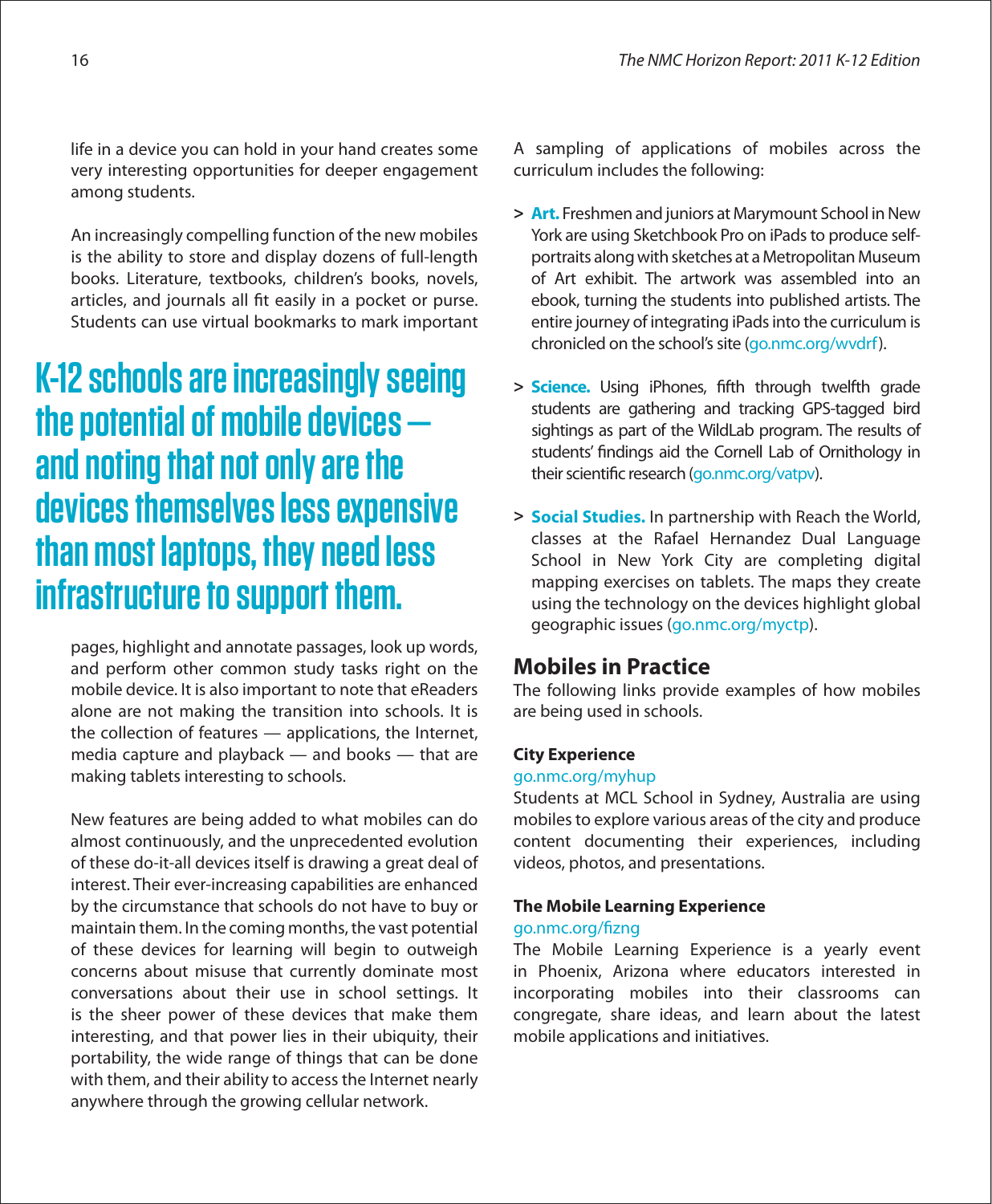## **Mobile Maths**

## [go.nmc.org/bnucq](http://go.nmc.org/bnucq)

Nokiaisdeliveringinteractivestudypackagestostudents' phones in South Africa. The content pulls directly from the school curriculum and includes tutoring, peer-topeer support, and other helpful exercises.

## **OurPlayground**

## [go.nmc.org/tkkgf](http://go.nmc.org/tkkgf)

In development at the University of Chicago, OurPlayground is an online environment that allows students of all ages to design their own data collection projects based on questions they create. The data is collected through mobile devices and incorporates information acquired through social networks.

## **PollEverywhere**

## [go.nmc.org/qnwch](http://go.nmc.org/qnwuh)

PollEverywhere is an online polling system that is used in conjunction with mobile phones. It is free for educators and the ease of use has made it attractive for classroom exercises. Millard North High School in Omaha, Nebraska is one example of a school using this.

## **For Further Reading**

The following articles and resources are recommended for those who wish to learn more about mobiles.

## **Acceptable Use Policies in Web 2.0 & Mobile Era** [go.nmc.org/chbhj](http://go.nmc.org/chbhj)

(Consortium for School Networks, www.cosn.org, accessed 3 March 2011.) This website gives an overview of the guidelines and polices for mobile use in schools around the United States. It addresses issues such as cyber-bullying and Internet filtering.

## **Information Security in Education/Security Policies for Mobile Devices**

## [go.nmc.org/jbdfw](http://go.nmc.org/jbdfw)

(WikiBooks, wikibooks.org, last modified 30 April 2010.) This wikibook entry details considerationsfor cell phone use in K-12 schools. It outlines what to consider when you are writing a plan for a school and offers links to various policies as examples. The site also discusses the pros and cons of allowing students to use their cellular and smartphones in class.

## **Learning in the 21st Century: Taking It Mobile!**

## [go.nmc.org/qoshl](http://go.nmc.org/qoshl)

(Project Tomorrow, www.tomorrow.org, 29 October 2010.) Project Tomorrow and Blackboard partnered on a series of reports documenting how K-12 students use mobile technology and blend it with traditional learning. The reports provide a guide to educators on trends and developments related to mobile technology in the classroom.

# **In the coming months, the vast potential of these devices for learning will begin to outweigh concerns about misuse that currently dominate most conversations about their use in school settings.**

## **M-Learning: Promises, Perils, and Challenges for K-12 Education**

## [go.nmc.org/zhwhb](http://go.nmc.org/zhwhb)

(Patricia Wallace, Ph.D., Johns Hopkins University School of Education New Horizons Learning Journal, Winter 2011.) This article details issues and considerations when integrating mobiles in K-12 classrooms.

## **Mobile Subscriptions Hit 5 Billion Mark**

## [go.nmc.org.ejmsy](http://go.nmc.org/ejmsy)

(Ericsson, Ericsson.com, 9 July 2010). The mobile equipment and service provider released information on global mobile adoption, citing that over five billion people now have mobile phone subscriptions, underscoring the ubiquitous global penetration of this technology.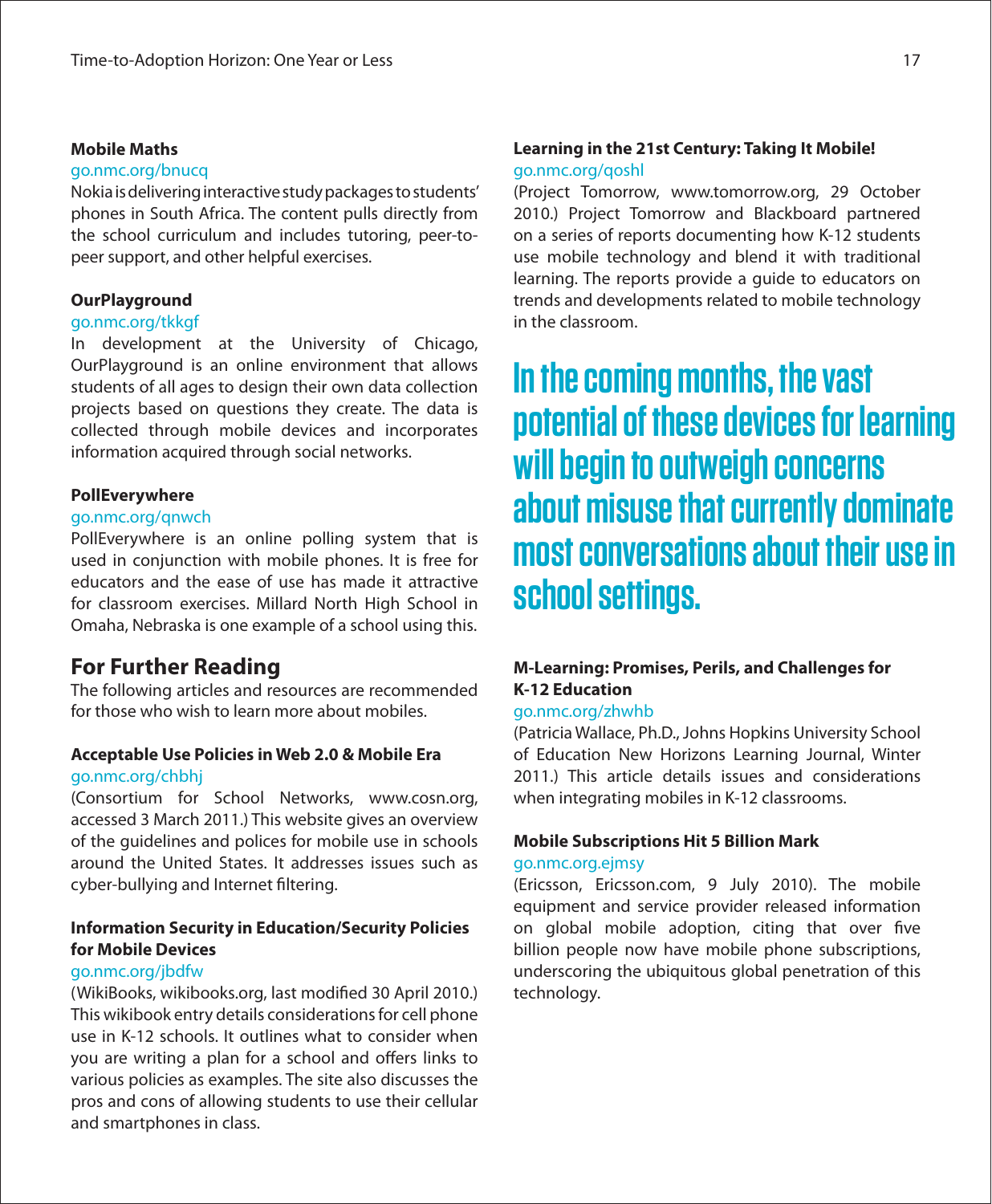## Game-Based Learning **Time-to-Adoption Horizon: Two to Three Years**

**ame-based learning has gained considerable traction since 2003, when James Gee began to describe the impact of game play on cognitive development. Since then, research and interest in the potential of gaming on learning has gained considerable traction since 2003, when James Gee began to describe the impact of game play on cognitive development. Since then, research and interest in the potential of gaming on learning has explode themselves, with the emergence of serious games as a genre, the proliferation of gaming platforms, and the evolution of games on mobile devices. Developers and researchers are working in every area of game-based learning, including games that are goal-oriented; social game environments; non-digital games that are easy to construct and play; games developed expressly for education; and commercial games that**  lend themselves to refining team and group skills. **Role-playing, collaborative problem solving, and other forms of simulated experiences are recognized for having broad applicability across a wide range of disciplines.**

## **Overview**

The first digital games appeared with the first home computers in the early 1980s. Ten years later, the web was born, and games began to be delivered over the Internet. In 2003, the first full Internet service for mobile phones arrived in the US, bringing games to mobile devices. The three most recent cohorts of children — those born in the early 1980s, the early 1990s, and the early 2000s — have grown up in a world where digital games have always been an important part of their lives. Those born since the early 1990s have never lived in a world without a global network. The most recent kids to enter schools, those born since the early 2000s, have never known a world in which that global network was not accessible from the palm of your hand. According to a recent study from the Entertainment Software Association, 64% of parents believe games are a positive force in their children's lives. There are now

active gamers in every generation; the average age of gamers in the US is 35 years old, a figure not far off from the median age of 36.8 for all US residents.

Beyond the generation-specific appreciation for gaming, advocates point to collaboration, problem solving, and communication as the main benefits of game-based learning. In the National Education Technology Plan, U.S. Secretary of Education Anne Duncan named gaming as an ideal method of assessing student knowledge comprehension, citing the ability of games to provide immediate performance feedback to the players. Students are engaged because they are motivated to do better, get to the next level, and succeed. Proponents also underscore the productive role of play, which allows for experimentation, the exploration of identities, and even failure.

Early studies of consumer games helped to identify the aspects of games that make them especially engaging and appealing to players of various ages and of both genders: the feeling of working toward a goal; the possibility of attaining spectacular successes; the ability to problem-solve, collaborate with others, and socialize; an interesting story line; and other characteristics. These qualities are replicable for educational content, though they can be difficult to design well. This challenge is why game-based learning continues to be placed on the mid-term horizon.

One way to engage students with educational gaming is to give them a hand in designing games. The National STEM Video Game Challenge (g[o.nmc.org/zsyof\)](http://go.nmc.org/zsyof) recently selected winners for the Youth Prize, announced by the United States Chief Technology Officer, Aneesh Chopra, which targeted middle school students to create their own games playable on open or free gaming platforms. The idea behind the challenge was that it would build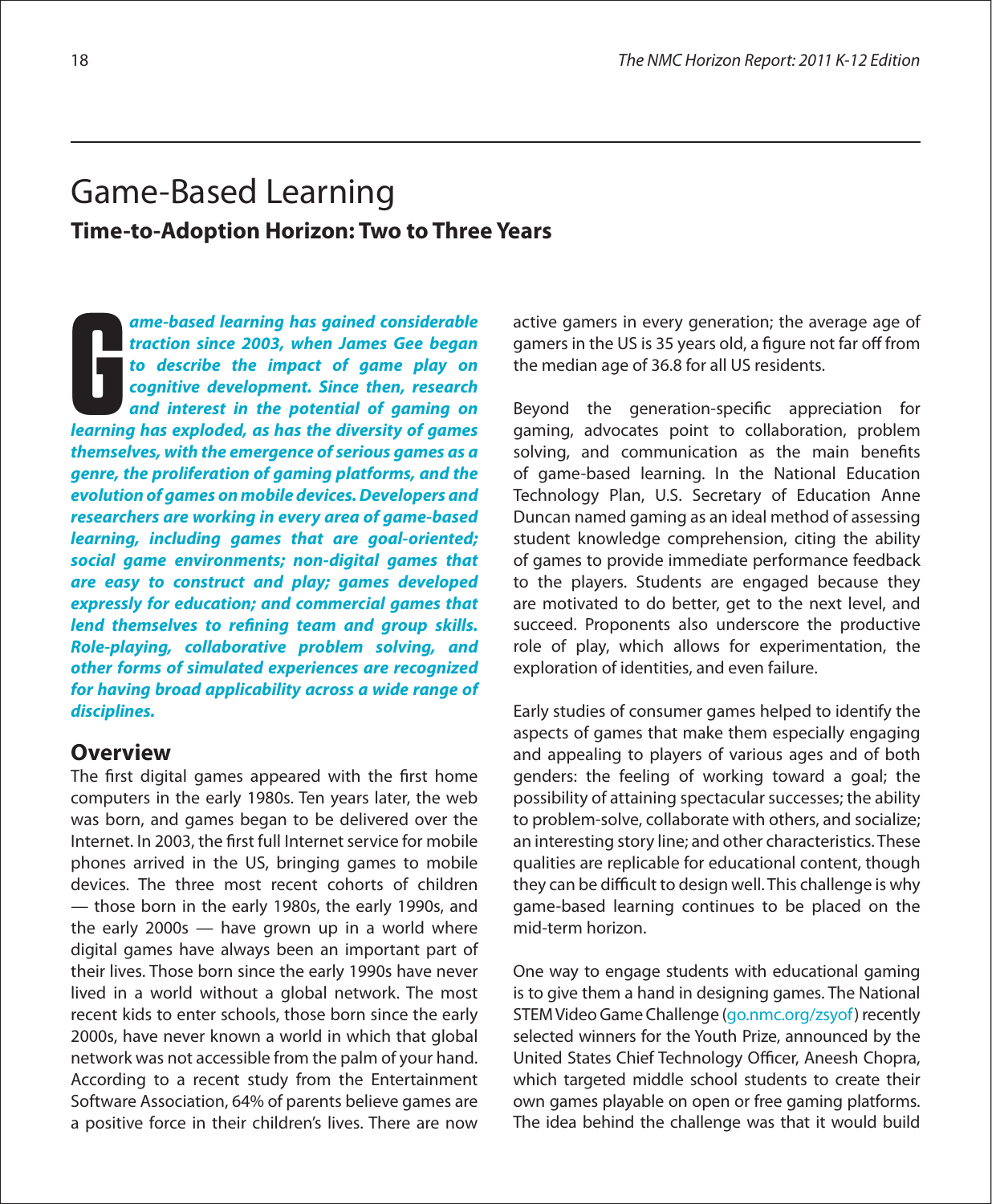both critical-thinking and creative design skills. The contest showed that not only do students have an interest in designing games; it revealed that the academy itself has taken major strides in accepting — and promoting — gaming as an important learning vehicle.

Another area of gaming that is increasingly interesting to schools is simulation-based games. Militaries worldwide have adopted games and simulations across the entire range of skills training they provide, and the gamedesign insights from that tremendous body of work are beginning to inform simulations designed for school children. A good example is EVOKE, an educational game with real-world applications, developed by the World Bank Institute and the World Bank Group and directed by game master Jane McGonigal. For an intense ten-week period, players ages 13 and up were faced with challenges to invent and implement creative solutions to pressing social issues, including food security, disaster relief, and human rights. When game design is of sufficiently high quality, it is increasingly clear that these approaches can deeply engage students in learning.

## **Relevance for Teaching, Learning, or Creative Expression**

Digital educational games have been in common use for a long time, both in classrooms and at home. The earliest forms were single-player drill and practice games such as Reader Rabbit or Math Blaster. Now, we're beginning to see more examples — and a much more dedicated following — at the university level. While games and game-based learning continue to generate interest and relevancy in the K-12 sector, the scarcity of quality educational games is impeding more rapid adoption. The production requirements seen in popular consumer games thus far have exceeded education providers' abilities to build them. In The NMC Horizon Report: 2010 K-12 Edition game-based learning was also positioned on the mid-term horizon, and that remains the case today, although it does seem to be gaining acceptance.

Nonetheless, digital subject mastery games are continuing to gain momentum in K-12 classes. A good example is Immune Attack ([go.nmc.org/jgsgz\)](http://go.nmc.org/jgsgz), developed by the Federation of American Scientists, which integrates key biology concepts about connective tissue and red and white blood cells into the plot. On the surface, what makes games like this more engaging to students is that the end goal of learning is packaged

# **The productive role of play allows for experimentation, the exploration of identities, and even failure.**

in the form of an exciting, alternate reality, or, in the case of Immune Attack, an alien world. These types of games make successful learning aids because students are willing to play them more frequently and for longer periods of time than they would otherwise study the material in question.

This year, there has also been a great deal of traction surrounding online games and game apps for mobile devices. Schools are beginning the transition from blocking web-based games to integrating them into their classrooms and curriculum. There are many free games designed for K-12 students, such as The Hexagon Story (g[o.nmc.org/aneal\)](http://go.nmc.org/aneal), an award-winning alternate reality game (ARG) in which students must solve a mystery by answering initiation questions across multiple disciplines and following clues sent to them via email, text messages, etc. from fictitious characters. Games in the form of apps have increased with the explosion of smartphones and tablets. Mind Snacks is a popular app in the iTunes store that boosts students' foreign language skills and fluency. PopMath Basic Math is another well-received iPad game app that turns the notion of flashcards into a timed or untimed game filled with colorful bubbles to sharpen arithmetic skills.

A digital counterpart to these activities is the Global Kids Gaming Initiative, which uses online games to promote digital literacy skills, global awareness, and citizenship among young people. Urban youth taking partin Global Kids' Playing 4 Keeps program create and play games about social issues of global significance. Designing and developing games is another way to bring games into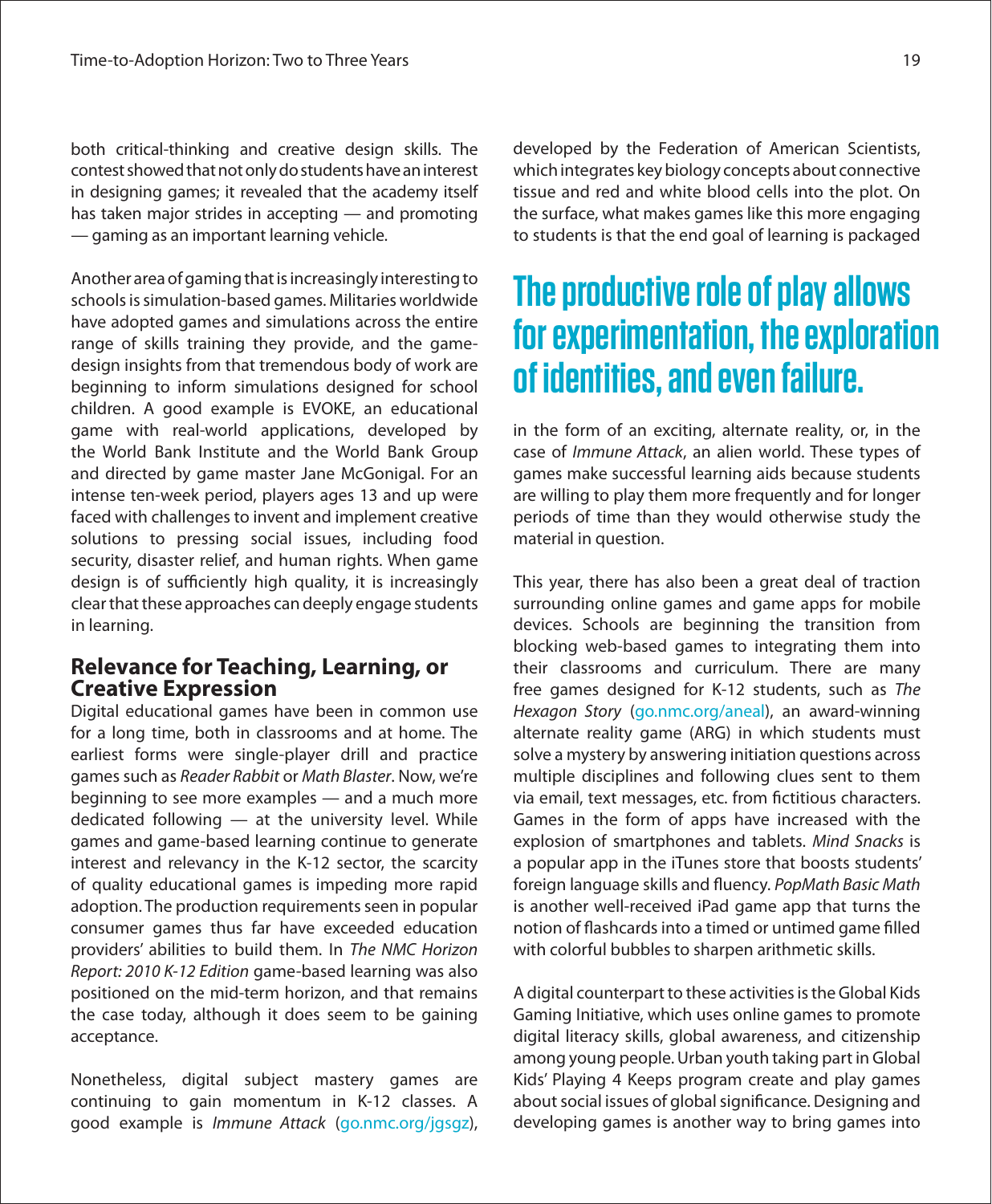the curriculum. Good game design involves research, creative thinking, the ability to envision both problems and solutions, and many other learning skills. This year, Global Kids embarked in training for the Serious Games Leadership Program; participating children designed games around real world issues, such as hydration and poverty, acquiring creative design and collaboration skills, as well as a better knowledge of global problems.

As gaming and the science of engagement become better understood, we are likely to see significant investment in large-scale educational games. The compelling nature of Massively Multiplayer Online (MMO) games in particular is attracting researchers and educators who appreciate the revolutionary power of including games in the curriculum. World of Warcraft continues to be a popular game that is integrated into schools and a standard by which to measure other MMO games. The role of these sorts of games in K-12 education is to foster collaboration and digital literacy. In playing them, students must learn how to reach a goal together where the obstacles are often other people. They provide lessons in both academics and real life.

Research and experience are starting to show that games can clearly be applied very effectively in many learning contexts. Games can engage learners in ways other tools and approaches cannot, and their value for learning has been established through research.We know more about how games work and how to apply them to teaching and learning than we ever have, and that understanding is increasing. Education in general is still a few years away from embracing games as mainstream practice, but given the exciting results coming from game-based research, they are clearly a space to watch.

A sampling of applications of game-based learning across the curriculum includes the following:

**> Language Arts.** In Florida, Palm Beach Gardens High School is integrating young adult novels into a language arts social network using Community of Reading Engagement, a web-based game show format methodology based on higher order thinking skills ([go.nmc.org/ujriu\)](http://go.nmc.org/ujriu).

- **> Mathematics.** Students acrossthe country, including Fox Run Elementary School in San Antonio, Texas, are using the BrainPop website and app — a bestseller in the iTunes store — to watch short, animated movies on topics, such as price comparison. The students then take interactive quizzes to demonstrate the knowledge they have gained ([go.nmc.org/hrllk\)](http://go.nmc.org/hrllk).
- **> Media Literacy.** The World of Warcraft (WoW) in School Project engages at-risk students at Suffern Middle School in New York and Cape Fear Middle School in North Carolina in an afterschool program that teaches skills in communication, digital literacy, online safety, mathematics, and leadership through game play (go.nmc.org/ldffz).

## **Game-Based Learning in Practice**

The following links provide examples of how educational games are being used in schools.

## **A Crash Course in Saving the World**

## [go.nmc.org/tjwmt](http://go.nmc.org/tjwmt)

EVOKE developed a free and open social networking game that simulates real global issues to empower people to find new and innovative solutions.

## **Finding Identity**

## [go.nmc.org/zjjig](http://go.nmc.org/zjjig)

Finding Identity is a social science game that teaches K-12 students about history, culture, and life values using a 21st century approach to storytelling and collaborative puzzle solving.

## **Ghosts of a Chance**

## [go.nmc.org/rrbbw](http://go.nmc.org/rrbbw)

Ghosts of a Chance allows visitors to the Smithsonian American Art Museum a chance to decipher codes, follow treasure maps, send text messages, and uncover hidden objects in this multimedia scavenger hunt.

## **Quest Atlantis**

## [go.nmc.org/hisxo](http://go.nmc.org/hisxo)

Designed for students, ages 9-16, Quest Atlantis is a simulated, 3D learning environment that combines strategies from commercial gaming with educational research on what motivates children to learn. Students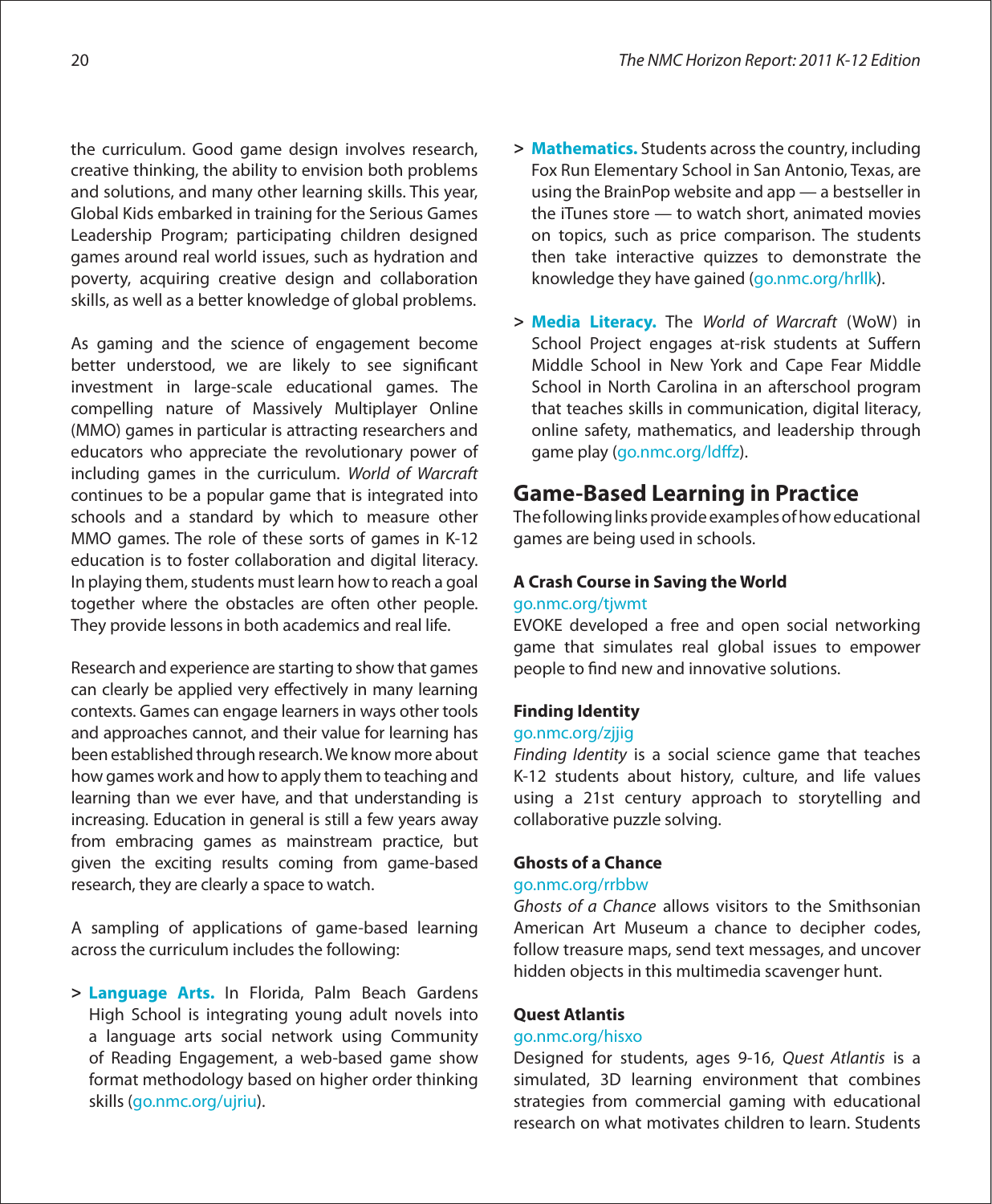participating in this game learn and apply skills in multiple disciplines, including mathematics and environmental sciences.

## **Quest to Learn**

## [go.nmc.org/gdayk](http://go.nmc.org/gdayk)

Quest to Learn is an entire public school in New York City founded in 2009 devoted to teaching children through game play. Among other key features, the school is focused on rigorous college preparation and inquiry-based learning.

## **World Without Oil**

## g[o.nmc.org/shzdy](http://go.nmc.org/shzdy)

World without Oil was a collaborative and social imagining of the first 32 weeks of a global oil crisis. The simulation was designed for participants to gain a better understanding of disaster response.

## **For Further Reading**

The following articles and resources are recommended for those who wish to learn more about game-based learning.

## **By 2015, More Than 50 Percent of Organizations That Manage Innovation Processes will Gamify those Processes**

## [go.nmc.org/tvsop](http://go.nmc.org/tvsop)

(Gartner Newsroom, Gartner.com, 12 April 2011.) Analysts at the 2011 Gartner Enterprise Architecture Summit are exploring the employment of game mechanics across various sectors of the workplace, including training, innovation, and marketing.

## **Gaming Education**

## [go.nmc.org/levhm](http://go.nmc.org/levhm)

(Elizabeth Corcoran, O'Reilly Radar, 27 October 2010.) This insightful post discusses the three predominate types of gaming in education: classic edu-tech games, build-your-own games, and the gamification approach to teaching in general. The author looks at these approaches and how they all differ in the integration of gaming into the K-12 learning experience.

## **How Social Gaming is Improving Schools**

## [go.nmc.org/wypau](http://go.nmc.org/wypau)

(Greg Ferenstein, Mashable.com, 7 February 2010.) This article points to collaborative, digital games that address real world problems as a means to make education more exciting to students than the standard textbook methods.

## **How Video Games Are Infiltrating — and Improving — Every Part of Our Lives**

## [go.nmc.org/vmnqz](http://go.nmc.org/vmnqz)

(Adam L. Penenberg, Fast Company, 13 December 2010.) This article discusses how gaming culture is becoming part of everyday culture and will only grow in importance in the future. Carnegie Mellon professor Jesse Schell and Institute for the Future researcher Jane McGonigal are profiled as some of the leading thinkers in this area.

## **The New Games People Play: How Game Mechanics Have Changed In The Age Of Social Media**

## [go.nmc.org/uhppm](http://go.nmc.org/uhppm)

(Alexia Tsotsis, TechCrunch, 1 August 2010.) This post presents how gaming has changed in the age of social media and online communication. Issues around what makes games addictive and how they are integrated into the real world are addressed in addition to how game mechanics may change in the future as a result of social media.

## **Reality is Broken, Game Designers Can Fix It** [go.nmc.org/egymq](http://go.nmc.org/egymq)

(Jane McGonigal, Institute for the Future, 2010.) This TED talk advocates incorporating principles of game design into the real world to effect social change. She points to games as waysto learn how to combat hunger, poverty, and climate change and attain the "epic win."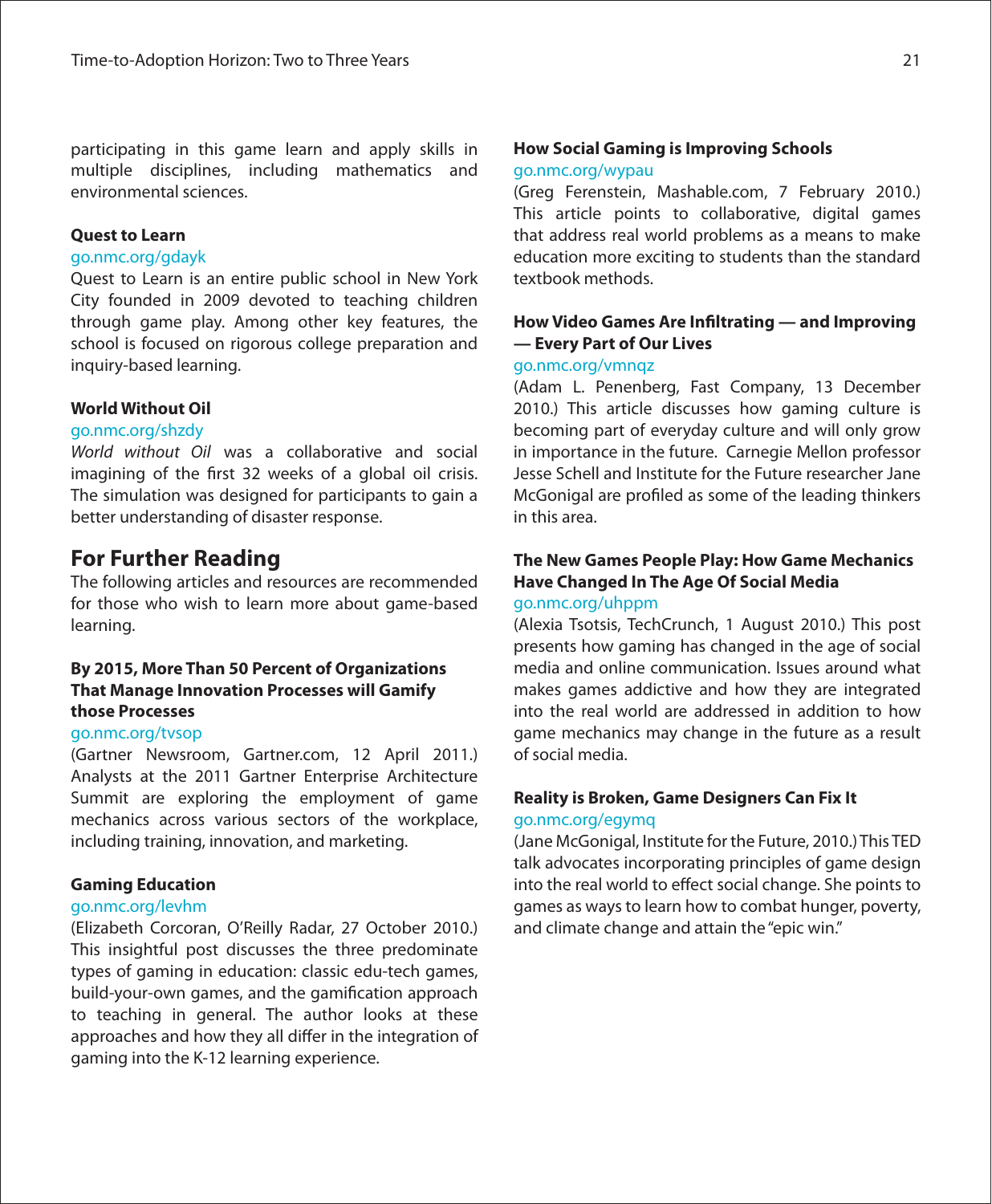## Open Content **Time-to-Adoption Horizon: Two to Three Years**

**he movement toward open content reflects a growing shift in the way academics in many parts of the world are conceptualizing education to a view that is more about the process of learning than the information conveyed in their k** a growing shift in the way academics in many parts of the world are conceptualizing education to a view that is more about the process of learning than the information conveyed in their courses. Information is everywhe to make effective use of it. Open content embraces **not only the sharing of information, but the sharing of instructional practice and experiences as well. Part of the appeal of open content is that it is also a response to both the rising costs of traditionally published resources and the lack of educational resources in some regions. It presents a cost-effective alternative to textbooks and other materials. As customizable educational content — and insights about how to teach and learn with it — is increasingly made available for free over the Internet, students are learning not only the material, but also skills related**  to finding, evaluating, interpreting, and repurposing **the resources they are studying in partnership with their teachers.**

## **Overview**

Open content, as described here, has its roots in a number of seminal efforts, including the Open Content Project, MIT's Open Courseware Initiative (OCW), the Open Knowledge Foundation, and work by the William and Flora Hewlett Foundation and others. Many of these projects focused on creating collections of sharable resources and on devising licenses and metadata schemata. The groundswell of interest in open content described here is differentiated from early work by its primary focus on the use of open content and its place in the curriculum. The role of open content producers has evolved as well, away from the idea of authoritative repositories of content and towards the broader notion of content being both free and ubiquitous. While universities ultimately paved the way for open content as an instrumental classroom tool,

its recent entrance in the K-12 sector is partly rooted in the financial benefits. For example, launched in South Africa, Free High School Science Textbooks serves disadvantaged schools by providing royalty-free, open source books written by volunteer experts.

This philosophy of open content and open education acknowledges that information is not the only useful and distributable commodity among educators. Understanding, insight, and experience can also be collected and shared. An outgrowth of that perspective is the emergence of open-content textbooks that can be "remixed"  $-$  that is, customized, modified, or combined with other materials — and the resulting new combinations shared in turn. A number of publishers are finding ways to support authors and consumers of such materials. The publishing company Flat World Knowledge provides access to textbooks authored for open use, making it very easy for faculty to individually tailor a text for use in their own class and then share that custom text with the larger community. Flat World Knowledge operates as any publisher does, reviewing book submissions and using a traditional editing process before release; however, electronic copies of the textbooks are free. Students only pay for print copies if desired, and authors receive royalties for these purchases whether the book has been customized or not.

At the center of many discussions of open content are the challenges of sharing, repurposing, and reusing scholarly works; related to those discussions are concerns about intellectual property, copyright, and student-to-student collaboration. Groups such as Creative Commons, Creative Commons Australia, the Academic Commons, Science Commons, and others have done solid work in this area to address these concerns. Many believe that reward structures that support the sharing of work in progress, ongoing research, and highly collaborative projects,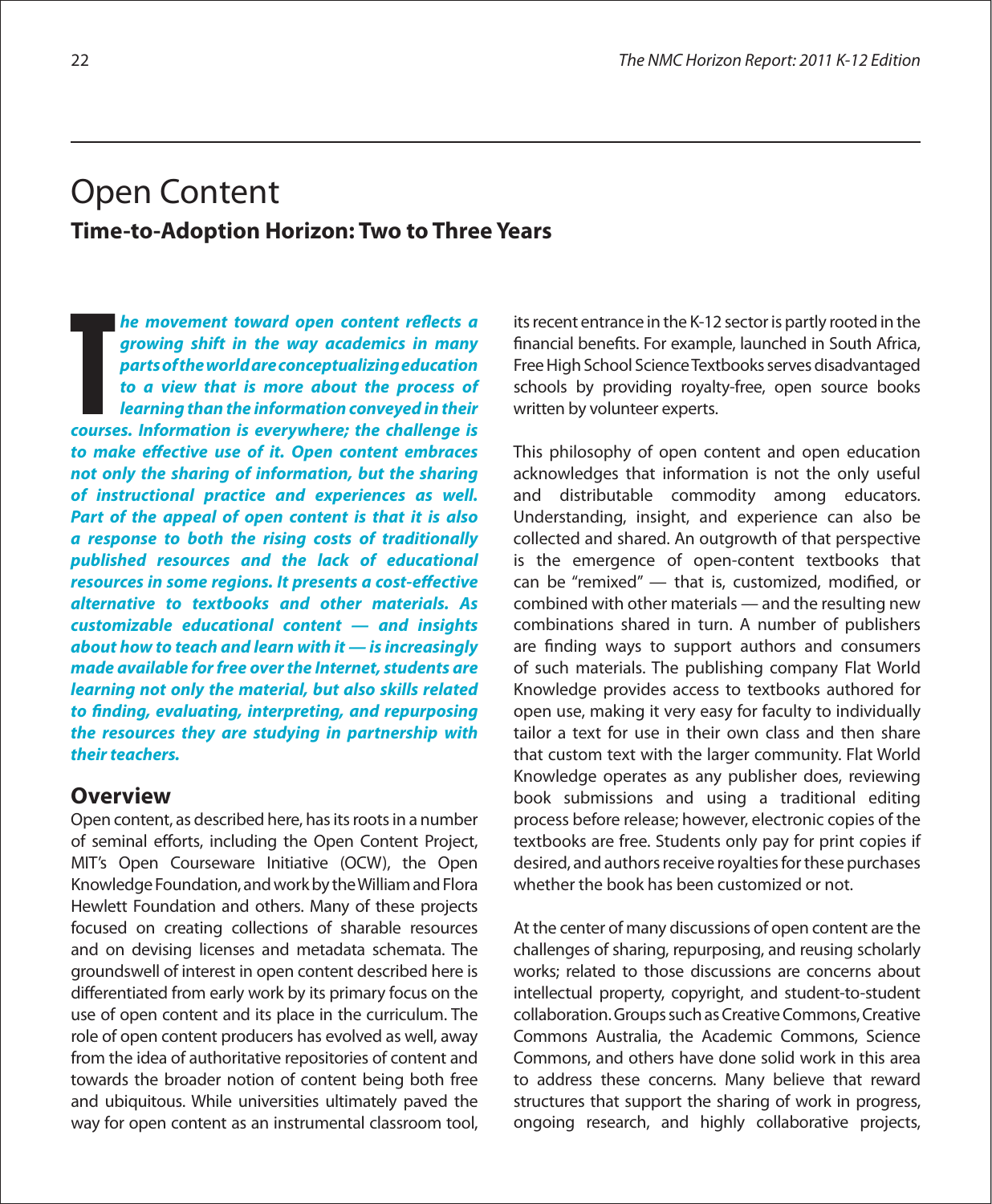along with a broad view of what constitutes scholarly publication, are key challenges that institutions need to solve. Additionally, more research and work need to be devoted to reputation systems, peer review processes, and models for citation of the new forms of content that are likely outgrowths of open content initiatives.

While a number of highly structured projects exist to provide access to open content, in general, the open content community is diffused and distributed. Learning to find useful resources within a given discipline, to assessthe quality of content available, and to repurpose them in support of a learning or research objective are valuable skills for any emerging scholar. Many adherents of open content list that aspect among the reasons they support the use of shareable materials. Nonetheless, broad use of open learning materials, specifically in K-12 schools, remains at least two years away, and the larger promise of open content — in which teaching and learning experiences and insights are shared as easily as information — will take even longer to realize. For the present, the creation of learning materials is still more a process of design driven by individual tastes and opinions than a collaborative process involving the contributions and views of many.

## **Relevance for Teaching, Learning, or Creative Expression**

Sharable materials reduce teacher workloads as they do not need to be recreated from scratch. The same set of materials, once placed online and made sharable via the appropriate licensing, can also inform a wide variety of learning modalities, not the least of which is learning for the sheer joy of discovery. Additionally, the use of open content promotes a set of skills that are critical in maintaining currency in any area of study — the ability to find, evaluate, and put new information to use. The same cannot be said for many textbooks, which can be cumbersome, unchanging, and particularly costly for K-12 schools. Not-for-profit providers Curriki and Wikibooks are building ever-growing platforms filled with free, open source textbooks that are easy to find.

As more faculty and administrators become aware of and experience open content, its comparative benefits and challenges vis-à-vis traditional learning resources

are becoming better understood. Open resources are generally, though not always, electronic. They are easier to update than print materials. Because they are digital in nature, open learning materials can incorporate activities to support multiple modes of study — reading, listening,

# **The role of open content producers has evolved as well, away from the idea of authoritative repositories of content and towards the broader notion of content being both free and ubiquitous.**

interacting — though they can be challenging to create as a result. As new courses are developed, faculty have a responsibility to carefully consider the best supporting materials and activities to offer to students, and a thorough understanding of what is available through open channels will assist with this.

Because open content is more widespread, schools are beginning to feel a social responsibility to create and share their content. Utilizing and developing content is no longer about being experimental; it has become the mark of a world-class institution. Taking this notion even further, some universities, including Universitat Oberta de Catalunya, have built their entire curriculum around open source materials. A handful of K-12 schools are beginning to follow suit. The Open High School of Utah reflects the recent embracement of open content in the K-12 space. This online school manages to conduct one-on-one tutoring with every student across all disciplines with a focus on fostering personal responsibility — perhaps one of the most important values of open content. The Bering Strait School District in Alaska launched an open content initiative that includes mathematics and social studies curriculum as a supplement to traditional classes. While K-12 examples of this caliber are rare, those that do exist are being followed with a great deal of interest.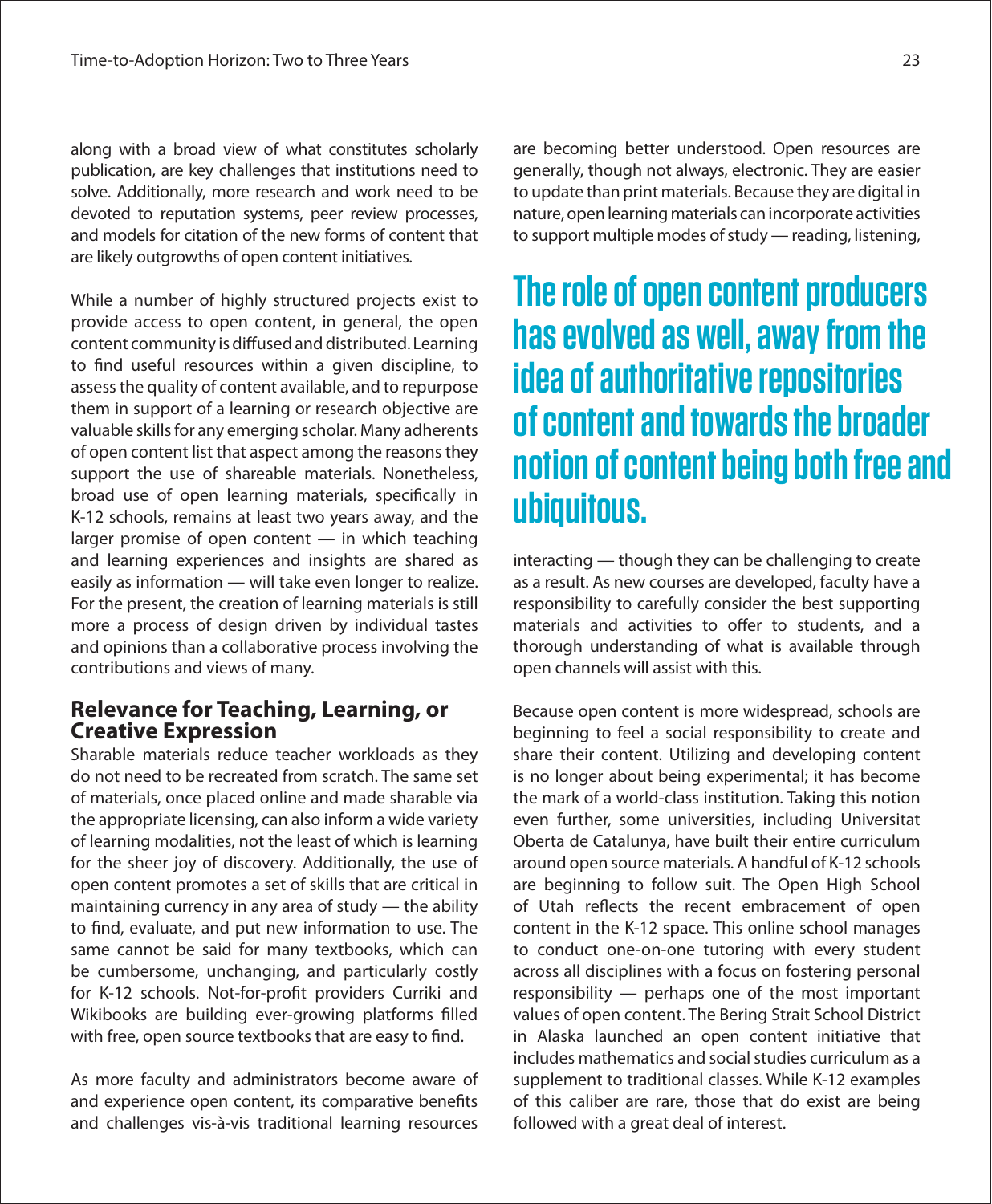Open content continues to influence course development and planning on several levels. Few teachers will reuse material as-is; most will customize the open content they find to suit their local context. In many cases, the benefits of adapting open materials

**Schools are beginning to feel a social responsibility to create and share their content. Utilizing and developing content is no longer about being experimental; it has become the mark of a world-class institution.** 

obviously outweigh the cost of creating new ones, but this is not the only factor under consideration; there is a strong impulse to design from scratch or rely on familiar resources. The typical process of course development does not always lend itself to the use of open content.

A sampling of applications for open content across the curriculum includes the following:

- **> History.** Using the presentation feature of neoK12, a resource of free videos, quizzes, and more, students select Creative Commons photos of the American Civil War from Flickr to build highly visual slides for class presentations. The presentation can be created, edited, and saved in a web browser ([go.nmc.org/](http://go.nmc.org/wkfeu) [wkfeu\)](http://go.nmc.org/wkfeu).
- **> Science.** The K-12 wiki project Curriki is an example of extensive open content that has been provided through a network of education partners for use by educators and students. Educators across the world have contributed K-12 science exercises, including National Geographic's Water Footprint Calculator, which teaches students the importance of water conservation ([go.nmc.org/gmgvm\).](http://go.nmc.org/gmgvm)

> **STEM Education.** CK-12 is a non-profit organization, striving to provide a robust selection of textbooks at significantly lower costs. With CK-12 Flexbooks, students and teachers choose from a wide range of open content textbooks, specific to science, technology, engineering, and mathematics ([go.nmc.](http://go.nmc.org/lajit) [org/lajit\)](http://go.nmc.org/lajit).

## **Open Content in Practice**

The following links provide examples of how open content is being used in schools.

## **K12EdCom — An Educational Commons**

## [go.nmc.org/njtrx](http://go.nmc.org/njtrx)

K12EdCom — An Educational Commons is a project designed to promote and publish OpenCourseWare content for K-12 schools.

## **Open High School, Utah**

## [go.nmc.org/wesdn](http://go.nmc.org/wesdn)

The Open High School of Utah is an online charter high school that leverages next-generation learning technology and strategic one-on-one tutoring to provide students with significantly better learning experiences.

## **Open Resources**

## [go.nmc.org/heziv](http://go.nmc.org/heziv)

In South Africa, Free High School Science Texts created a program where math and science textbooks are openly licensed and royalty-free.

## **Thinkfinity**

## [go.nmc.org/zdxch](http://go.nmc.org/zdxch)

Thinkfinity is a project by the Verizon Foundation to put many K-12 education resources online for free access by students and teachers. It is an aggregation of content that reflects discplines from art to mathematics.

## **Wikibooks**

## [go.nmc.org/abqyz](http://go.nmc.org/abqyz)

These open content books take textbook annotations to the next level — students can edit the content and share their contributions with each other in real-time. The site offers a plethora of textbooks across most disciplines.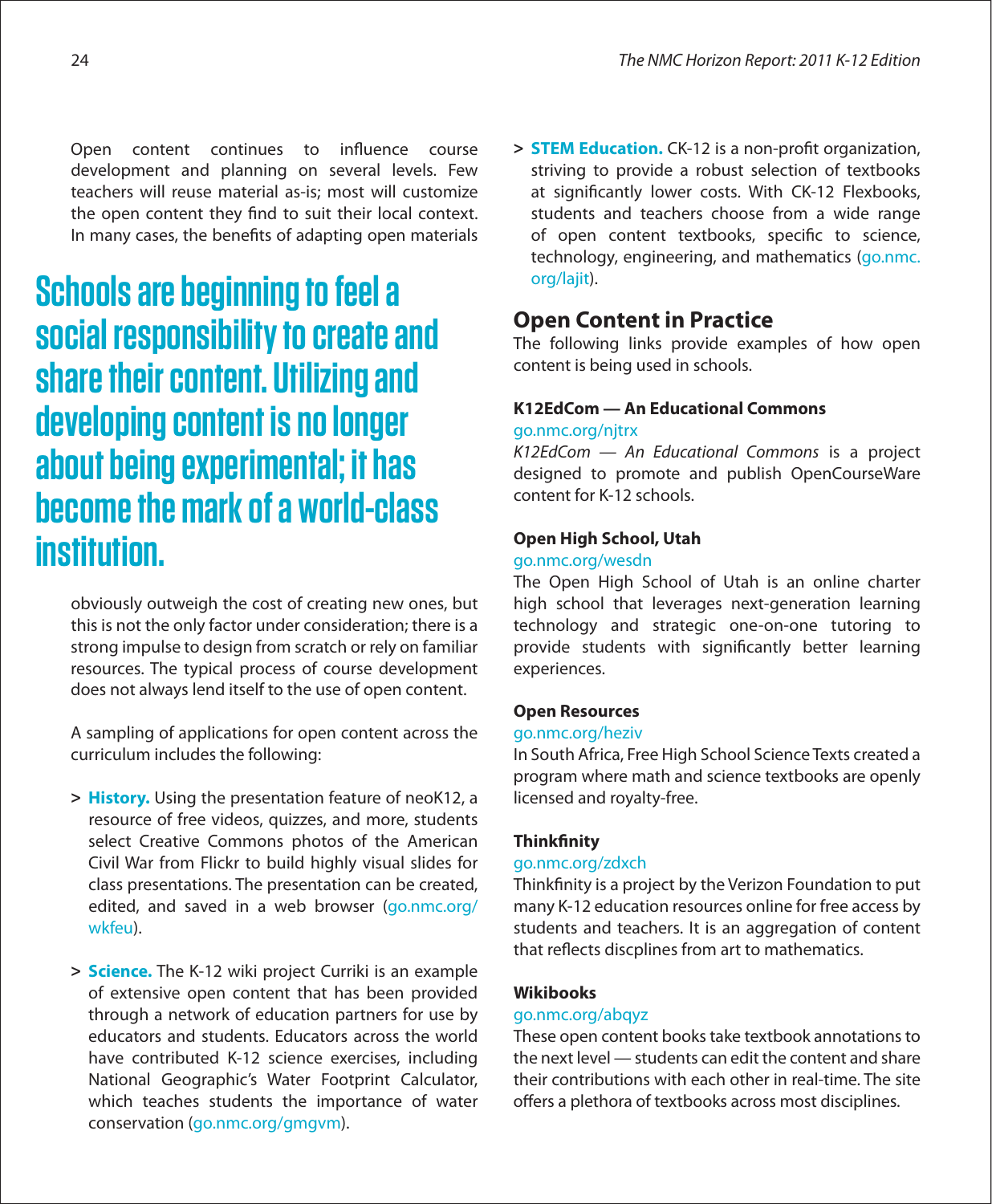## **For Further Reading**

The following articles and resources are recommended for those who wish to learn more about open content.

## **Curriki's Christine Mytko: Open Education and Policy** [go.nmc.org/xextv](http://go.nmc.org/xextv)

(Jane Park, CreativeCommons.org, 5 August 2010.) Cristine Mytko, lead science reviewer with the open source wiki project Curriki, discusses the role of Curriki and open content policy in K-12 education.

## **How To Get Started with Open Source in K-12** [go.nmc.org/hvnpf](http://go.nmc.org/hvnpf)

(Natasha Wanchek, thejournal.com, 15 July 2010.) This article explores how K-12 schools can integrate and use open content. A number of experts in the area give examples of ways that schools can embrace this form of content.

## **A K12 Educator's Guide to Open Source Software** [go.nmc.org/nuntd](http://go.nmc.org/nuntd)

(Máirín Duffy, Máirín Duffy Blog, 31 March 2010.) User interface designer and researcher for Red Hat systems, Máirín Duffy has compiled a good list of open source resources for K-12 educators. Her knowledge of the open source community helps make this reference a good one for educators.

## **Managing and Learning in Massive(ly) Open Online Courses**

## [go.nmc.org/lyhsy](http://go.nmc.org/lyhsy)

(George Siemens, eLearnspace, 21 October 2010.) This slide deck from educator George Siemens provides a good overview of how open content can be successfully used and implemented in coursework.While focused on higher education, the material here is good background for K-12 educators.

## **An Open Source Platform for Internet-based Assessment**

## [go.nmc.org/knqxz](http://go.nmc.org/knqxz)

(Grunwald Associates, LLC., 2010.) This report extensively covers the use of open source platforms as a costeffective and efficient way to conduct assessment. The study also includes results from numerous interviews and sampling efforts.

# **Information is everywhere; the challenge is to make effective use of it.**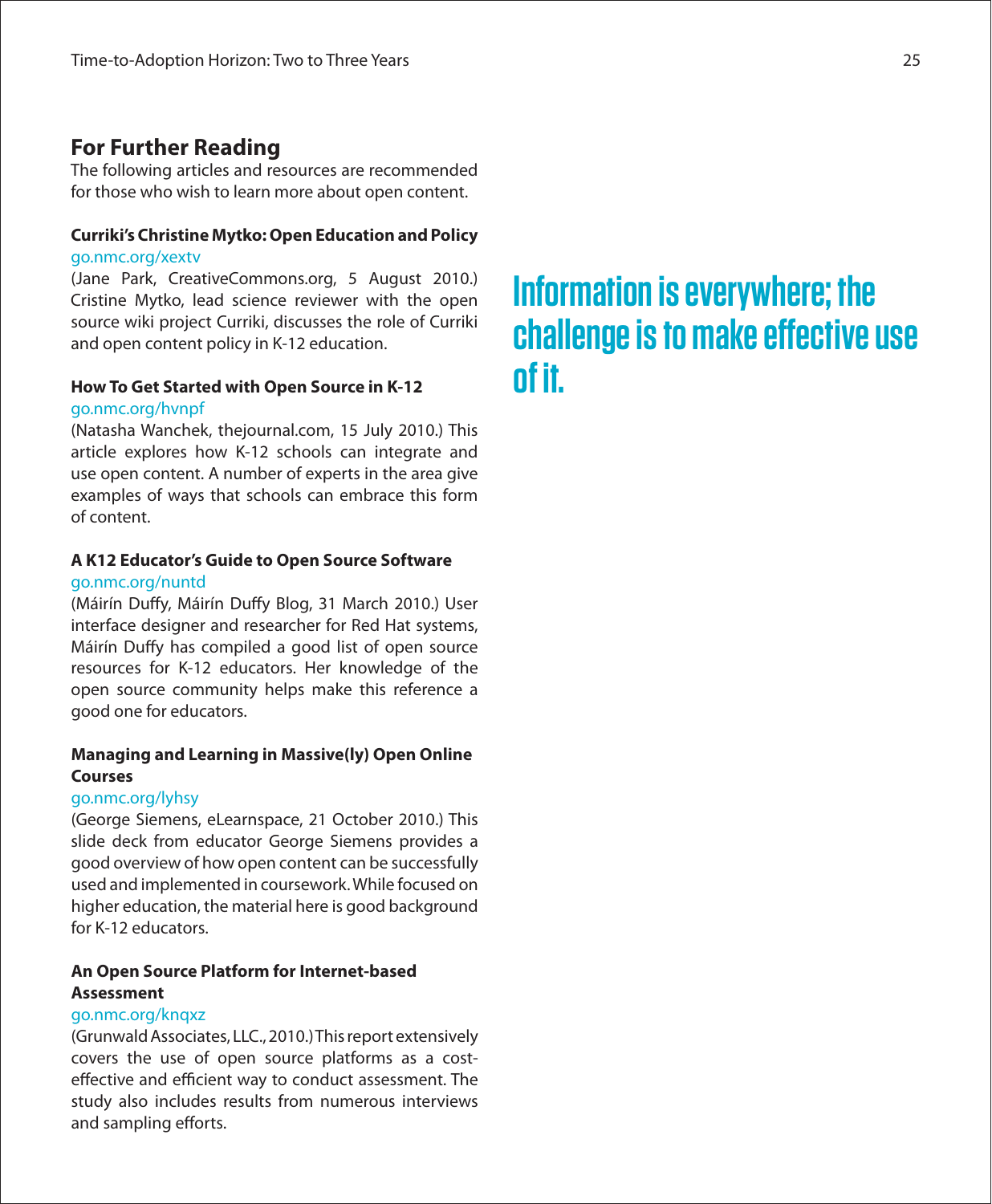## Learning Analytics **Time-to-Adoption Horizon: Four to Five Years**

**earning analytics refers to the interpretation of a wide range of data produced by and gathered on behalf of students in order to assess academic progress, predict future performance, and spot potential issues. Data are collected from explicit**  earning analytics refers to the interpretation of<br>a wide range of data produced by and gathered<br>on behalf of students in order to assess academic<br>progress, predict future performance, and spot<br>potential issues. Data are co **taking exams, and from tacit actions, including online social interactions, extracurricular activities, posts on discussion forums, and other activities that are not directly assessed as part of the student's educational progress. The goal of learning analytics is to enable teachers and schools to tailor educational opportunities to each student's level of need and ability. Learning analytics promises to harness the power of advances in data mining, interpretation, and modeling to improve understandings of teaching and learning, and to tailor education to individual students more effectively. Still in its early stages, learning analytics responds to calls for accountability on campuses across the country and leverages the vast amount of data produced by students in day-to-day academic activities.** 

## **Overview**

At its heart, learning analytics is about analyzing a wealth of information about students in a way that allows schools to respond in real time. This information can include student profiles within an institution's database, as well as the interactions of students within course management systems. A long absence from a course's online activities, for example, can triggerfaculty intervention. At its best, however, learning analytics goes much further than this, marrying information from disparate sources to create a far more robust and nuanced profile of students, in turn offering faculty members a great deal more insight.

While learning analytics is already being used in admissions and fund-raising efforts on several campuses, "academic analytics" is just beginning to take shape. Learning analytics need not simply focus on student performance, but can also be used to assess curricula, programs, and institutions. It could contribute to existing assessment efforts on a campus, helping provide a deeper analysis, or it may be used to transform pedagogy in a more radical manner. It could also be used by students themselves, creating opportunities for holistic synthesis across both formal and informal learning activities.

Learning analytics is distinct from high stakes testing, but is often misrepresented as such. In contrast to standardized testing, learning analytics encompasses each student's learning goals, paces, and needs, extracting information from the flow of learning activities. Teachers use that information to intervene and make pedagogical modifications in the moment, which make learning analytics specifically relevant to the K-12 arena. It is not just students' understanding of a lesson that is evaluated, but also teachers'approaches and styles. What makes learning analytics a 21st century model is that dynamic data mining helps both learners and educators improve their behaviors and techniques in real-time.

Far from the prescriptive approach of individual learning plans, learning analytics offers a more organic, diagnostic approach that does not assume that students comprehend a concept. If a student lacks the prerequisite knowledge necessary to fully absorb a lesson, learning analytics present opportunities for students to learn essential background knowledge"just in time." To accomplish this, the link to data mining is imperative; in order to identify what information a student is lacking, learning patterns must be located across large sets of data that on the surface may not reveal anything obvious.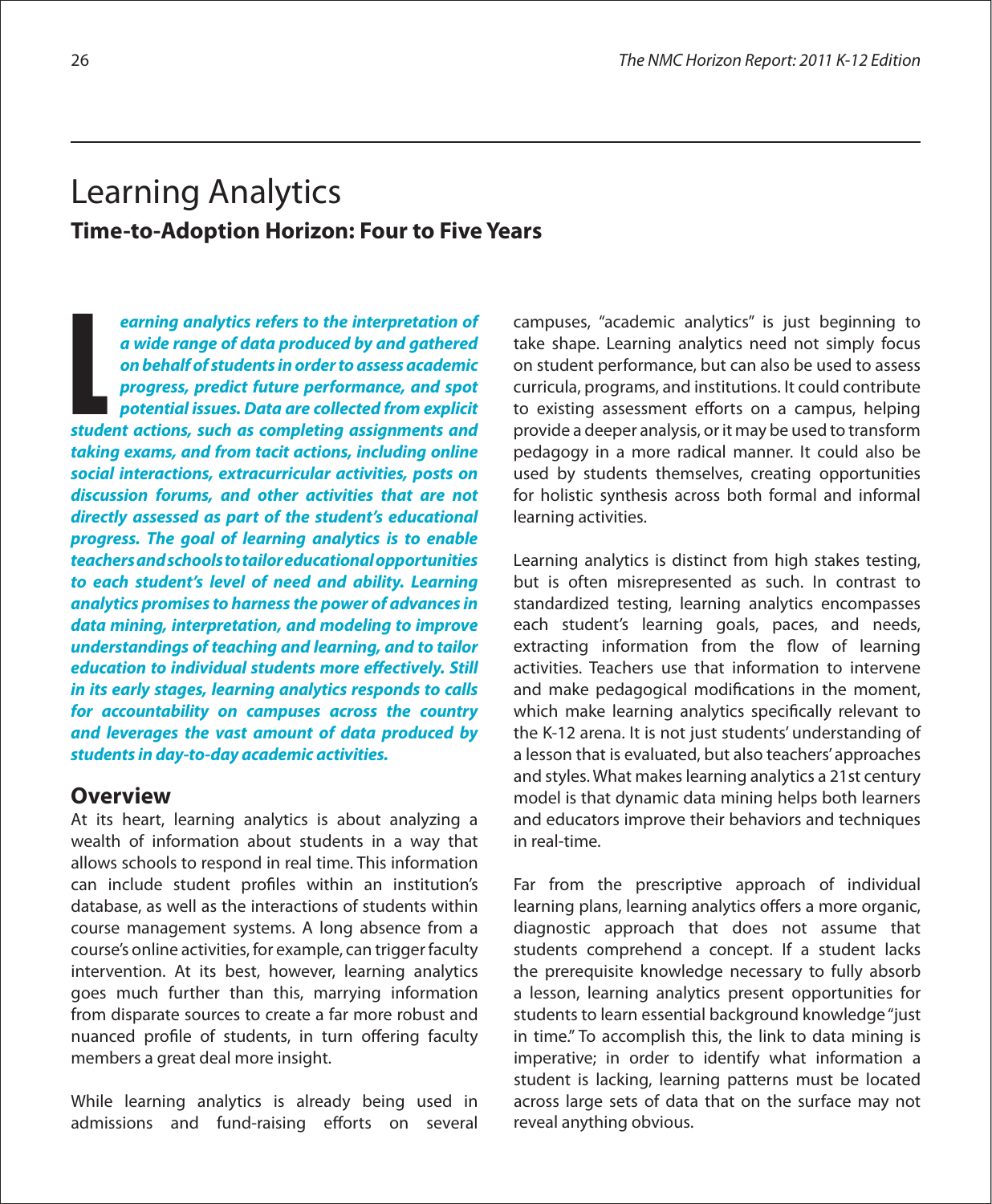In 2011, the Gates Foundation's Next Generation Learning initiative ([go.nmc.org/tqyfc\)](http://go.nmc.org/tqyfc) announced the award of \$20 million in grants to institutions adopting technology-enabled solutions to learning challenges. One of the five key categories for development in their first wave of funding is learning analytics. While the grant recipients will be from the higher education sector, the learning analytic research that the schools have committed to, in many instances, is intended to effect change at the K-12 level.

In light of the recent attention it has been given, learning analytics still faces some challenges, which is why it remains poised on the far-term horizon. It requires combining data from disparate sources, often in different formats. It also carries with it concerns about student privacy and profiling, as well as the sense that students are being reduced to information and numbers. Indeed, learning analytics to date generally falls within the purview of IT departments. For the information and its use to be more productive within curricula and pedagogy, faculty will need both to understand its technical potential, as well its pedagogical usefulness. These challenges will need to be addressed as the work moves forward. The potential for learning is clear, but the technology to deliver that potential is still very young.

## **Relevance for Teaching, Learning, or Creative Expression**

Currently,mostoftheresearchintolearninganalyticshas taken place in the higher education sector. While it has centered primarily on identifying at-risk students who can then receive attention to avoid failure in a particular course, it is increasingly being utilized to determine the most effective pedagogical approaches for specific learning styles, which makes the topic very interesting to K-12 stakeholders. The growing interest in learning analytics goes beyond the data mining technology itself; the potential applications of the information the analytics provide are now being explored in different capacities, from the impact on vocabulary acquisition to career readiness.

The largest promise of learning analytics is that when correctly applied and interpreted, it will enable faculty to more precisely identify student-learning needs and immediately tailor instruction appropriately in the K-12 classroomsettingtobetterpreparestudentsforuniversity entry. This has implications not simply for individual student performance, but also in how educators perceive teaching, learning, and assessment. Suddenly, models of curriculum are more fluid and open to change.

Currently in the midst of its first full year of implementation, the School of One (g[o.nmc.org/zzevx\)](http://go.nmc.org/zzevx) is an exemplary illustration of learning analytics in practice, and one that has already been incorporated into the mathematics curriculum of several New York City public schools. The School of One's learning

# **Learning analytics promises to harness the power of advances in data mining, interpretation, and modeling to improve understandings of teaching and learning, and to tailor education to individual students**  more effectively.

algorithm pairs teachers with students in ways that take into account their individual learning styles and paces. Learning analytic tools provide up-to-date data on students to create a unique schedule for each student every day so that students move on to the next lesson only when they have mastered the previous. The Michigan Regional Data Initiatives, funded by the American Recovery and Reinvestment Act, aim to provide educators acrossthe state with real-time access to data about student learning comprehension and aid in professional development for faculties utilizing the assessments

There are currently several kinds of tools for learning analytics. Commercial applications include Mixpanel analytics, which offers real-time data visualization documenting how users are engaging with material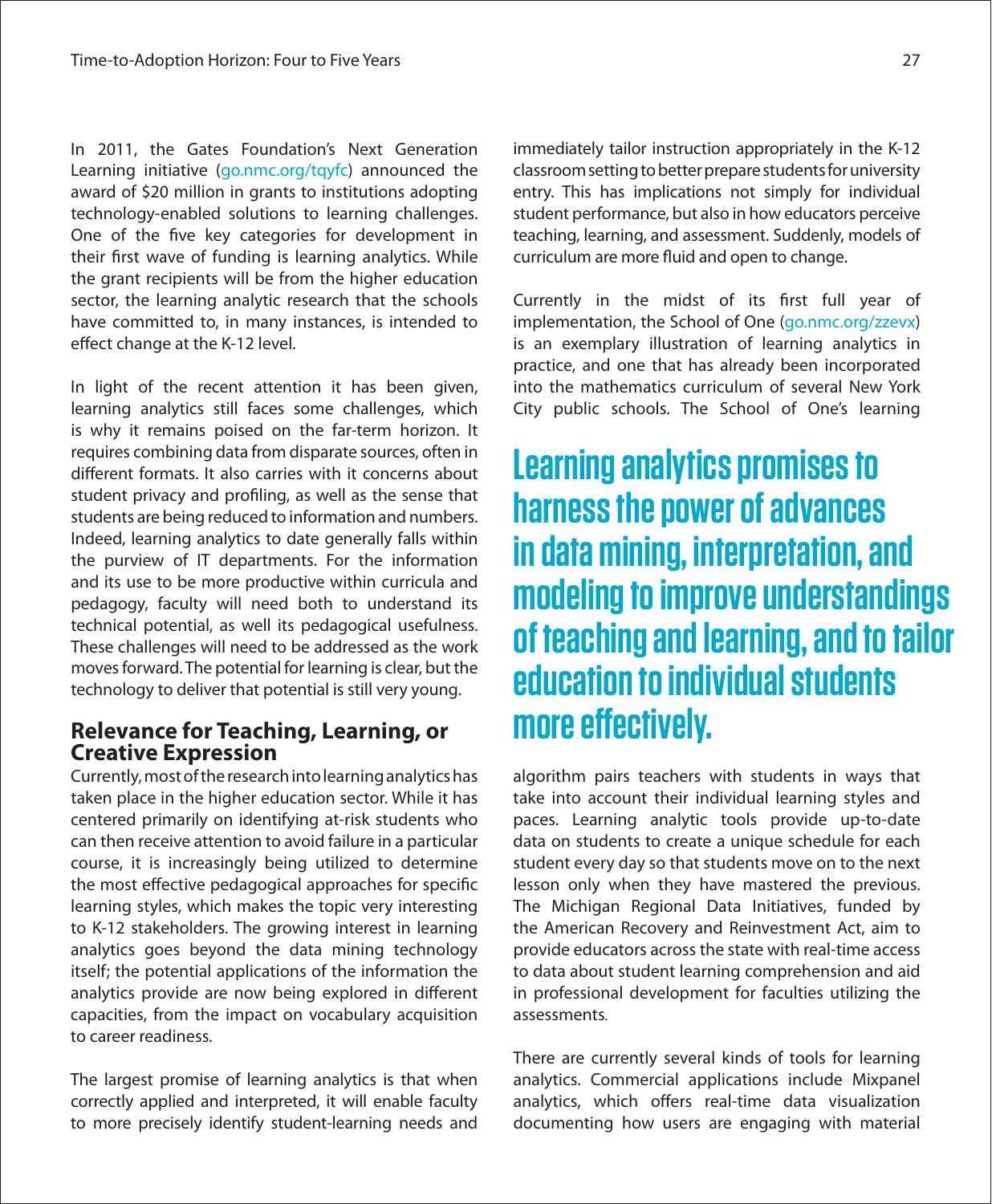on a website. Similarly, Userfly, designed for usability testing, provides the ability to record the behavior of visitors to websites, and then play it back for analysis. Gephi is a free, open source interactive visualization and exploration platform described as "Photoshop but for data" that allows researchers to mine data for patterns visually. While these sorts of tools have applications for learning analytics, they are not specifically designed for that purpose.

Among the tools developed specifically for learning analytics is Socrato, an online learning analytics service that generates diagnostic and performance reports. SNAPP (Social Networks Adapting Pedagogical Practice), developed by the University of Wollongong in Australia,

# **In contrast to standardized testing, learning analytics encompasses each student's learning goals, paces, and needs, extracting information from the flow of learning activities.**

is a tool designed to expand on the basic information gathered within learning management systems, which often tends to center on how often and for how long students interact with posted material. SNAPP instead visualizes how students interact with discussion forum posts, giving significance to the socio-constructivist activities of students. The Santa Ana Unified School District in California launched Arrow-Data Analytics in Support of Graduation, College and Career Readiness to develop a data warehouse system that strategically predicts and improves student success in terms of high school graduation and college readiness.

The explosion of data and information presents a challenge for educational institutions. Learning analytics offers one direction through the morass, with considerable potential to enhance teaching, learning, and assessment if used with sophistication and in tandem with productive theories of contemporary learning practices.

A sampling of applications of learning analytics across the curriculum includes the following:

- **> Instructional Technology.** Instructional technologists can use learning analytics to help educators design systems and approaches to better measure student outcomes and faculty development.These approaches can lead to new ways of thinking and new technologies to better track, visualize, and mine data for application in learning analytics.
- **> Math.** Early alert systems aimed at students studying essential early math concepts such as fractions can identify which students might learn best via an alternative strategy, such as manipulatives, or a visual approach. Teachers can respond to students' specific needs in real-time by accessing up-to-date data. Across a district or several schools, such data could be used to inform changes in the core curriculum.
- **> Writing.** The Visualizing Collaboration Knowledge Work project at Ball State University is designed to visualize collaborative writing processes in order to support stronger formative evaluation and empower student communities of practice. Using software that accesses the history of the collaboration will provide the insights needed for immediate classroom intervention (g[o.nmc.org/umqcm\)](http://go.nmc.org/umqcm).

## **Learning Analytics in Practice**

The following links provide examples of current projects that demonstrate the potential of learning analytics.

## **Academic Early Alert and Retention System** [go.nmc.org/bfunr](http://go.nmc.org/bfunr)

Northern Arizona University uses a guidance system for students aimed at improving student academic success and retention. The system provides feedback to students in four areas (attendance, grade, academics, and positive feedback). Depending on the feedback given, students are given options and pointed to resources to help them improve.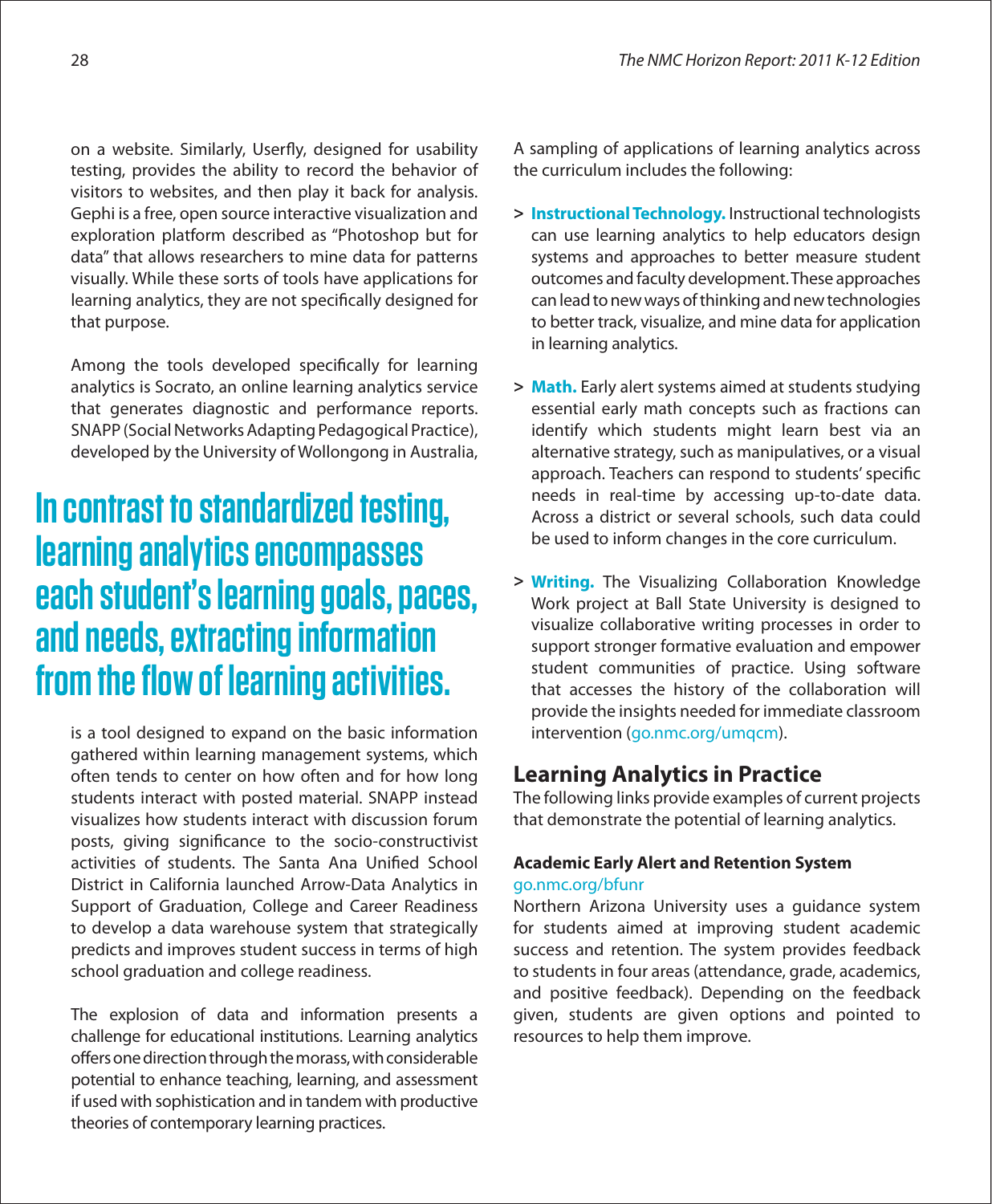## **Arrow-Data Analytics in Support of Graduation, College and Career Readiness**

## [go.nmc.org/zayvu](http://go.nmc.org/zayvu)

Santa Ana Unified School District is building a data warehouse system that promotes the acquisition, maintenance, and use of data to improve college and career readiness and to improve the high school graduation rate.

## **Learning Analytics at the University of British Columbia**

## [go.nmc.org/hwnie](http://go.nmc.org/hwnie)

The University of British Columbia has implemented an analytics reporting tool, eLIP (eLearning Intelligence Platform), with assistance from AlmaLogic Solutions, Inc. ([go.nmc.org/nrhrt\)](http://go.nmc.org/nrhrt) to allow the collection, analysis and use of large volumes of intelligent data and learnerproduced data.

## **Signals — Stoplights to Student Success** [go.nmc.org/topfp](http://go.nmc.org/topfp)

The Signals system at Purdue University provides tools for faculty to identify and help students through analytical data mining. The tools pinpoint at-risk students in real-time and interventions begin as early as the second week of class.

## **Teachscape Classroom Walkthrough**

## [go.nmc.org/farlo](http://go.nmc.org/farlo)

Teachscape's Classroom Walkthrough program allows teachers to collect data and analysis on student knowledge comprehension via mobiles so that they can quickly adapt classroom practices to better suit learning needs.

## **For Further Reading**

The following articles and resources are recommended for those who wish to learn more about learning analytics.

## **7 Things You Should Know About Analytics**

## go.nmc.org/pmxfl

(Educause, April 2010.) This brief report explains how analytics is used for teaching, learning and assessing student progress.

## **The Case for Nudge Analytics**

## [go.nmc.org/zfhlq](http://go.nmc.org/zfhlq)

(Colleen Carmean and Philip Mizzi, Educause Quarterly Review, Volume 33, no.4, 2010.) Taking a cue from observations of consumer behavior, the authors suggest the nudge principle can be deployed in education to subtly influence learner behavior without taking away freedom of choice.

## **Evolving a Learning Analytics Platform** [go.nmc.org/emhlu](http://go.nmc.org/emhlu)

(Ari Bader-Natal and Thomas Lotze, grockit.com, 27 February 2011.) This paper was presented at the first international annual Learning Analytics Conference, held in Banff, Canada. The paper discusses how learning analytics can evolve into robust data collecting systems that ultimately benefit both students and teachers.

## **Learning and Knowledge Analytics**

## [go.nmc.org/igyjh](http://go.nmc.org/igyjh)

(George Siemens (TEKRI, Athabasca University), Jon Drown (SCIS, Athabasca University), Dave Cormier (University of Prince Edward Island), Tanya Elias (Athabasa University), and Sylvia Currie (BCcampus), www.learninganalytics.net/, January 2011.) This is a new blog built as an open course for educators to learn more abut learning analytics. It was launched in January 2011 by several prominent educators and researchers who are exploring this area in more depth.

## **What are Learning Analytics?**

## [go.nmc.org/nqxvg](http://go.nmc.org/nqxvg)

(George Siemens, eLearnspace, 25 August 2010.) This article presents an overview of learning analytics and discusses how it might be applied in learning institutions.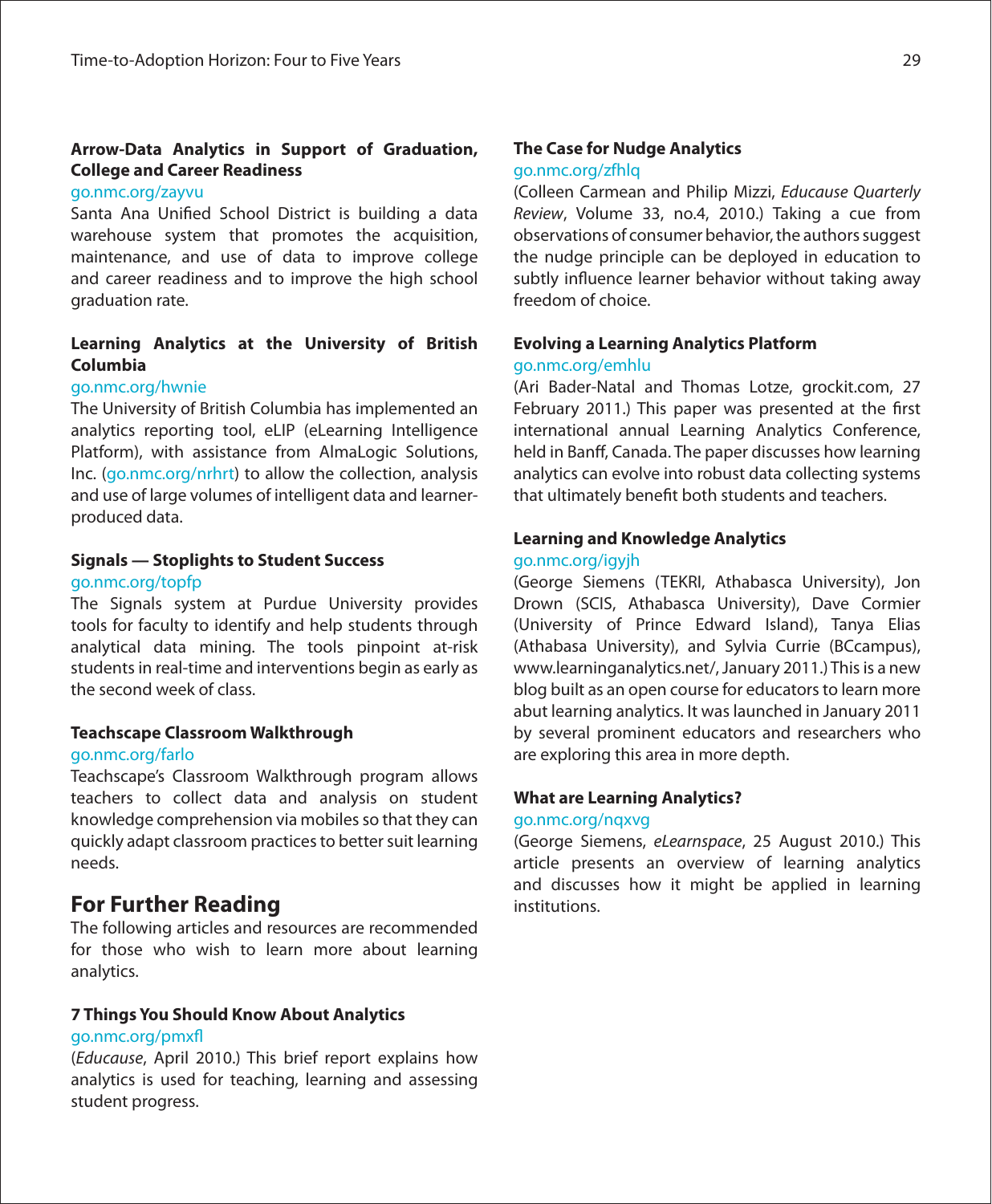## Personal Learning Environments **Time-to-Adoption Horizon: Four to Five Years**

**ersonal learning environments (PLEs) are often described as systems for enabling selfdirected and group-based learning, designed around each user's goals, with great capacity for #exibility and customization. PLEs are ersonal learning environments (PLEs) are often described as systems for enabling self-<br>directed and group-based learning, designed<br>around each user's goals, with great capacity<br>for flexibility and customization. PLEs are<br> chosen by the learner, which can be connected or used in concert in a transparent way. While the**  concept of PLEs is still quite fluid, it does seem to be **clear that a PLE is not simply a technology but an approach or process that is individualized by design,**  and thus different from person to person. It involves **sociological and philosophical considerations and cannot be packaged, passed out, and handed around as a cell phone or tablet computer could. Widespread adoption of PLEs, once the tools and approaches are clearer, will almost certainly also require a shift in attitudes toward technology, teaching, and learning.**

## **Overview**

PLEs serve a dual purpose: They enable students to determine the style and pace at which they learn while exposing them to technologies that they may not otherwise encounter in traditional classroom

# **A PLE is not simply a technology but an approach or process that is individualized by design, and thus different from person to person.**

settings that will help prepare them for university and the workforce. Though PLEs often emerge in the same conversations as learning management systems, there is a distinct and sometimes overlooked difference

between the two. Learning management systems by nature are more about the ephemera of learning than the actual learning itself; it is the gathering of course calendars, assignments, and all other relevant content in a single place where both students and teachers can access everything. On the other hand, PLEs are described as more about personalizing the environment and experiences at an individual level.

The underlying technologies needed to construct a personal learning environment are relatively straightforward and readily available now. Using a growing set of free and simple tools and applications, it is already quite easy to create customized, personal web-based environments, and craft them to explicitly support one's social, professional, learning and other activities. Online material, once found, can be saved, tagged, categorized, monitored via RSS, and repurposed without difficulty and without any special knowledge of how web pages are put together.

The promise of PLEs is that they would give students significant control over their education. The role of the teacher is seen primarily as a guide, helping students develop their learning plans and tools. A current example of how this might be done may be seen in Symbaloo ([go.nmc.org/liqex\),](http://go.nmc.org/liqex) which has gained traction amongst instructors as a reputable resource for links to substantial content related to a range of specific disciplines and topics, such as algebra or Shakespeare. Diigo ([go.nmc.org/ylhnd\)](http://go.nmc.org/ylhnd) is another tool quickly rising in use amongst schools looking for easy-to-use ways to collect, highlight, and store material for the development of personal learning environments.

There have been discussions among some thought leaders that are merging PLEs with digital portfolios to provide a record of their learning that students can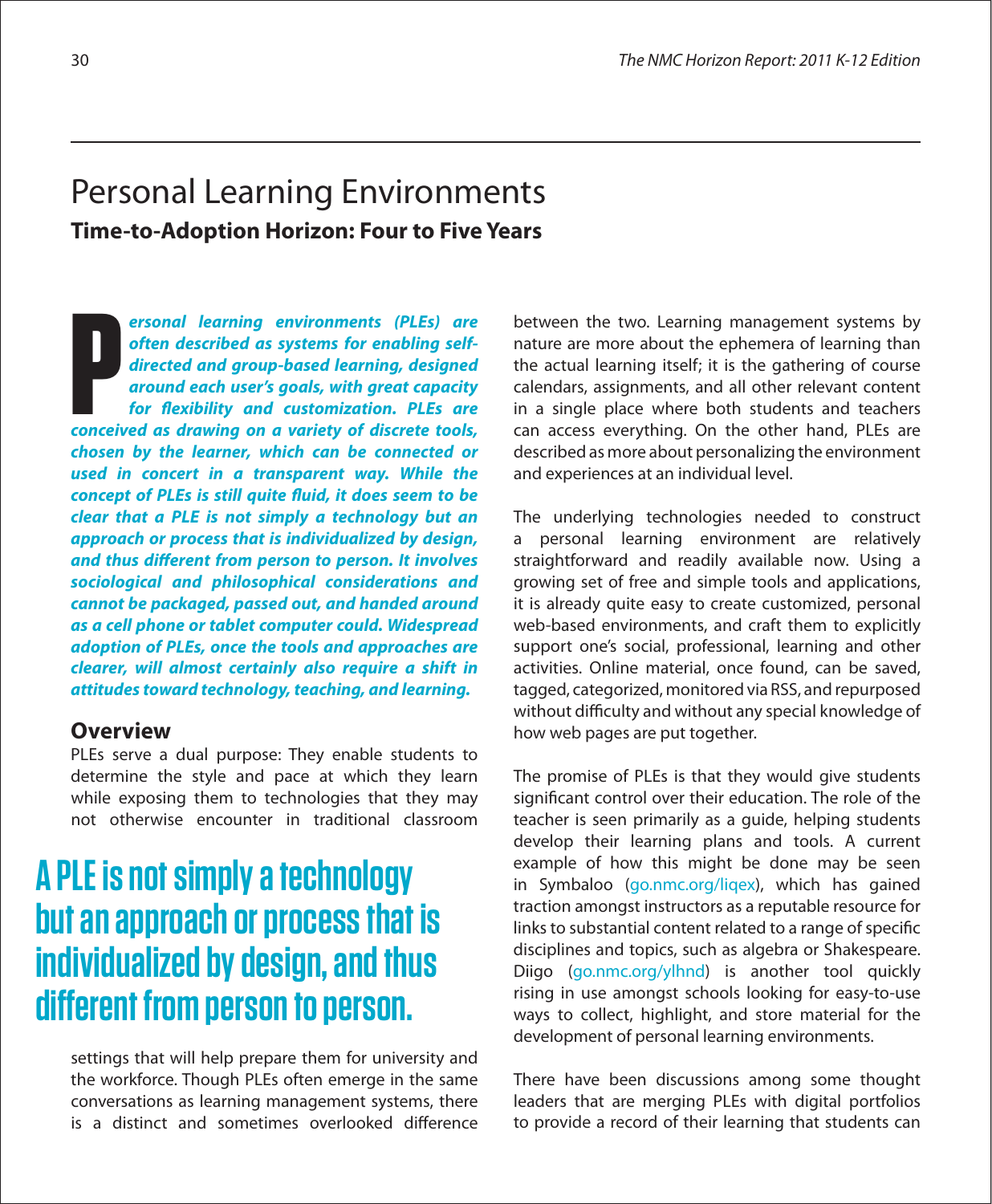carry with them as they move through the various stages of their educational pursuits. This notion is completely compatible with the more strict visions of PLEs, but adds a distinct and new element to the topic as generally viewed.

## **Relevance for Teaching, Learning, or Creative Expression**

In concept, personal learning environments would encourage students to approach learning in ways best suited to their individual needs. Visual learners, for example, might be able to obtain material from a different source than auditory learners. Students using PLEs may further benefit from the practice of keeping track of, and curating, their own resource collections. Personal learning environments are seen as a way to shift the control over learning — particularly its pace, style, and direction — to the learner.

Some writers have suggested that social networking tools such as tagging, blogs, iTunes, wikis, Delicious.com, and others should be part of a PLE. Early experiments are promising. High school students in Canton, Georgia have learned to use Netvibes ([go.nmc.org/nlrof\)](http://go.nmc.org/nlrof) as a tool to create personalized dashboards that reflect the curriculum in ways that appeal to each individual, even integrating the students' personal social media networks. The goal is to balance predetermined lessons with educational components chosen by the student, and reflective of their interests. The University of Florida College of Education's PLEK12 program is an example of a course designed to aid educators who are exploring PLEs within their professional development.

Despite the fact that there is a range of easy-to-use tools that could be used to construct personal learning environments, they have not yet garnered widespread adoption. The reason why PLEs are poised on the farterm horizon is because they are still in the conceptual phase, lacking robust documentation or relevant case studies. One of the preconditions for them to take hold in the long run is for students to have perpetual access to their own Internet-enabled devices. Ultimately, however, widespread adoption will hinge on a shift in attitude about the role of technology in learning that simply has not occurred yet.

A sampling of applications of personal learning environments across the curriculum includes the following:

**> Digital Literacy.** As part of a research project on the student construction of personal learning environment, one 7th grade student models how she built and organized her own PLE in her Life Sciences class. In this personal tour, she demonstrates how she added her social media networks and blogs to enhance her learning experience (g[o.nmc.org/oltyt\).](http://go.nmc.org/oltyt)

# **Widespread adoption of PLEs, once the tools and approaches are clearer, will almost certainly also require a shift in attitudes toward technology, teaching, and learning.**

- **> English.** Students and teachers can customize their English curriculum by using dashboards that have aggregated curated content that can be customized to suit personal learning styles and interests. For example, if there is a William Shakespeare segment in the classroom, students can create environments that include text from his plays, plot summaries, bibliographies, and more.
- **> Math and Science.** With the SAMIAM project, short for Science and Math Initiative for Augmenting Memory, teachers created personal learning environments containing dynamic PowerPoint lessons incorporating graphics, videos, audio and Internet simulations. The participating teachers also helped students develop a learning portfolio by requiring a single-page document summarizing each unit (g[o.nmc.org/fpqkt\).](http://go.nmc.org/fpqkt)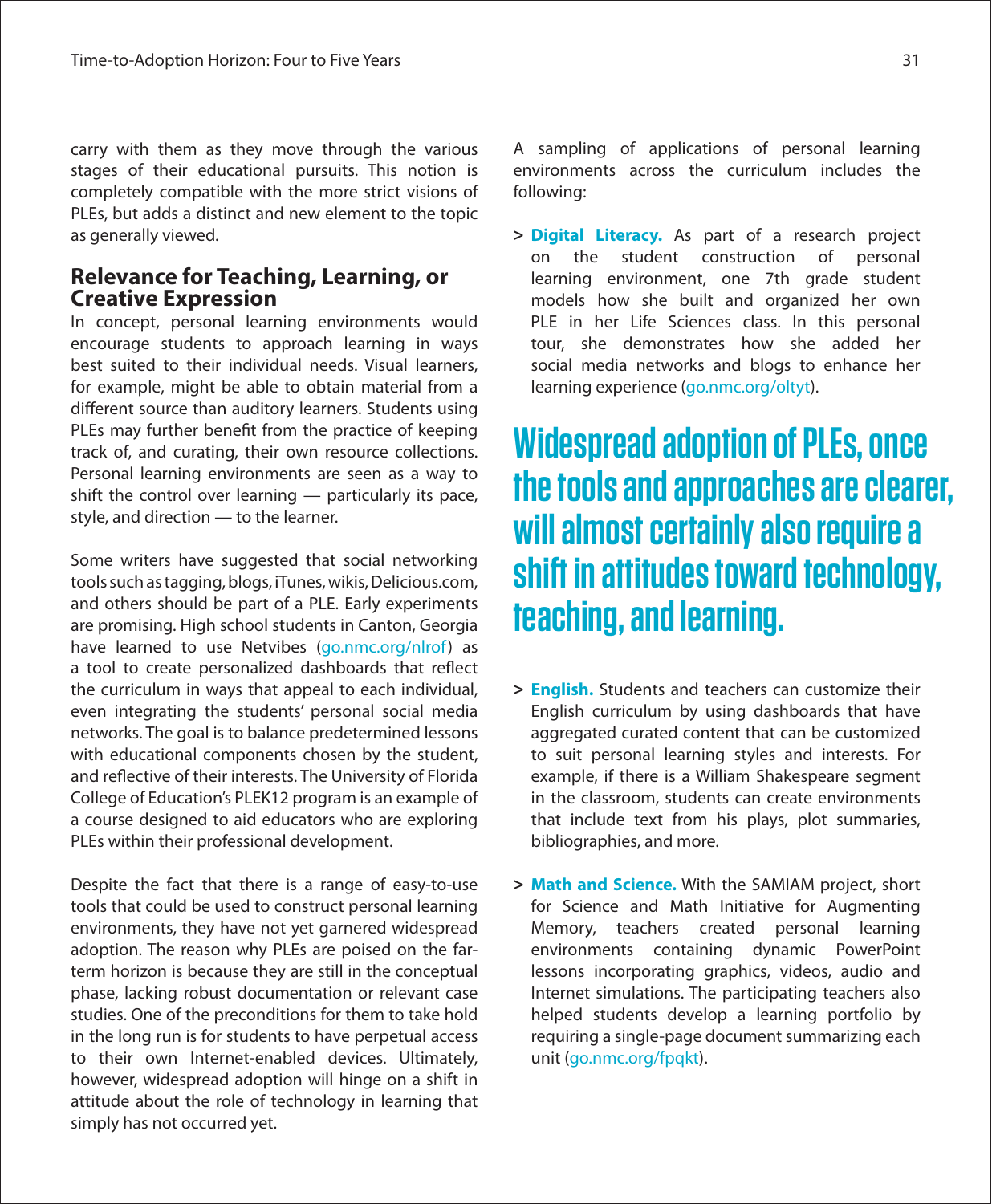## **Personal Learning Environments in Practice**

The following links provide examples of current projects that demonstrate the potential of personal learning environments.

## **Capstone Project**

## [go.nmc.org/tbqbs](http://go.nmc.org/tbqbs)

Colorado Libraries has developed a series of lessons for information professionals, culminating in a capstone project to create an individual PLE. The lessons include a list of vital questions that educators should answer before introducing PLEs to their workflows.

# **The underlying technologies needed to construct a personal learning environment are relatively straightforward and readily available now.**

## **Cengage Learning's MindTap**

## g[o.nmc.org/lndgr](http://go.nmc.org/lndgr)

MindTap is a new system designed to work as Personal Learning Experience, building on concepts used in PLEs. This system offers adaptable learning paths and activities that instructors can choose from, based on student needs.

## **Innovative Technologies for an Engaging Classroom** g[o.nmc.org/mjzzr](http://go.nmc.org/mjzzr)

This pan-European project is committed to designing the future classroom. In doing so, it is bringing together policy-makers, researchers, technology suppliers, and teachers to develop scalable learning environments for students.

## **PLEK12**

## [go.nmc.org/yzjtf](http://go.nmc.org/yzjtf)

The University of Florida College of Education offers a free, open course for anyone who wants to explore how personal learning environments impact inquiry in K-12 education. It offers a repository of resources where teachers chronicle their classroom experiences in implementing PLEs.

## **Students Provide a Video Tour of Their Netvibes Learning Portals**

## g[o.nmc.org/tnhjp](http://go.nmc.org/tnhjp)

Tenth grade Students at Creekview High School in Canton, Georgia learned how to use Netvibes as part of a PLE, configuring the tool to their needs. Links to student's Netvibes portals are provided.

## **Using Symbaloo as a Personal Learning Environment for Algebra**

## g[o.nmc.org/rwmiv](http://go.nmc.org/rwmiv)

Symbaloo is a PLE tool designed for education and is now used by a large number of teachers and students in K-12. This link provides an example of how Symbaloo has been configured for teaching high school algebra by aggregating relevant sources into one place that can be further customized for use.

## **For Further Reading**

The following articles and resources are recommended for those who wish to learn more about personal learning environments.

## **5 Ways to Build Your 1.0 and 2.0 Personal Learning Network**

## [go.nmc.org/mlllh](http://go.nmc.org/mlllh)

(Lisa Nielsen, The Innovative Educator Blog, 1 August 2010.) This post discusses how to build a personal learning network and how this has evolved as online communities and technologies have developed more robust ways to share information and collaborate. The author offers ways to create a PLE through some exercises and examples.

## **7 Things You Should Know About Personal Learning Environments**

## [go.nmc.org/uqxzn](http://go.nmc.org/uqxzn)

(Educause, www.educause.edu/eli, May 2009.) This summary from Educause gives a quick overview of Personal Learning Environments, what they are, how they are used and why they are becoming increasingly important.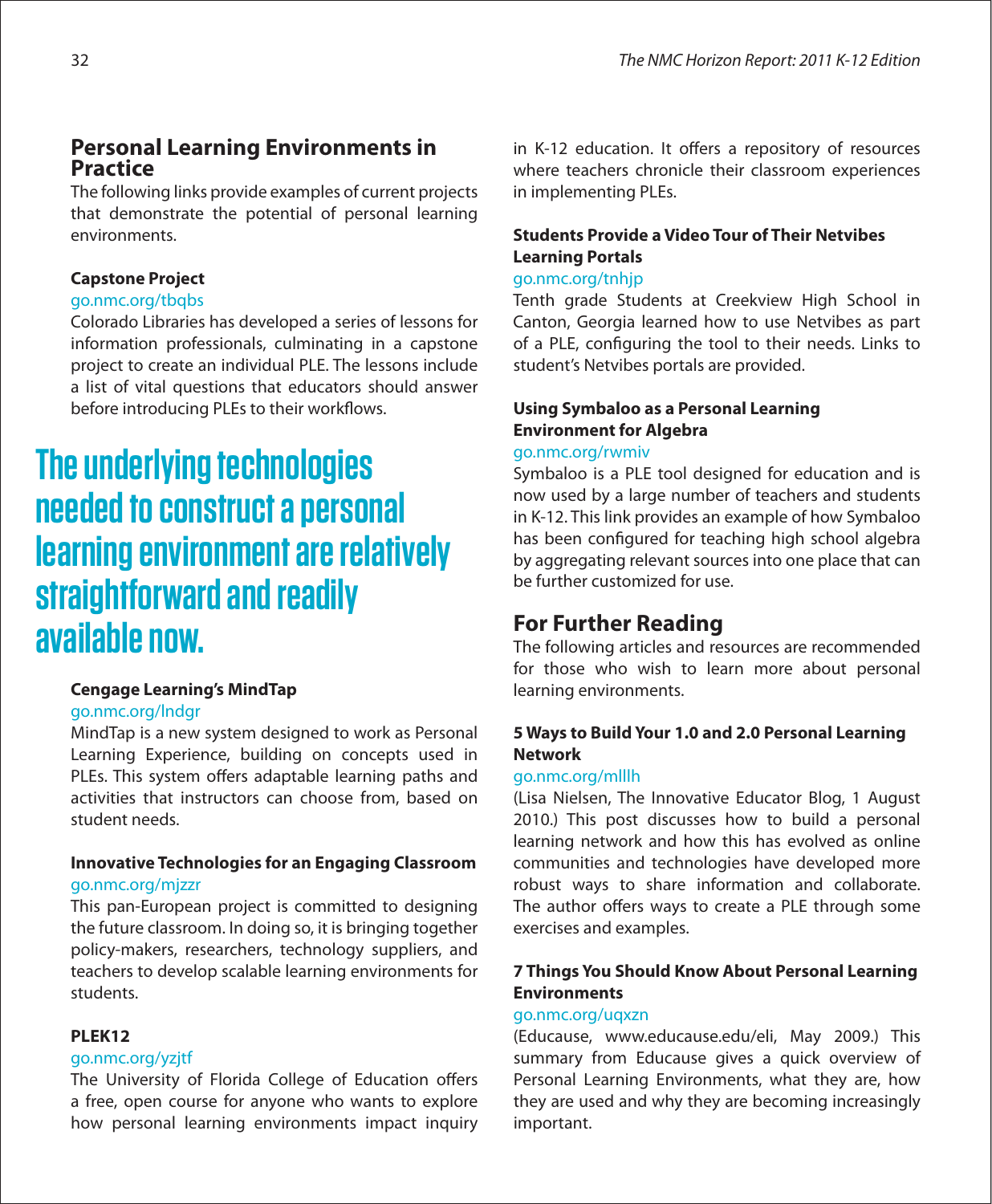## **Envisioning the Post-LMS Era: The Open Learning Network**

## [go.nmc.org/vdxpd](http://go.nmc.org/vdxpd)

(Jonathan Mott, Educause Quarterly Review, Volume 33, Number 1, 2010.) This article discusses the evolution of online learning environments beyond Learning Management Systems. The author looks at PLEs and compares them with an LMS. He also discusses how PLE's function together with Personal Learning Networks (PLN).

## **The Learning Experience in a Personal Learning Environment**

## [go.nmc.org/ywgnu](http://go.nmc.org/ywgnu)

(Rita Kop, National Research Council Canada, March 2010.) The National Research Council Canada has a current research project focused on PLEs. This paper by reseacher Rita Kop takes a look at two different approaches to PLEs and addresses the unique nature of PLEs that can be as unique as each individual user.

## **The PLN Matures. The Progression of the 21st Century Personal Learning Network** [go.nmc.org/pskhi](http://go.nmc.org/pskhi)

(Lisa Nielsen. The Innovative Educator Blog, 18 August 2010.) Educator Lisa Nielsen discusses how PLEs have progressed into collaborative creation environments that are more interactive. She also mentions how PLEs are beginning to use social media such as Twitter to further grow and enrich personal learning networks.

## **Xplana.com: Is This a PLE?**

## [go.nmc.org/jchsc](http://go.nmc.org/jchsc)

(Michael Feldstein, e-Literate.com, 13 August 2010.) This detailed post examines the social learning and distribution platform Xplana from the perspective of a PLE. The author, an education technologist formerly at Oracle and now at Cengage, points out the open-ended nature of PLEs and how the definition can be elusive but the concept can be effective.

**PLEs are poised on the far-term horizon because they are still in the conceptual phase, lacking robust documentation or relevant case studies.**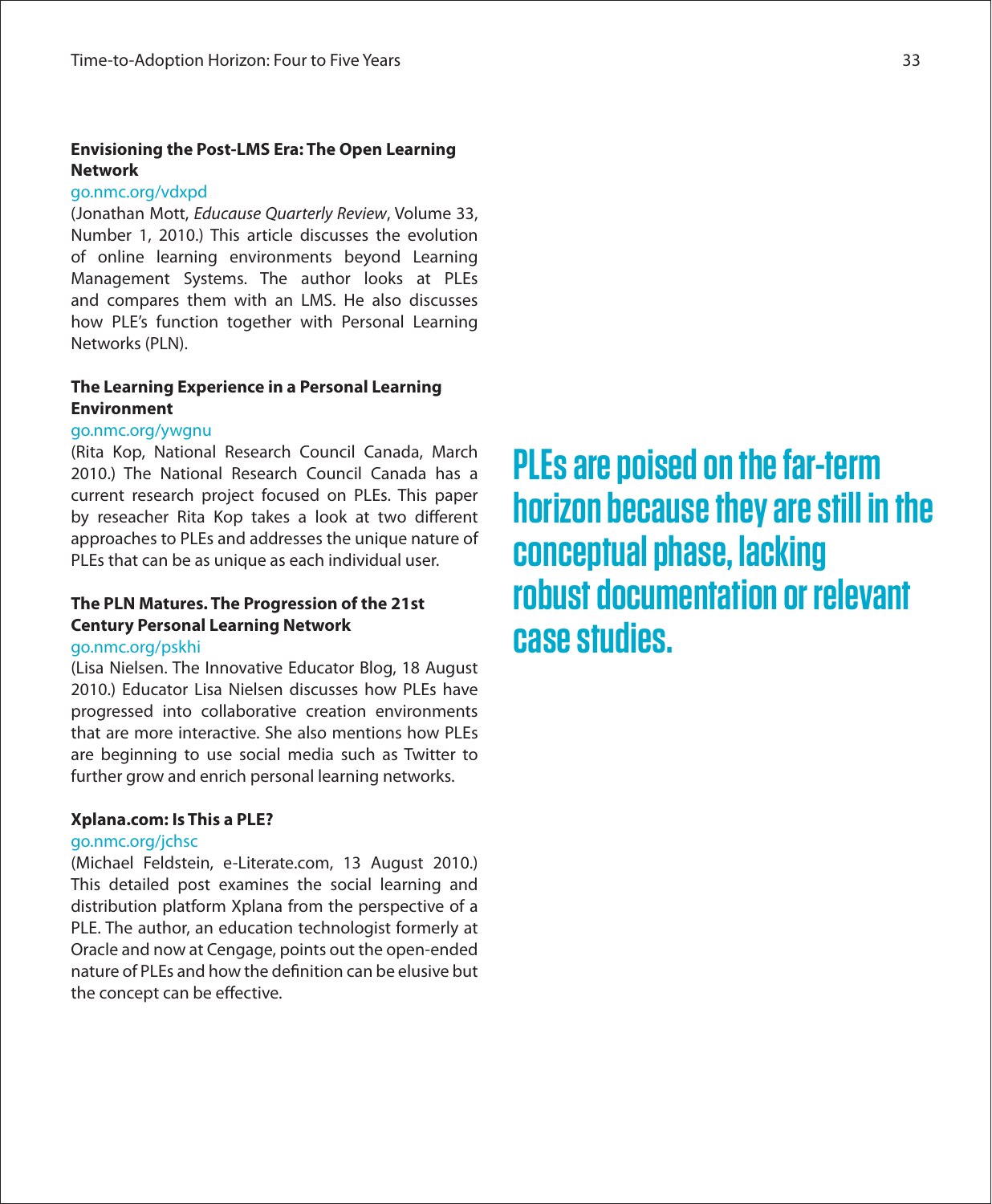## Methodology

he process used to research and create The NMC Horizon Report: 2011 K-12 Edition is very much rooted in the methods used throughout the NMC Horizon Project. All editions of The NMC Horizon Report are produced using a carefully The process used to research and create *The NMC*<br>
Horizon Report: 2011 K-12 Edition is very much<br>
rooted in the methods used throughout the<br>
NMC Horizon Project. All editions of *The NMC*<br>
Horizon Report are produced usin and secondary research. Dozens of technologies, meaningful trends, and critical challenges are examined for possible inclusion in the report for each edition. Every report draws on the considerable expertise of an internationally renowned advisory board that first considers a broad set of important emerging technologies, challenges, and trends, and then examines each of them in progressively more detail, reducing the set until the final listing of technologies, trends, and challenges is selected.

Much of the process takes place online, where it is captured and placed in the NMC Horizon Project wiki. This wiki is intended to be a completely transparent window into the work of the project, and contains the entire record of the research for each of the various editions.

The section of the wiki used for the 2011 K-12 Edition can be found at k[12.wiki.nmc.org.](http://k12.wiki.nmc.org)

The procedure for selecting the topics that will be in the report incorporates a modified Delphi process now refined over years of producing The NMC Horizon Report Series, and it begins with the assembly of the advisory board. The board as a whole is intended to represent a wide range of backgrounds, nationalities, and interests, yet each member brings a particularly relevant expertise. To date, hundreds of internationally recognized practitioners and experts have participated in the NMC Horizon Project advisory boards; in any given year, a third of advisory board members are new, ensuring a flow of fresh perspectives each year.

Once the advisory board for a particular edition is constituted, their work begins with a systematic review of the literature — press clippings, reports, essays, and other materials — that pertains to emerging technology. Advisory board members are provided with an extensive set of background materials when the project begins, and are then asked to comment on them, identify those that seem especially worthwhile, and add to the set. The group discusses existing applications of emerging technology and brainstorms new ones. A key criterion for the inclusion of a topic is the potential relevance of the topic to teaching, learning, research, or creative expression. A carefully selected set of RSS feeds from dozens of relevant publications ensures that background resources stay current as the project progresses. They are used to inform the thinking of the participants throughout the process.

Following the review of the literature, the advisory board engaged in the central focus of the research the research questions that are at the core of the NMC Horizon Project. These questions were designed to elicit a comprehensive listing of interesting technologies, challenges, and trends from the advisory board:

**1** Which of the key technologies catalogued in the **NMC Horizon Project listing will be most important NMC Horizon Project listing will be most important to teaching, learning, or creative expression in K-12 education within the next five years?** 

**2 What key technologies are missing from our list? Consider these related questions:** 

**> What would you list among the established technologies that some educational institutions are using today that arguably ALL institutions should be using broadly to support or enhance teaching, learning, or creative inquiry?**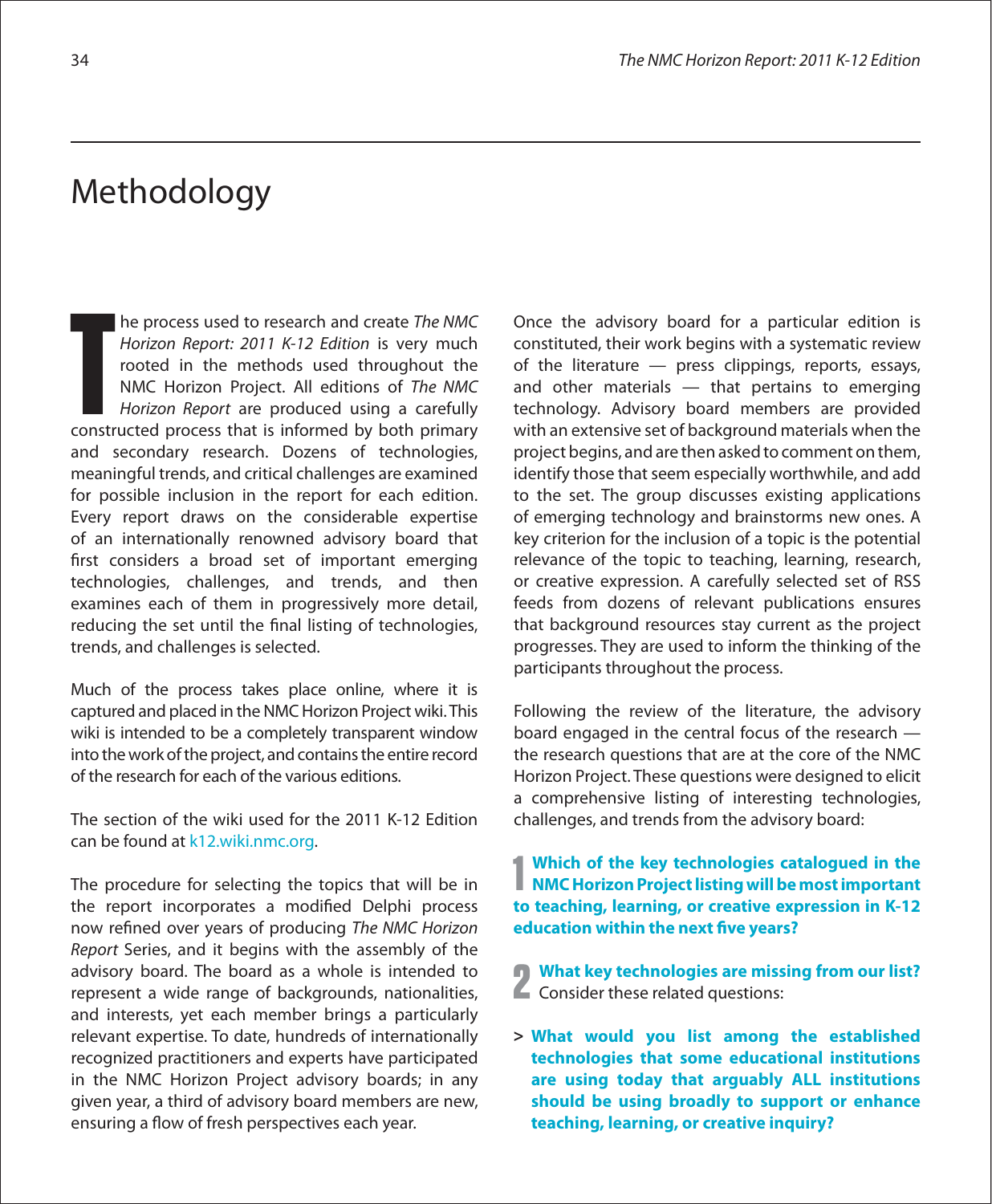- **> What technologies that have a solid user base in consumer, entertainment, or other industries should educational institutions be actively looking for ways to apply?**
- **> What are the key emerging technologies you see developing to the point that learning-focused institutions should begin to take notice during the next four to five years?**

**3 What do you see as the key challenges related to teaching, learning, or creative expression that educational institutions will face during the next**  five years?

## **4 What trends do you expect to have a significant impact on the ways in which educational institutions approach our core missions of teaching, research, and service?**

One of the advisory board's most important tasks is to answer these questions as systematically and broadly as possible, so as to ensure that the range of relevant topics is considered. Once this work is done, a processthat moves quickly over the course of about ten days, the advisory board moves to a unique consensus-building process based on an iterative Delphi-based methodology.

In the first step of this approach, the responses to the research questions are systematically ranked and placed into adoption horizons by each advisory board member using a multi-vote system that allows members to weight their selections. Each member is asked to also identify the timeframe during which they feel the technology would enter mainstream use  $-$  defined for the purpose of the project as about 20% of institutions adopting it within the period discussed. (This figure is based on the research of Geoffrey A. Moore and refers to the critical mass of adoptions needed for a technology to have a chance of entering broad use.) These rankings are compiled into a collective set of responses, and inevitably, the ones around which there is the most agreement are quickly apparent.

From the comprehensive list of technologies originally considered for any report, the 12 that emerge at the

top of the initial ranking process — four per adoption horizon — are further researched and expanded. Once this "short list" is identified, the group, working with both NMC staff and practitioners in the field, begins to explore the ways in which these twelve important

# **Much of the process takes place online, where it is captured and placed in The NMC Horizon Project wiki. This wiki is a completely transparent window into the work of the project.**

technologies might be used for teaching, learning, research, and/or creative expression. A significant amount of time is spent researching real and potential applications for each of the areas that would be of interest to practitioners.

For every edition, when that work is done, each of these twelve"short list"itemsis written up in the format of The NMC Horizon Report. With the benefit of the full picture of how the topic will look in the report, the "short list" is then ranked yet again, this time in reverse. The six technologies and applications that emerge are those detailed in The NMC Horizon Report.

For additional detail on the project methodology or to review the actual instrumentation, the ranking, and the interim products behind the report, please visit k[12.](http://k12.wiki.nmc.org) [wiki.nmc.org.](http://k12.wiki.nmc.org)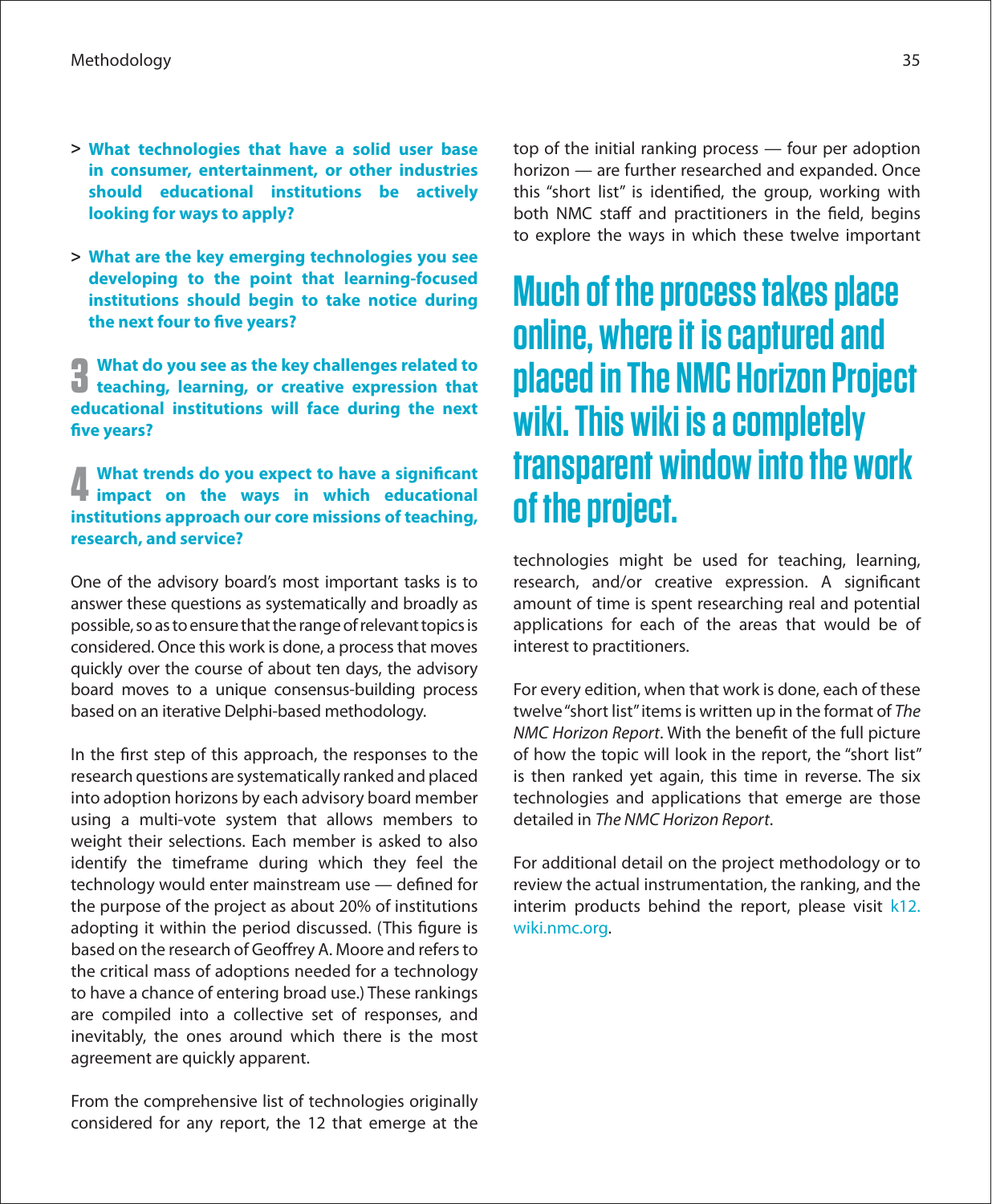# The NMC Horizon Project: 2011 K-12 Advisory Board

#### **Larry Johnson**

**Principal Investigator** The New Media Consortium United States

**Leslie Conery Co-Principal Investigator** ISTE United States

**Keith Krueger** 

**Co-Principal Investigator** Consortium for School **Networking** United States

**Rob Ackerman** Bedford Public Schools United States

**Virginie Aimard** United Nations University Germany

**Cristiana Assumpção** Colegio Bandeirantes Brazil

**Haif Bannayan** Jordan Education Initiative Company Jordan

**Roger Blamire** European Schoolnet Belgium

**Christopher Brown** Pearson United States

**Jeanne Century** Center for Elementary Mathematics & Science Education, University of Chicago United States

**Horn Mun Cheah** Singapore Ministry of Education Singapore

**Kim Cofino** Yokohama International School Japan

**Alec Courous** University of Regina Canada

**David Dwyer** University of Southern California United States

**Gavin Dykes** Education Impact United Kingdom

**Lucy Gray** Leadership for Mobile Learning, CoSN United States

**Claus Gregersen** Herning Gymnasium Denmark

**Steve Hargadon** SteveHargadon.com United States

**Marisa Hartling** Houston Independent School **District** United States

**Don Henderson** Apple, Inc. United States

**Pedro Hepp TIDE** Chile

**Renee Hoareau** VITTA Australia

**Julie Hoo** Raffles Girls' School Singapore

**Shafika Isaacs** eLearning Africa South Africa

**Øystein Johannessen** Cerpus AS and Education Impact Norway

**Allanah King** Appleby School New Zealand

**Michael Lambert** Concordia International School of Shanahai China

**Adrian Lim** Apple Asia Singapore

**Adrian Lim** Ngee Ann Secondary School Singapore

**Julie Lindsay** Beijing BISS International School China

**Jan Morrison** Washoe County School District United States

**Kathryn Moyle AITEC** Australia

**Lynn Nolan** ISTE United States

**Sheryl Nussbaum-Beach** Powerful Learning Practice United States

**Judy O'Connell** Charles Sturt University Australia

**Alice Owen** Irving ISD United States

**Roy Pea** Stanford University United States

**Garry Putland** Pearson Australia Australia

**Brandt Redd** Bill & Melinda Gates Foundation United States

**Will Richardson** Weblogg-Ed United States

**Tammy Stephens** Next Generation Assessments United States

**Kari Stubbs** BrainPOP United States

**Shelly Terrell** Parentella Germany

**Britt Watwood** Virginia Commonwealth **University** United States

**Guus Wijngaards** INHolland University The Netherlands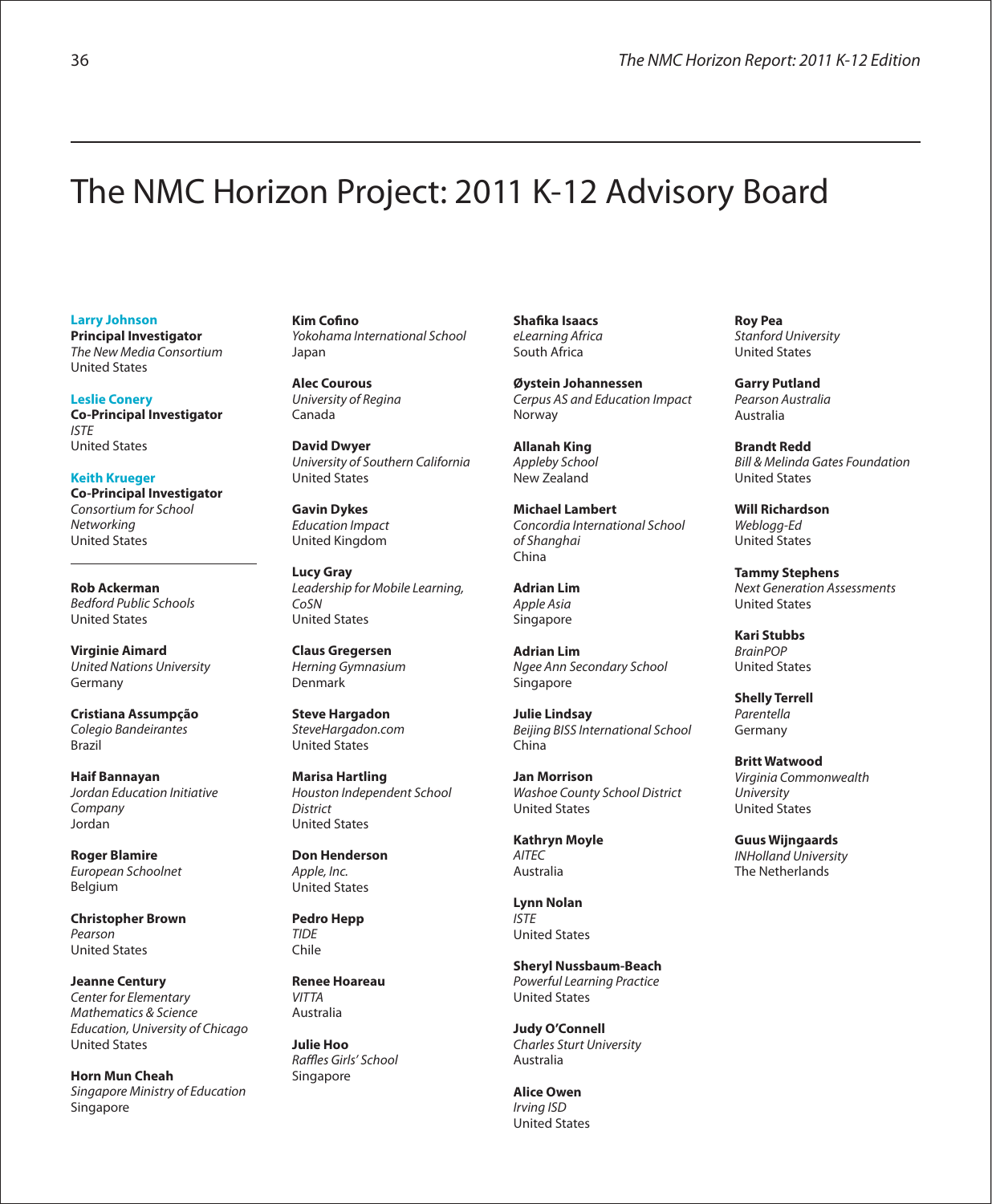**The Internet is no longer something that is piped into homes and o\$ces via a cable anchored to the wall; it is a pervasive, ever-present entity, accessible from anywhere there is a cell signal.**